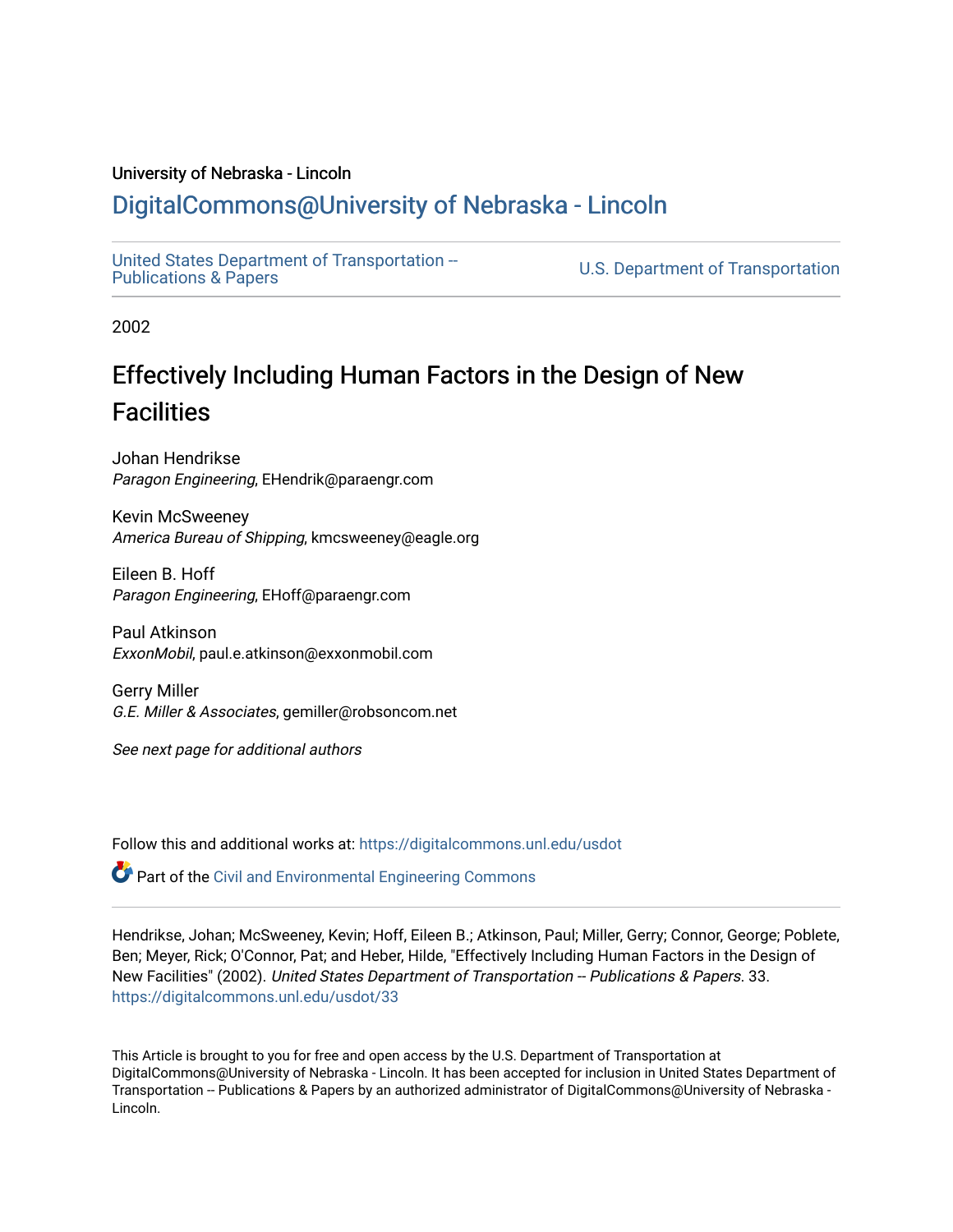#### Authors

Johan Hendrikse, Kevin McSweeney, Eileen B. Hoff, Paul Atkinson, Gerry Miller, George Connor, Ben Poblete, Rick Meyer, Pat O'Connor, and Hilde Heber

This article is available at DigitalCommons@University of Nebraska - Lincoln: [https://digitalcommons.unl.edu/usdot/](https://digitalcommons.unl.edu/usdot/33) [33](https://digitalcommons.unl.edu/usdot/33)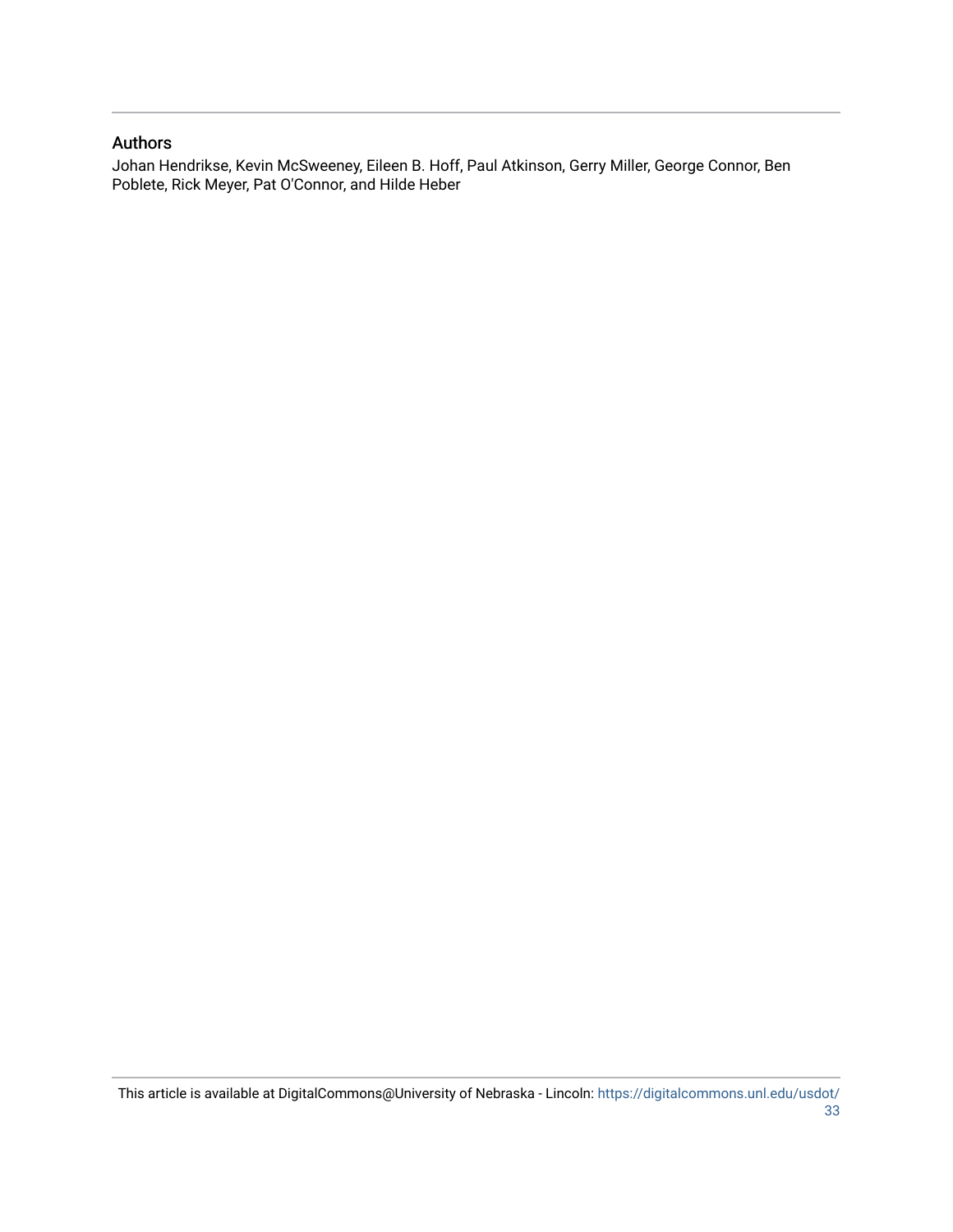# **Working Group 2**

#### 2<sup>nd</sup> International Workshop on Human Factors in Offshore Operations (HFW2002)

#### **Effectively Including Human Factors in the Design of New Facilities**

Johan Hendrikse, Ph.D., CPE Paragon Engineering Houston, TX USA EHendrik@paraengr.com

Kevin McSweeney, Ph.D., CPE CHFEP America Bureau of Shipping Houston, TX USA kmcsweeney@eagle.org

> Eileen B. Hoff, Ph.D. Paragon Engineering, USA Houston, TX USA EHoff@paraengr.com

Paul Atkinson, PEng **ExxonMobil** Houston, TX USA paul.e.atkinson @exxonmobil.com.

> Gerry Miller, CPE G.E. Miller & Associates Tucson, AZ USA gemiller@robsoncom.net

George Conner ChevronTexaco, Bellaire, TX USA GConner@ChevronTexaco.com

Ben Poblete, MPhil., PEng Lloyds Register, North America, Inc. Houston, TX USA ben.poblete@lr.org

> Rick Meyer, PE Shell New Orleans, LA USA rbmeyer@shellus.com

Pat O'Connor BP America Inc. Houston, TX USA oconnpe@bp.com

Hilde Heber Norwegian Petroleum Directorate Norway Hilde.Heber@npd.no

> April 8 − 10, 2002 Houston, Texas USA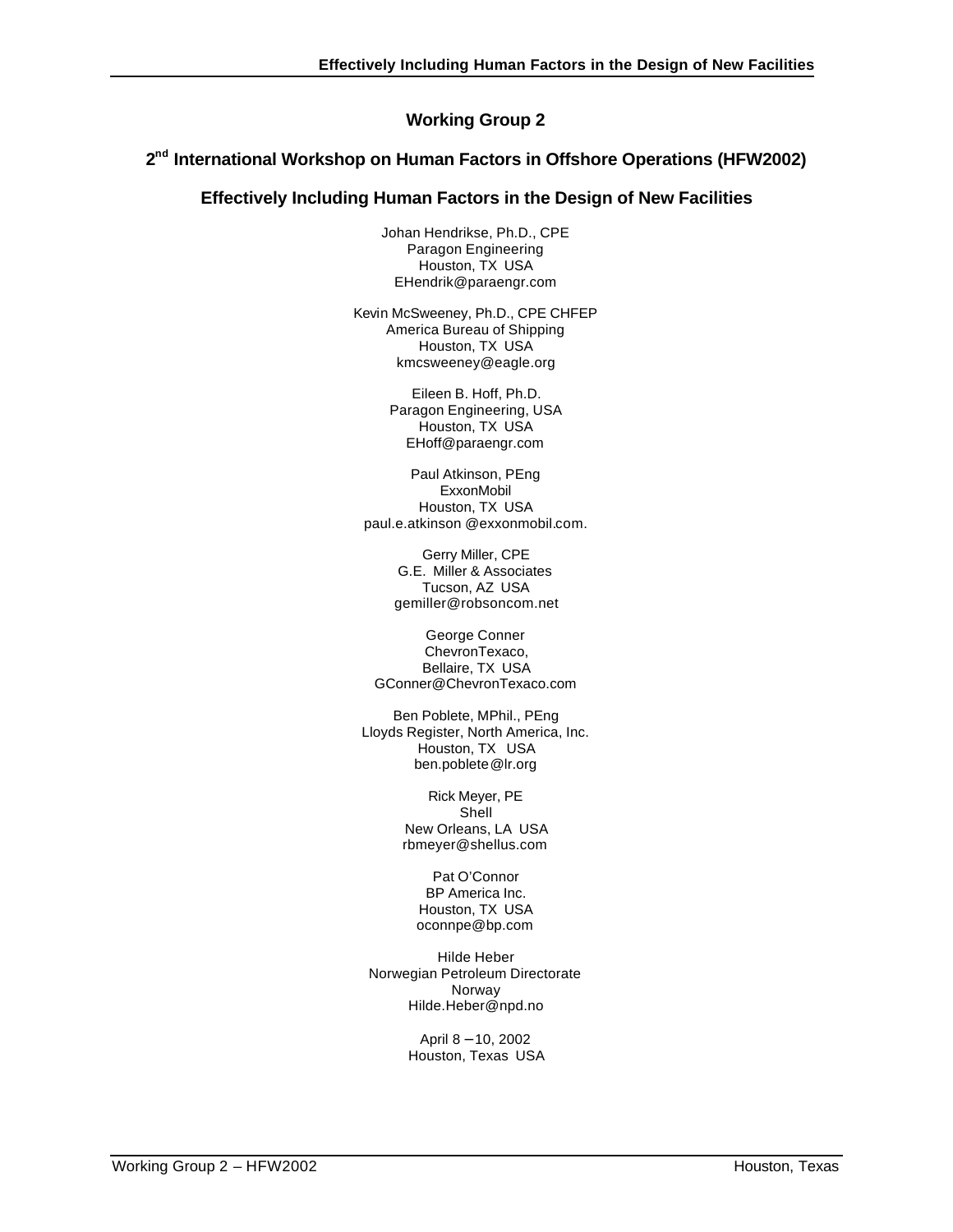# **TABLE OF CONTENTS**

**1.0 INTRODUCTION ..................................................................................................................... 1**

|                                                                                      | 3.2<br>3.3 | 3.3.1                                                                       |  |  |  |
|--------------------------------------------------------------------------------------|------------|-----------------------------------------------------------------------------|--|--|--|
|                                                                                      |            |                                                                             |  |  |  |
|                                                                                      |            |                                                                             |  |  |  |
|                                                                                      |            |                                                                             |  |  |  |
|                                                                                      | 3.1        |                                                                             |  |  |  |
| HOW TO INTEGRATE HUMAN FACTORS ENGINEERING (HFE) INTO THE PROJECT LIFE CYCLE,<br>3.0 |            |                                                                             |  |  |  |
|                                                                                      | 2.5        |                                                                             |  |  |  |
|                                                                                      | 2.4        |                                                                             |  |  |  |
|                                                                                      | 2.3        |                                                                             |  |  |  |
|                                                                                      | 2.2        |                                                                             |  |  |  |
|                                                                                      | 2.1        |                                                                             |  |  |  |
| 2.0                                                                                  |            |                                                                             |  |  |  |
|                                                                                      | 1.3        | What are the Benefits of Incorporating Human Factors in the Design?  3      |  |  |  |
|                                                                                      | 1.2        | What is the Cost and Return on Investment of Incorporating Human Factors? 2 |  |  |  |
|                                                                                      | 1.1        |                                                                             |  |  |  |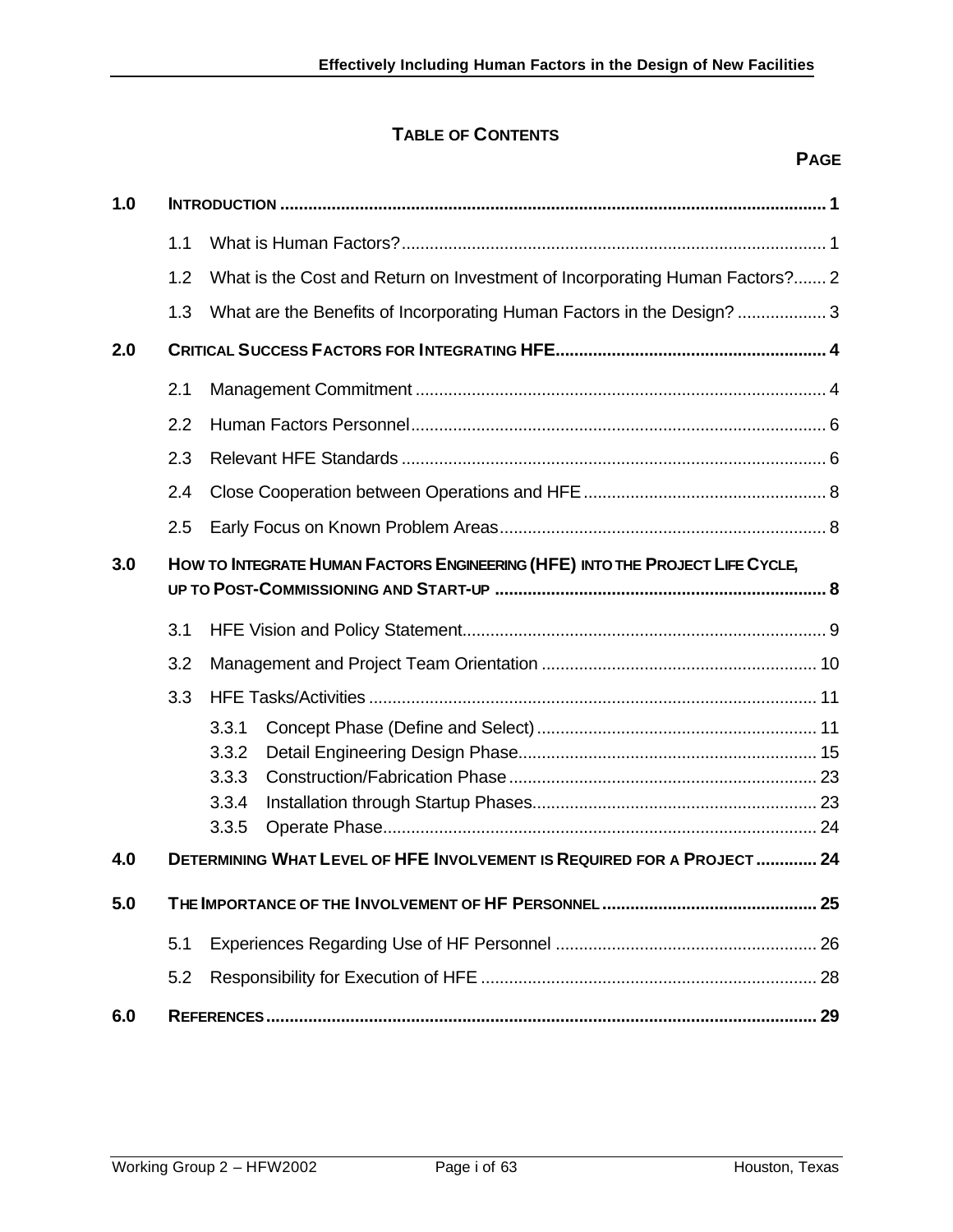# **LIST OF FIGURES**

|            | <b>PAGE</b> |
|------------|-------------|
| Figure 1.  |             |
| Figure 2.  |             |
| Figure 3.  |             |
|            |             |
| Appendix A |             |
| Appendix B |             |
| Appendix C |             |
| Appendix D |             |
| Appendix E |             |
| Appendix F |             |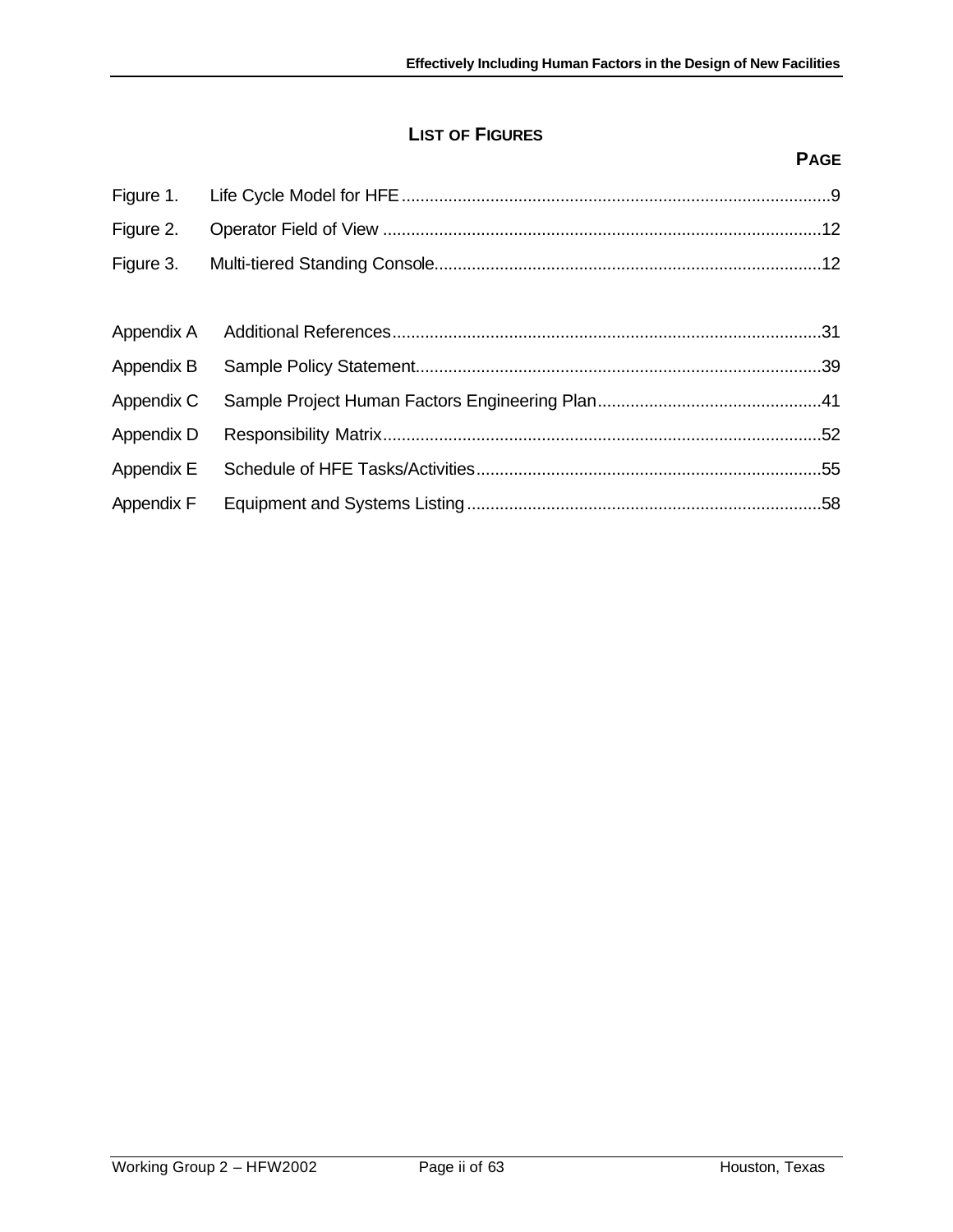# **Abstract**

Human error is a major cause of incidents in the offshore industry. For example, in the Gulf of Mexico region in 1998, 38% of all incidents were attributed to human error with an additional 9% of incidents resulting from slips, trips, and falls (MMS 2000-021, OCS Report). Human Factors, when integrated during the design of a new offshore facility, can reduce the potential for human error and the occurrence of unfortunate incidents.

Quite often the implementation of Human Factors (HF) during design is disregarded because of the notion that it will add unacceptable costs. Review of the cost/benefit data contained in this paper proves that notion to be untrue. Although cost/benefit is important, it was not the *primary* focus of this Working Group. This paper's focus is to develop a means or a strategy to effectively integrate the application of HF design principles into all phases of a new capital design project.

This Working Group's objective during the Second International Workshop on Human Factors in Offshore Operations was to generate discussion concerning HF integration strategies and to focus on specific implementation issues that have been shown to be successful. These include but are not limited to:

- The factors critical to the success of HF integration
- What HF activities should be conducted
- At what stage during the various design phases should HF activities take place
- HF strategies, how to decide what level of human factors engineering is required
- The qualifications and responsibilities of those executing HF activities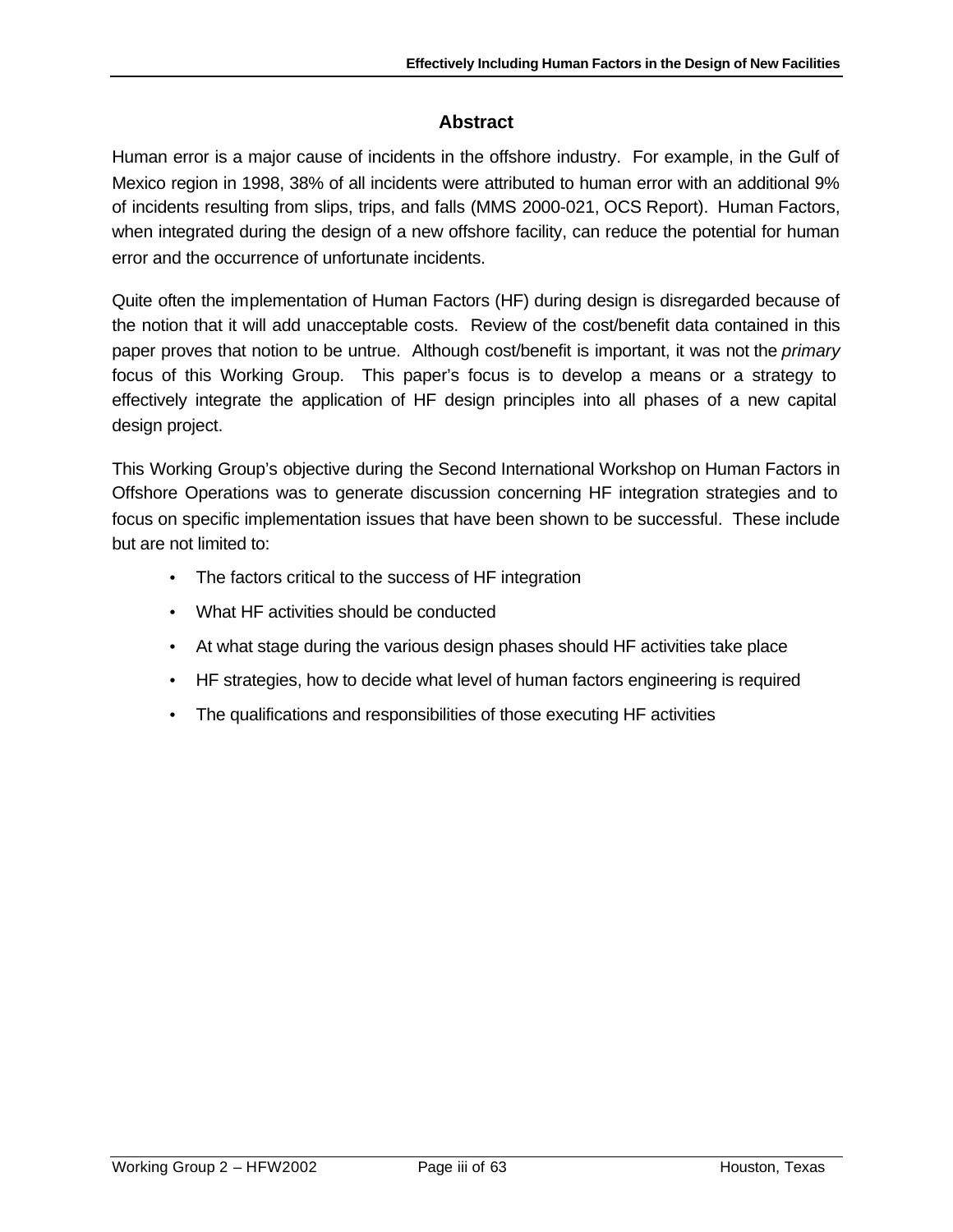# **Effectively Including Human Factors in the Design of New Facilities**

### *1.0 INTRODUCTION*

# **1.1 What is Human Factors?**

At a high level "human factors" (sometimes referred to as ergonomics) is the scientific discipline concerned with the understanding of interactions among humans and other elements of a system, and the profession that applies theory, principles, data and methods to design in order to optimize human well-being and overall system performance (IEA, 2000).

At a lower or more detailed level, "human factors" (as it relates to this particular paper) refers to a domain of specialization within the human factors discipline called physical human factors engineering. Physical Human Factors Engineering is largely concerned with human anatomical, anthropometric, physiological, behavioral, and biomechanical capabilities and limitations as they relate to human activity and the human-technology environment. Examples include, but are not limited to: workplace layout and design, working postures, materials handling, line of sight, repetitive movements, and safety.

A third practical working definition of Human Factors Engineering is the total effort put forth for analysis, design and verification and or evaluation of the work, facility, or item in question. Through repeated application of the cycle of these three components the design, operability, and maintainability of the work, facility, or item are improved to meet the needs of the user.

The practitioners of Human Factors Engineering fully recognize the importance and significance of the other domains of specialization within human factors, which also contribute to the reduction of human error in new system designs. These domains include cognitive and organizational human factors. Cognitive human factors topics include mental workload, decision-making, skilled performance, human-computer interaction, human reliability, work stress and training as these may relate to human-system design. Organizational human factors topics include communication, crew resource management, work design, design of working times, teamwork, participatory design, cooperative work, new work paradigms, virtual organizations, and quality management.

For a comprehensive application of human factors to a new system design ALL of the different domains of human factors will need to be incorporated into the system's design, construction, commissioning, and start-up.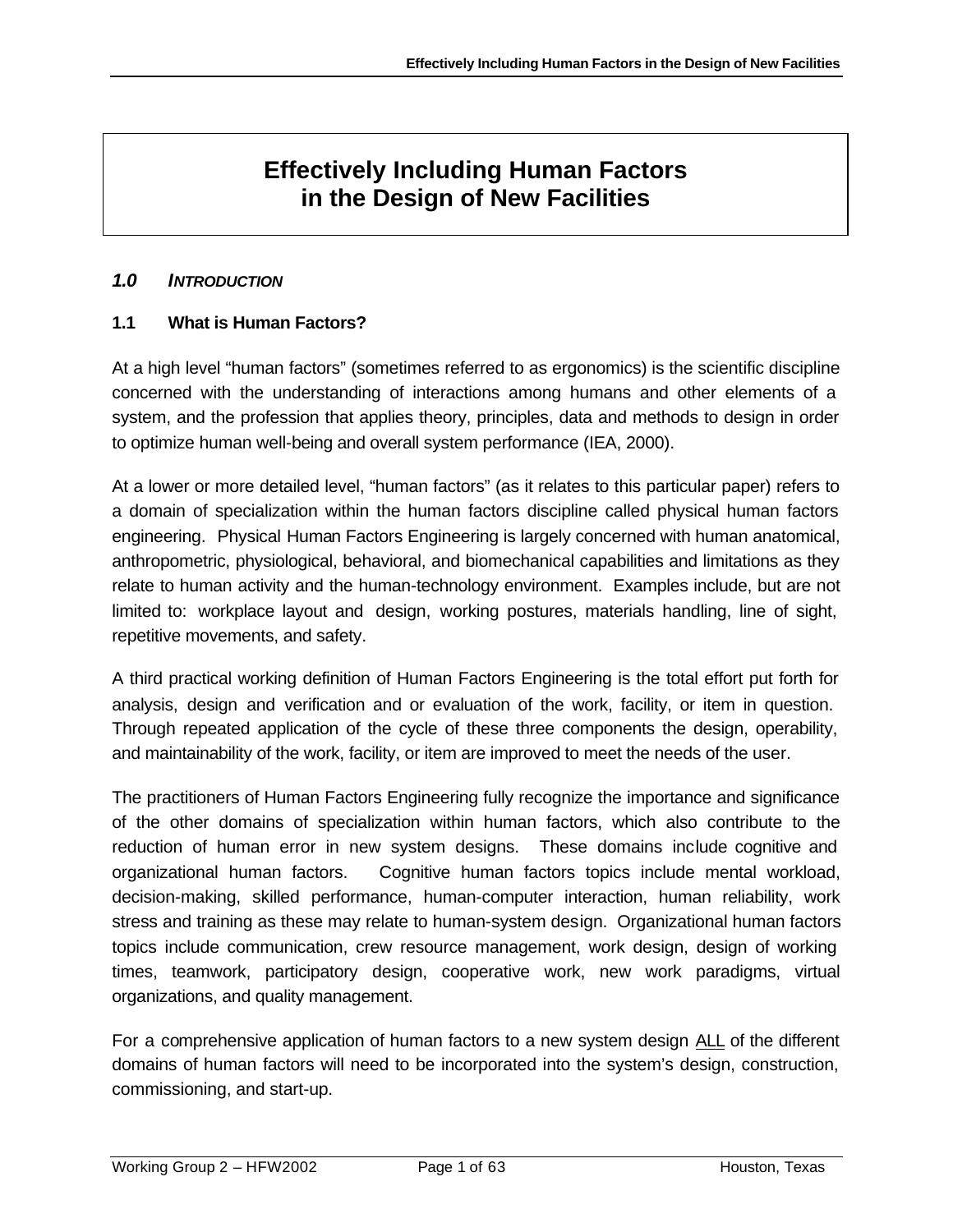# **1.2 What is the Cost and Return on Investment of Incorporating Human Factors?**

Management has a legitimate concern that Human Factors Engineering (HFE) may add costs to the acquisition process through HFE requirements (e.g., those associated with design) and the expense of HF Personnel. However, HFE involvement in several recent offshore projects has demonstrated numerous instances where HFE inputs have reduced total acquisition costs (Miller and McSweeney, 2000).

How much does HFE really cost? In no case according to Miller (1999), who monitored the HFE costs over a nine-year period covering several offshore platform design and construction programs, did the total HFE program cost more than 0.12% (and consistently ran closer to 0.08%) of the acquisition cost of the platform. On the SABLE Project the original estimated cost (personnel charges only) for the HFE program was 0.07% of the facilities budget. The actual HFE cost for this project was 0.035% of the facilities cost, or half of the estimated cost.

HFE has a proven track record of returning many times the value of the initial investment throughout the operational life of a project. Miller (1999) reported that proposed HFE changes in the design of the riser tensioner system for an offshore platform lowered the system's construction cost by \$242,000 as estimated by the company's engineers. This change was the result of a HFE review of the riser tensioner's maintenance/replacement requirements. Curole et. al. (1999) reported a case where HFE suggested modifications reduced the time required for the removal of a gas turbine from a compressor package enclosure. The maintenance time was reduced from 10 hours to 3 ½ hours approximately and the maintenance task is now conducted in a safer manner.

The overall availability or uptime of a facility is a function of the reliability and maintainability of both hardware/software and the reliability and efficiency of the personnel operating and maintaining the system. When the time required for maintenance can be reduced, especially for equipment that requires frequent maintenance or lengthy maintenance periods, as was the case with the removal of the gas turbine, it will improve the availability or uptime of a facility. The impact of each individual reduction in maintenance time may seem small. However, the sum of all maintenance time improvements in conjunction with increased system reliability, which is a function of a reduction in human error, will improve the availability of the facility. Based on historical data, Rensink and Van Uden (1998) discovered that for a typical \$400 million petrochemical project, integrating HFE into a new plant design can result in a reduction of 0.25% in capital expenditure, 1% in engineering hours and 3% to 6% of the facility's life-cycle costs.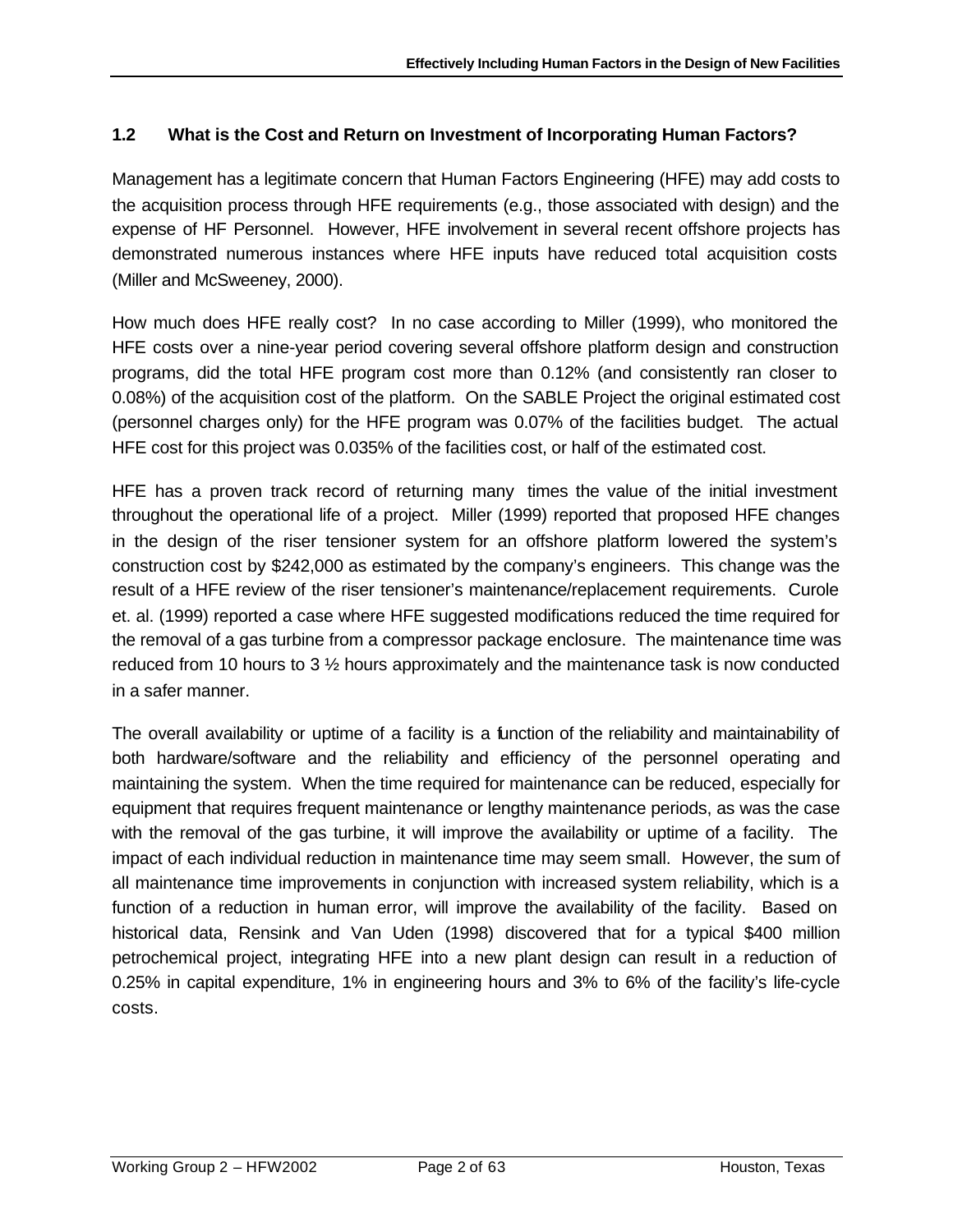A review of company pre and post HFE involvement in offshore platform design also demonstrated the value of integrating HFE into new capital projects. As an example, the review of accident data (prior to the incorporation of HFE) on the offshore installations of one of the major operators in the Gulf of Mexico (GoM), revealed twenty-seven serious injuries over a five year period from falls down stairs and vertical ladders. This review effort resulted in a design specification for stairs, ladders and walkways based on HFE research data. This design specification was then used on subsequent offshore platforms and only one stair fall accident was recorded over the four-year period since the specification's introduction.

Curole et. al. (1999) reported that operators, maintainers, and the commissioning staff stated that the extensive HFE based labeling program (adopted by a major GoM Exploration and Production company) has been one of the most successful HFE improvements the company has incorporated. This HFE labeling program decreased the commissioning time of one facility by approximately three weeks.

However, it is pointed out here and in the following sections that the largest cost advantage will be attained when HFE is incorporated in advance of or concurrent with the design of the facility. Much of the cost advantage associated with the HFE effort will be lost if the designed or constructed facility must be changed to incorporate HFE recommendations.

# **1.3 What are the Benefits of Incorporating Human Factors in the Design?**

As illustrated in the examples above, the return on investment in HFE can be quite substantial. It is also reasonable to expect that HFE can be applied to the offshore industry in a costeffective manner. In general, some of the benefits that an operator might expect from a proactive HFE program include:

- Improved equipment design and controls that can result in fewer accidents, proper operation of equipment, and improved maintainability. This can generate improved up time for the facility, lower maintenance costs, improved personnel utilization, lower personnel exposure time and risk in hazardous areas as well as fewer incidents and near misses.
- Improved installation layout that can result in a better flow of personnel throughout the facility. This is especially important during emergency events. HFE could make the difference between a person living to tell of the incident, or not.
- Improved human-computer interface design for computer generated process, marine display and control screens. This can improve operator information processing and process control and alarm handling under both normal and upset conditions.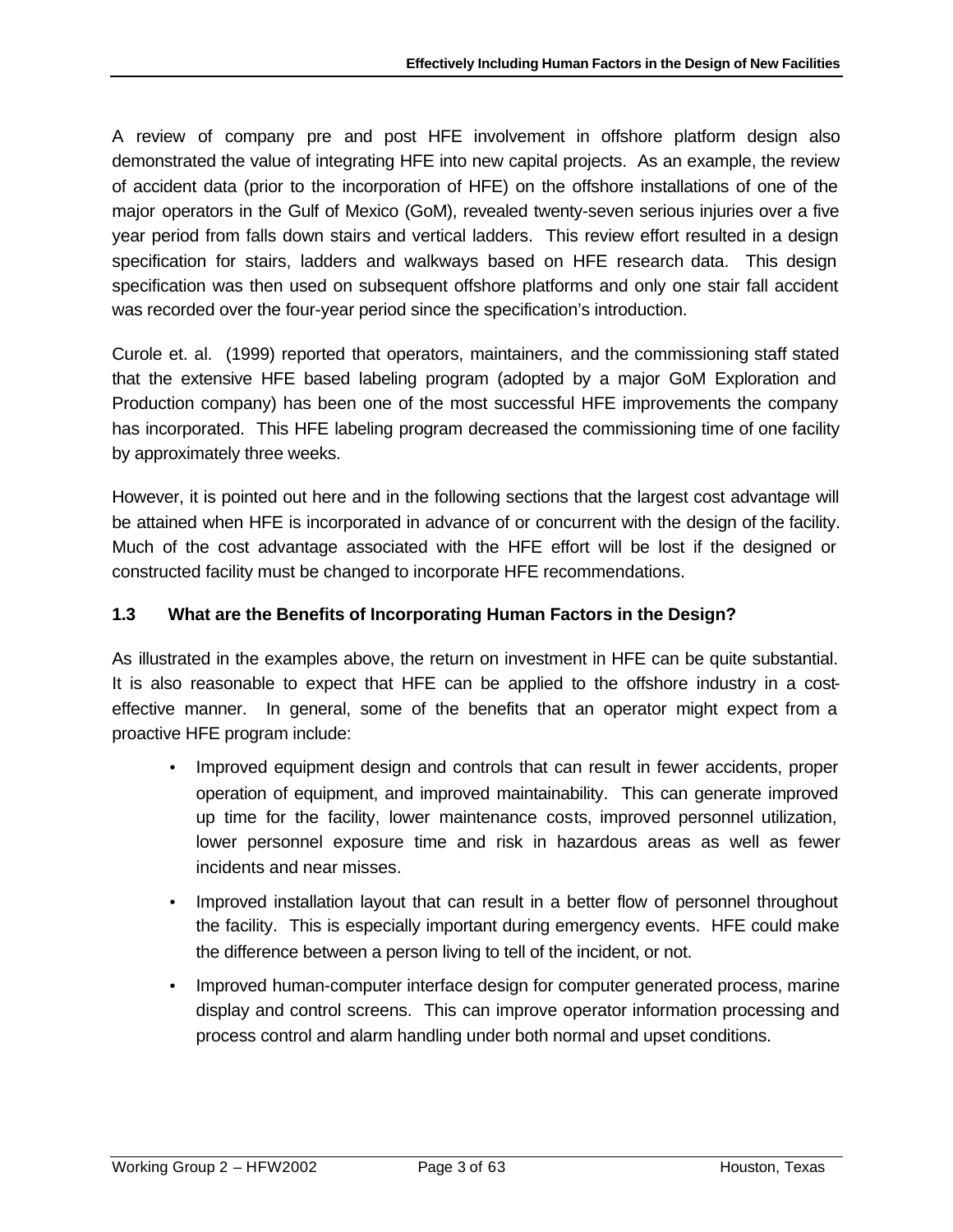- Improved equipment and facility design can lead to improved human performance, less physical stress and fatigue, improved quality of work, and a work environment, which can improve worker satisfaction and morale.
- Equipment that is easy to operate and maintain through the provision of properly designed and easily understandable instructions, job aids, operating manuals, and procedures. An additional benefit is the potential reduction in personnel training time requirements.
- Reduced exposure to hazardous environments as a result of reduced maintenance and inspection times.

# *2.0 CRITICAL SUCCESS FACTORS FOR INTEGRATING HFE*

The key ingredients for the successful integration of HFE during the various phases of a capital project are:

- Management commitment
- The support of people at all levels of the project organization
- Use of Human Factors Personnel
- User input during all project phases
- Early focus on known problem areas.

These factors will ensure that HFE is executed effectively and efficiently at every stage of the project. The critical success factors for the implementation of the HFE strategy are as follows:

# **2.1 Management Commitment**

Management commitment can be exhibited in many ways beginning with project management's full support for HFE integration from the highest levels of project management. Some other examples of management commitment include:

• Appointment and empowerment of an HFE Champion - The HFE Champion acts as the company HFE representative on the project management team. The HFE Champion should be convinced of the benefits of HFE in design. Past offshore project experience shows that the HFE Champion should be in the Engineering Department, or, as a second choice, within the Operations Department. Placing the HFE Champion within a support group, such as Health, Safety and Environment (HSE) has not been as successful as when placed in Engineering or Operations. HF Personnel should be located in the same place organizationally. See 3.3.2.2 for further discussion on the HFE Champion.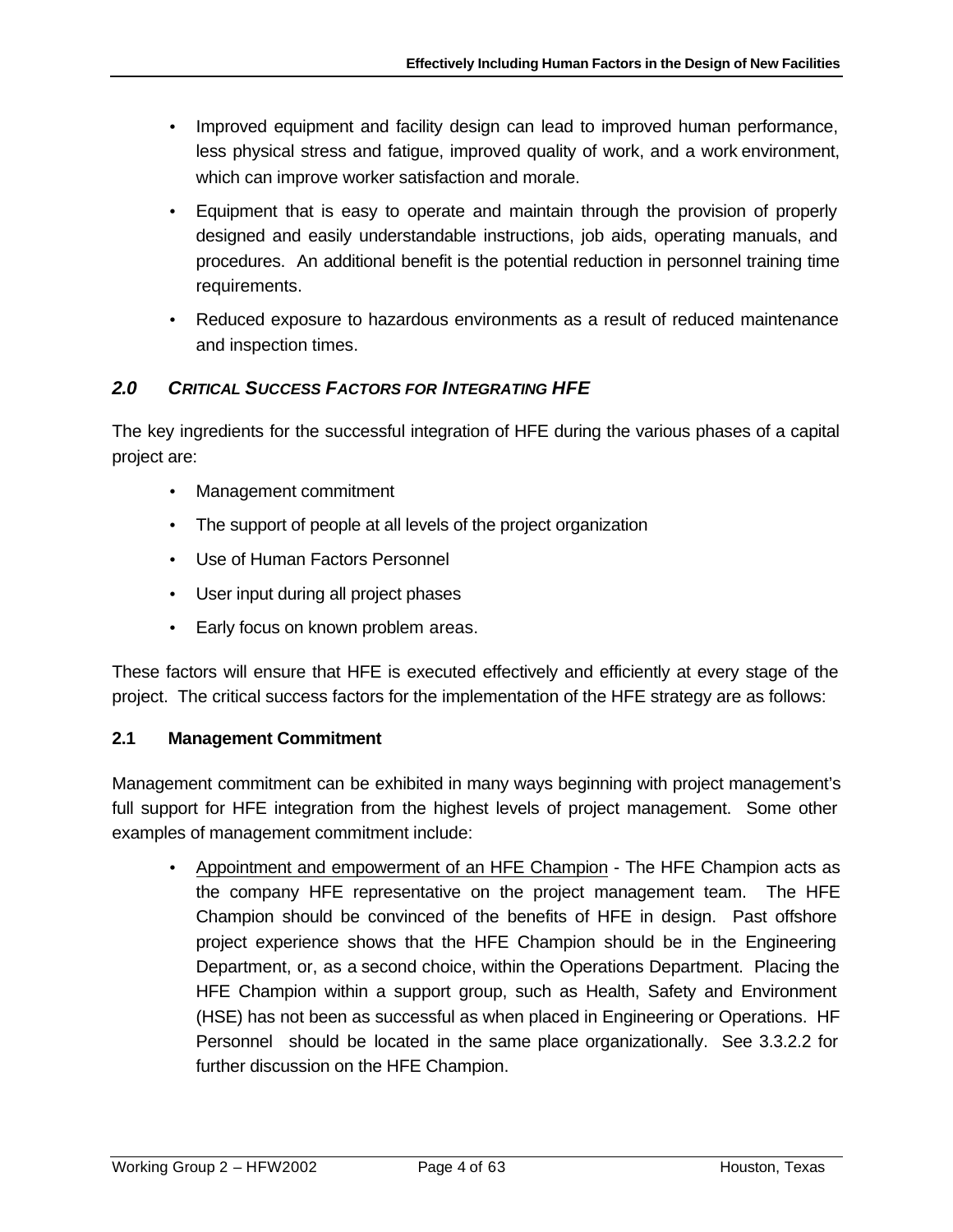- Early and continuous involvement of HFE throughout the project It is extremely important to plan for and involve HFE from the Concept Phase of a project and to ensure continued involvement throughout the Operational Phase of the project. This will prevent late changes to the design at extra costs. It is essential to ensure that HFE is embodied in all phases of the project by integrating it into procedures and work methods of the company and contractor. HFE should be applied to the overall working-environment and human-machine interface design. HFE should be applied to the design of components and subsystems, as well as during the integration of the various subsystems into the total system.
- Develop an HFE integration strategy for the company and require an implementation plan from the contractors – Human Factors Engineering Plans (HFEPs) must be developed by the company and/or contractors describing their respective scope of HFE work to be completed for the project, the deliverables, schedule, organizational structure, and responsibilities of those involved including subcontractors and vendors.
- Mandate HFE in design It is imperative to the success of a HFEP that HFE be mandated in the design through the inclusion of relevant HFE design standards or design requirements in the project specification.
- HFE Performance HFE should be a focused activity and project management should actively track the effectiveness of the overall HFE effort as it does for other engineering disciplines.
- Use HF Personnel Project management should ensure that HF Personnel are involved and are an integral part of the design team. HF Personnel should be continually involved throughout all the project phases to provide real time HFE input to engineers, designers, and draftsmen during system design or supervise and/or audit the HFE activities and deliverables of contractor personnel assigned HFE tasks.
- Organizational structure Project management should physically and organizationally locate the HFE activity such that it promotes interaction between HFE, Engineering, Operations and HSE. The optimal location of HF Personnel would be under Engineering with Operations as a good second choice. Incorporating HFE under HSE is least preferred as HFE's ultimate customer is Operations and close cooperation between these two groups should therefore be generated. Whenever feasible HF Personnel should fall under the operating company to ensure that the highest level of commitment supports their effort. This does not preclude the contractor from also obtaining the services of HF Personnel.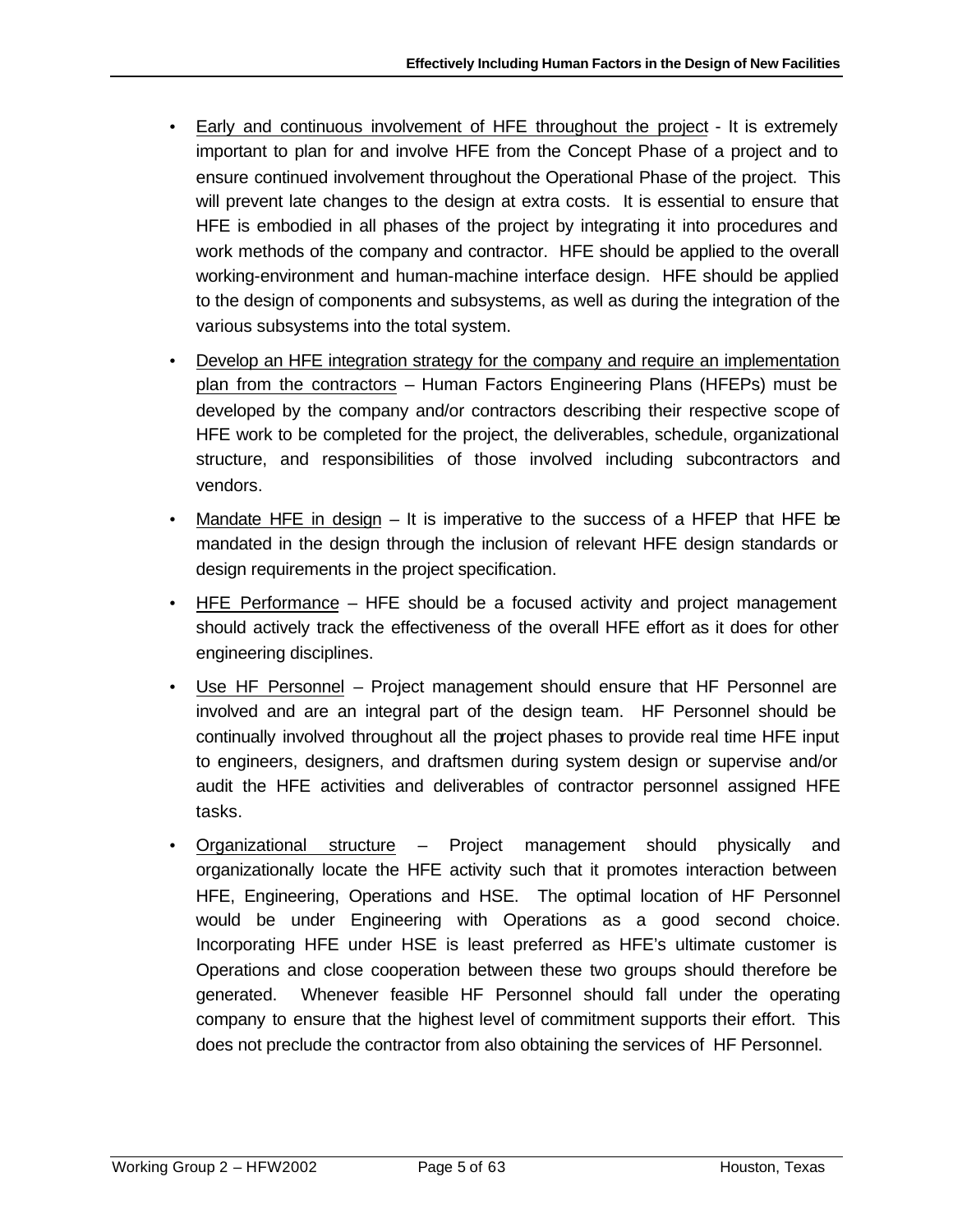- Resources Project management should ensure that adequate resources are allocated towards HFE activities. Furthermore, HFE should be given the same consideration as other business/engineering demands in the planning and execution stages of day-to-day operations during the project's conception, design, and construction.
- Awareness training Project management should commit resources towards HFE awareness training to the company project team, design agents, Operations and Maintenance personnel, inspectors, and vendors.
- HFE areas outside design Project management can show their commitment through the requirement of HFE principles in areas outside of engineering design; i.e., personnel selection, staffing levels, shift work, and procedure/manual preparation.

# **2.2 Human Factors Personnel**

With the decision made to include HFE, the relevant issue becomes the involvement of HF Personnel. Some companies and contractors believe that all that is needed for successful implementation of HFE into their design process is several days of HFE training for designers and engineers along with a set of HFE requirements (regulations, specifications, standards, checklists, procedures). It is also sometimes assumed that these HFE requirements would function in a similar fashion to the technical requirements of the project and will not require suitably qualified and experienced HF Personnel to take ownership of and ensure compliance with these requirements. These assumptions, along with the opinion that HFE is "common sense" and that "their designers have been doing it for years," will significantly reduce the effectiveness of the HFE program.

# **2.3 Relevant HFE Standards**

The incorporation of HFE design requirements into project specifications is absolutely crucial to the successful design and integration of HFE in any new system. It provides for technical guidance and compliance without which the HFE effort will remain a "nice to have" at best or will have to rely upon the good intentions of the contractor/vendor. The importance of early availability of specifications, standards and requirements is also crucial to the total and consistent implementation of their content. Ideally these documents will be available during awareness training to provide attendees with the information and familiarize them with the documents content.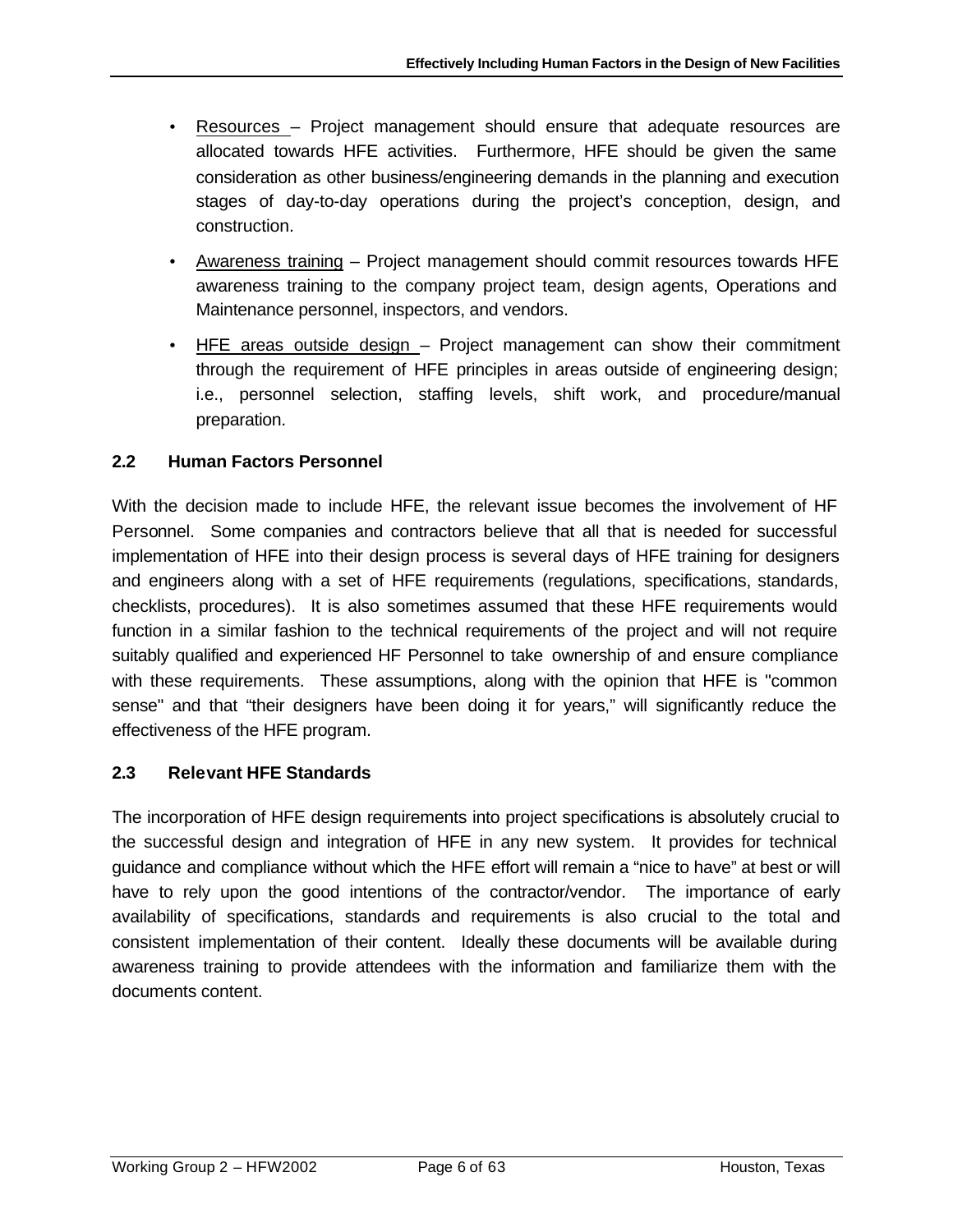It is also extremely important that the HFE design inputs be based on the relevant standards such as the following:

- American Society for Testing and Materials. (2000). *Standard Practice for Human Engineering Design for Marine Systems, Equipment and Facilities* (ASTM F 1166 – 2000). West Conshohocken, PA: Author.
- American Society for Testing and Materials. (1991). *Standard Human Engineering Program Requirements for Ships and Marine Systems, Equipment and Facilities* (ASTM F 1337 – 2001). West Conshohocken, PA: Author.
- American Bureau of Shipping. (1998). *Guidance Notes on: The Application of Ergonomics to Marine Systems*. New York: Author.
- American Bureau of Shipping. (2002). *Crew Habitability on Offshore Installations*. New York: Author.
- NORSOK Standard. (1997). *Working Environment.* (S-002, Rev. 3)

Other project specific design requirements developed by HF Personnel.

Examples of such documents that have been developed for specific companies or projects in the past include the following:

- HFE Requirements for Offshore Living Quarters.
- HFE Requirements for Workplaces.
- HFE Requirements for Controls, Displays, Alarms, and Operator Panels/Consoles.
- HFE Requirements for Location and Orientation of Valves.
- HFE Requirements for Labels and Signs.
- HFE Requirements Ramps, Stairs, Vertical Ladders, Work Platforms, Walkways, and Railings.
- HFE Requirements for Computer Displays.
- HFE Guidelines for the Preparation of User Operational/Maintenance Manuals.
- HFE Specifications for Environmental Conditions in Enclosed Spaces.

Additional references are listed separately in Appendix A for use in obtaining information on specific topics. This list of references is not all-inclusive and only representative of the information available on HFE related topics.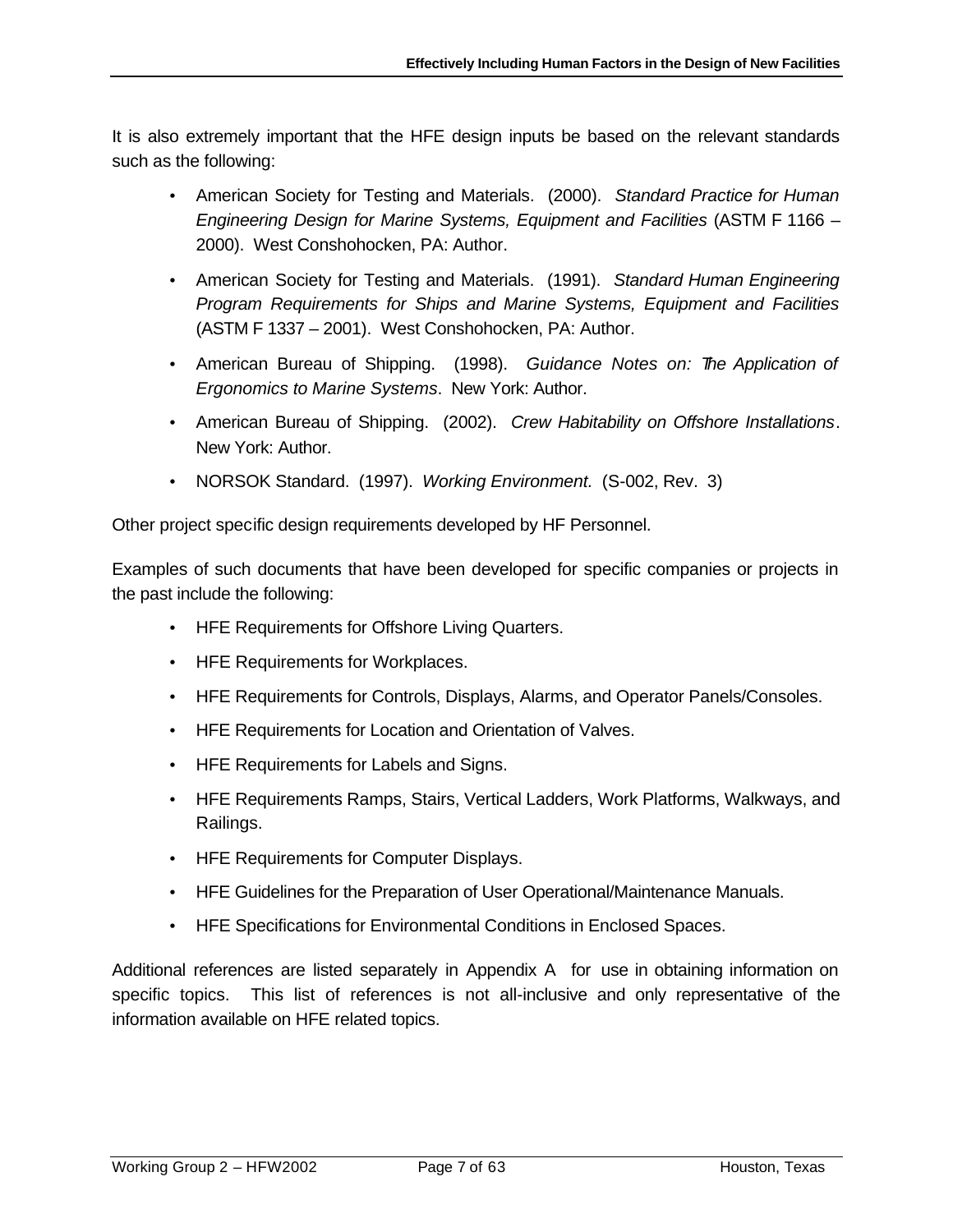# **2.4 Close Cooperation between Operations and HFE**

The input of the end user, generally represented by Operations and Maintenance, is critical to the successful deployment of any new system and must be sought during every phase of the project cycle. By soliciting the opinions and knowledge of persons who have experience with systems, facilities, and equipment similar to that under design, many of the lessons learned by these individuals and information regarding strengths and limitations of the user population can be incorporated into the current design. It is also a commonly held belief that when users are involved in the design process their satisfaction with the end product is increased.

The cooperation between Operations and HF Personnel is the key in the determination of many design parameters and in the development of many project documents. The Operations personnel will provide HF Personnel with task information and data used to select appropriate HFE design guidelines and is integrated into competency profiles, staffing levels, procedure development, and other studies including HAZOPs and materials handling studies. HF Personnel are in turn advocates of Operations, providing them with support and guidance on issues pertaining to human capabilities and limitations. This information can influence the physical design of the facility as well as staffing levels, work scheduling, procedures, and materials handling as examples.

# **2.5 Early Focus on Known Problem Areas**

The early focus should be on the analysis of known problem areas and lessons learned. Information sources that can identify these known problem areas include industry wide and company specific accident and incident reports and near misses, interviews with Operations and Maintenance personnel on similar existing facilities and equipment, and inputs from HF Personnel with offshore design experience. Where existing data is not available, a Front End Human Factors Engineering Analysis (FEHFEA) or a similar type of Gross Task Analysis should be conducted. This involves a multi-disciplinary team who identifies potential problems in the design of the human-machine-environment interface and ensures that these are addressed during the detail engineering design phase.

# *3.0 HOW TO INTEGRATE HUMAN FACTORS ENGINEERING (HFE) INTO THE PROJECT LIFE CYCLE, UP TO POST-COMMISSIONING AND START-UP*

To ensure the effective integration and application of HFE design principles throughout the various life cycle phases of a capital project, a strategy is required which will establish management responsibility and accountability for HFE. The objective of this paper is to propose such a strategy. This can best be achieved by introducing HFE into existing project management systems with the prime objective of ensuring that the relevant HFE activities are executed effectively and efficiently at every stage of the project.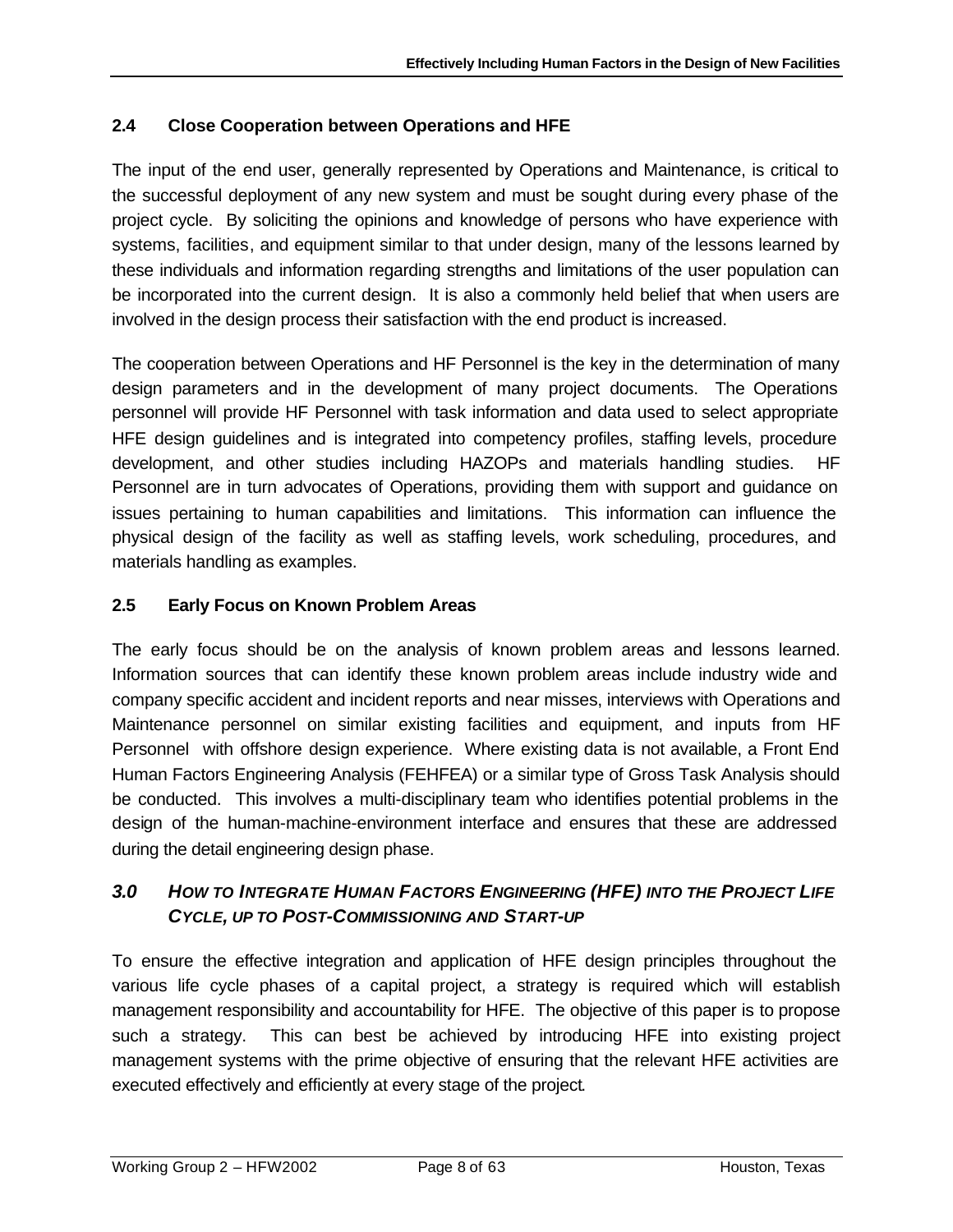Once the appropriate level of HFE involvement in the project has been determined by project management, the critical points for bringing HFE activities into the project must be identified relevant to the project schedule. The attached Sample HFEP provides an overview of the high level activities associated with HFE and their relative time frames within a project. These activities follow the generalized life cycle model for HFE that requires the integration of analysis, design and verification, and evaluation.



**Figure 1. Life Cycle Model for HFE**

Some of these activities have been expanded upon below:

# **3.1 HFE Vision and Policy Statement**

The first step in the creation of a HFE Vision Statement is obtaining the approval and support for the implementation and integration of HFE into the new design project from senior management. This commitment on management's part should be included in a vision statement, which explains how

HFE will be addressed in relation to the project, within the company. This statement can be a stand-alone policy under its own HFE heading, or included as part of the Health, Safety, and Environment (HSE) policy statement.

The corporate or management level HFE vision statement should be related to a project level HFE mission statement. Similar to the corporate level statement, the project level statement will also require the approval and support of project management and discuss how HFE will be addressed in relation to the project.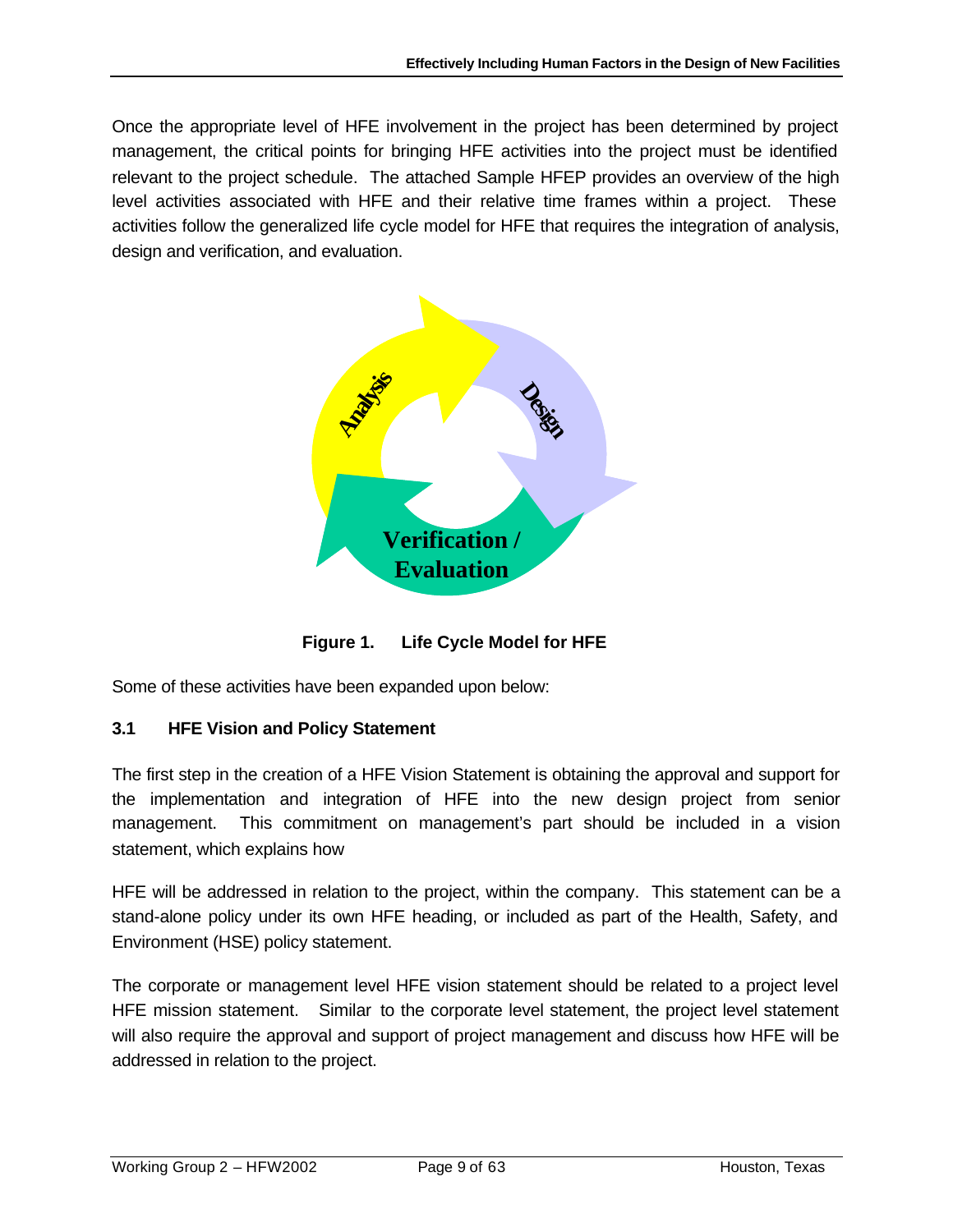A high degree of correlation between the two statements is required to ensure that the HFE desires of both levels of management are communicated compellingly throughout the project team and all phases of work. These two statements are supported by the project objectives.

Attached are Sample Vision, Mission and Objective Statements found in Appendix B. Note that these samples may not address all of the issues relevant to a specific project and that the terms of the project will also impact this statement.

# **3.2 Management and Project Team Orientation**

Once the policy statement has been formalized, management and employees responsible for project execution need to be orientated to HFE, what it is and why it should be a part of a capital project. The Project Human Factors Engineering Plan (HFEP - Section 3.3.1.2), developed immediately upon management approval and support for HFE integration, should be introduced as part of this orientation as an outline of the required HFE tasks and how they integrate into the overall project. Such sessions are frequently called HFE awareness training sessions. Additionally, active support and involvement of line and project management is important to ensure successful implementation of the HFE strategy. Project managers, construction managers and line managers should be provided with knowledge about HFE principles and best practices and the added value of HFE as well as its tangible and intangible benefits.

Generally, the objectives of an awareness-training program are as follows:

- A basic knowledge of when and why human errors occur on offshore structures and onshore facilities
- A basic knowledge of HFE and why it should be applied during the project
- A basic knowledge of HFE design standards and how to use them
- Sufficient knowledge to recognize when and how to solicit HFE assistance when required.

The skill levels for different persons on the project team will generally be job specific and are addressed through the depth of training provided. A general overview for management training may require a two hour presentation to accomplish the objectives above, while a designer or engineer may require an eight hour training session to communicate the required level of understanding.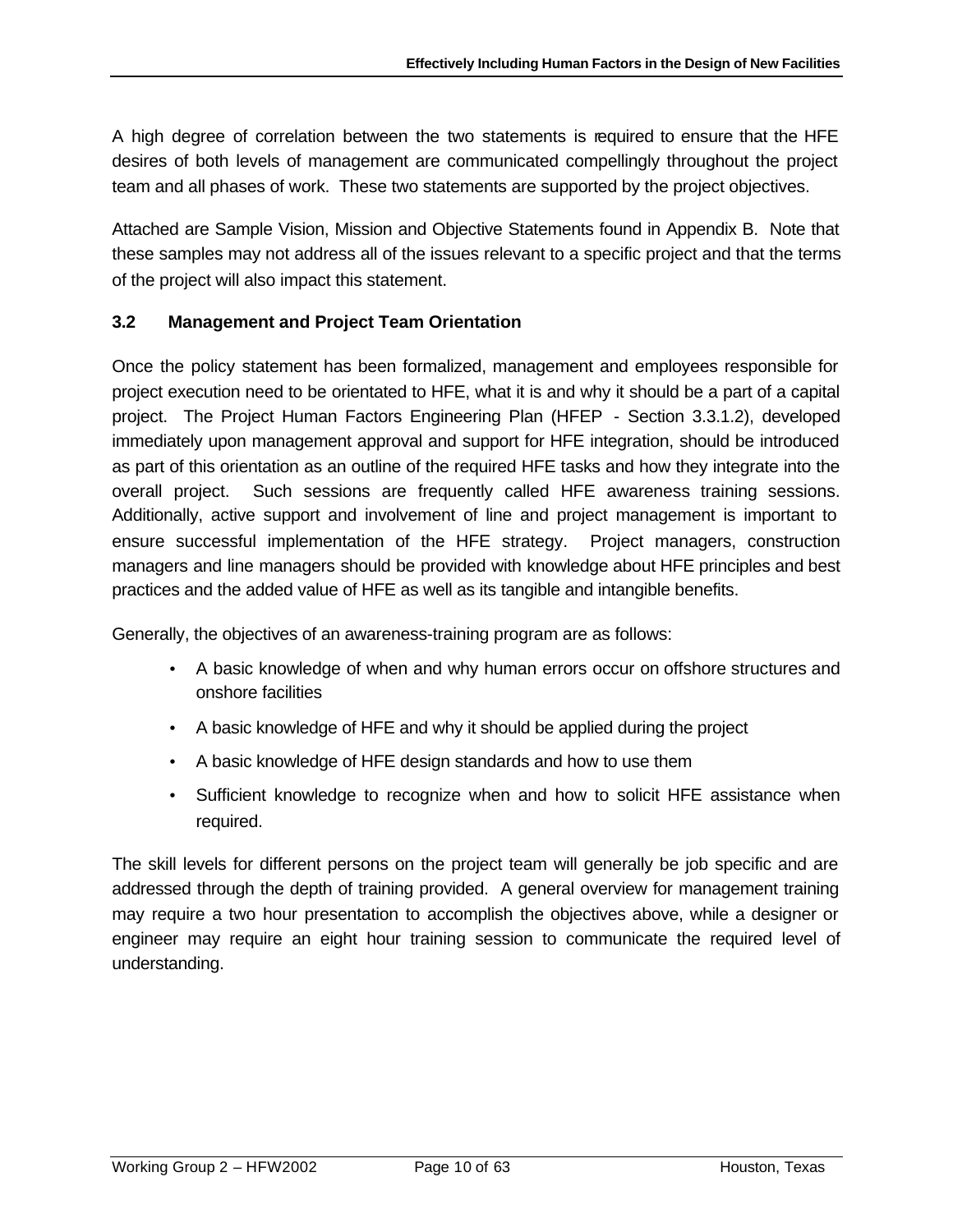### **3.3 HFE Tasks/Activities**

In the following paragraphs are listed typical activities performed by HF Personnel, from conceptualization to post-commissioning and startup phases of the project. These phases will obviously be different depending on the operating company or client. In order to perform some of these HFE Tasks/activities a number of HFE tools or techniques are mentioned. It is not the intention of this white paper to provide detail on these tools or techniques. The company is best served by having the techniques or tools applied by HF Personnel. .

### 3.3.1 Concept Phase (Define and Select)

### *3.3.1.1 Include HFE Requirements in the Project Specification(s)*

During this phase detailed HFE design requirements that will accommodate the physiological, psychological and sociological characteristics of the anticipated end-user population must be included in the project specification(s) by those responsible for HFE on the project team. These specifications will also address the requirements that will initiate the HFE integration activities and tasks including operability assessments and verification. These requirements may take the form of calling out an HFE design standard such as ASTM F1166-2000 or the ABS Ergonomic Guidance Notes, or by developing and including company specific HFE design requirements in the project specification(s). The importance of early availability of specifications, standards, and requirements is crucial to the total and consistent implementation of these documents. Ideally these documents will be available during awareness training to provide attendees with the information and to familiarize them with the documents content. See Figure 2 and Figure 3 for examples of HFE requirements.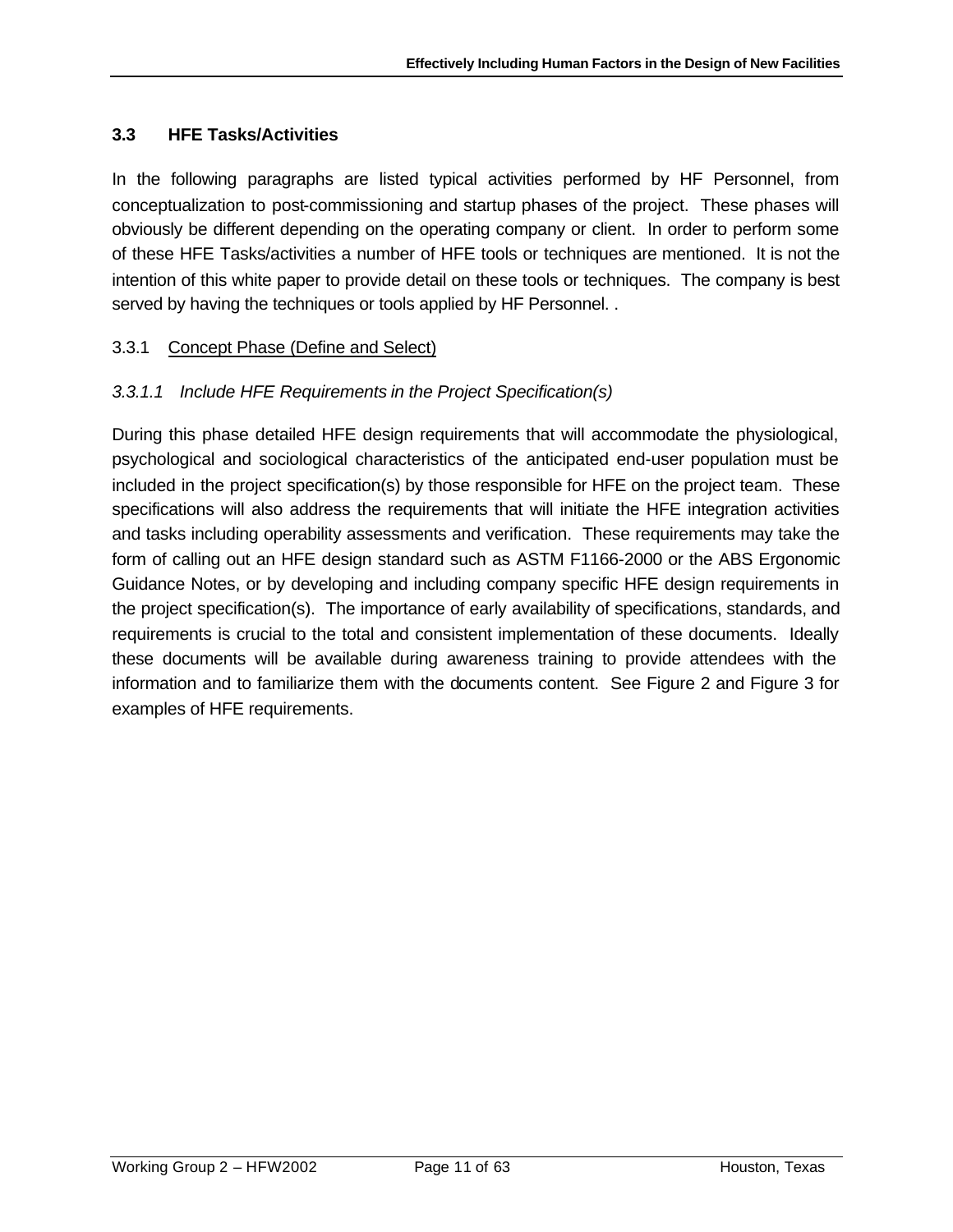

**Figure 3. Multi-tiered Standing Console** (Figures used with the Permission of ABS)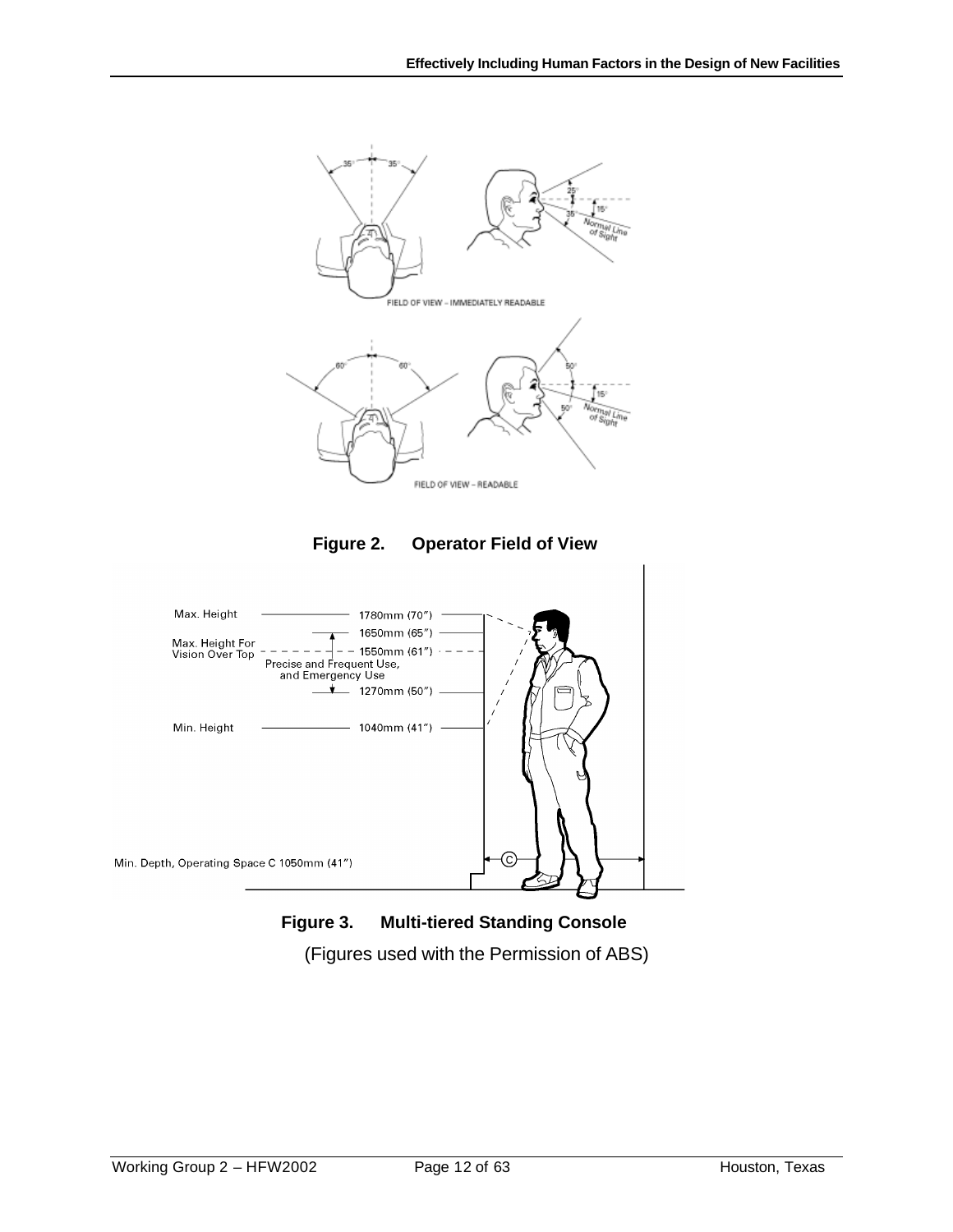Companies may also integrate (embed) specific HFE guidance and requirements directly into appropriate technical standards as opposed to separate HFE requirements or both. The project specifications should also include the scope of HFE work to be completed by the contractor as appropriate. It is important to have HF Personnel involvement during the project development as well as inclusion of HFE requirements into the project specification. This is largely because on any particular project there may be other factors that constrain the inclusion of certain HFE design requirements. Examples include: Operations may require the use of certain equipment, a specific process, or a design logic compatible with existing facilities, safety systems, etc. which may conflict with preferred HFE guidance (this most often happens when an existing facility is being expanded); contract terms, regulatory requirements, etc. may limit flexibility to implement certain HFE considerations, equipment choices, allowable suppliers, etc. It will therefore generally require HF Personnel to assist the project team in tailoring the HFE requirements for inclusion in the project specifications.

It should be noted that the importance of HFE integration activities, like operability assessments, are frequently underestimated and fail to be incorporated into the detailed design or feedback. Hazard and operability studies, which are commonly implemented in a project to address these issues, fail to cover the entire scope of operations in favor of review of the design philosophy that is easier to discuss. This failure has lead to the involvement of HF Personnel in other processes including 3D CAD and model reviews to address issues missed in the hazard and operability analyses.

# *3.3.1.2 The Project Human Factors Engineering Plan (HFEP)*

The HFEP is a key part of the successful integration of HFE into a project. The HFEP should describe the scope of HFE work to be completed by each party, including the specific tasks and their relation to the project schedule, the deliverables, organizational structure, responsibilities of all parties involved, and vendor and subcontractor activities. Responsibility for developing the document can be assigned to the company, contractor or both parties depending on the contracting philosophy undertaken. In the case that the company assumes the responsibility for the HFE activities, the HFEP should be written by the company. In the case that the contractor assumes full responsibility for HFE activities, the contractor should write the HFEP as part of the bid package or as specified in the RFQ. There may also be the case where the company will develop an HFEP for the management of their own HFE activities that occur at a higher level than the contractor's HFE activities. In this case the company should define the concept for both HFEPs and the contractor should conform to the requirements therein. Irrespective of the author, the HFEP should be prepared as early as possible and upon management approval and support for HFE integration at the project level and assignment of the contract at the contractor level.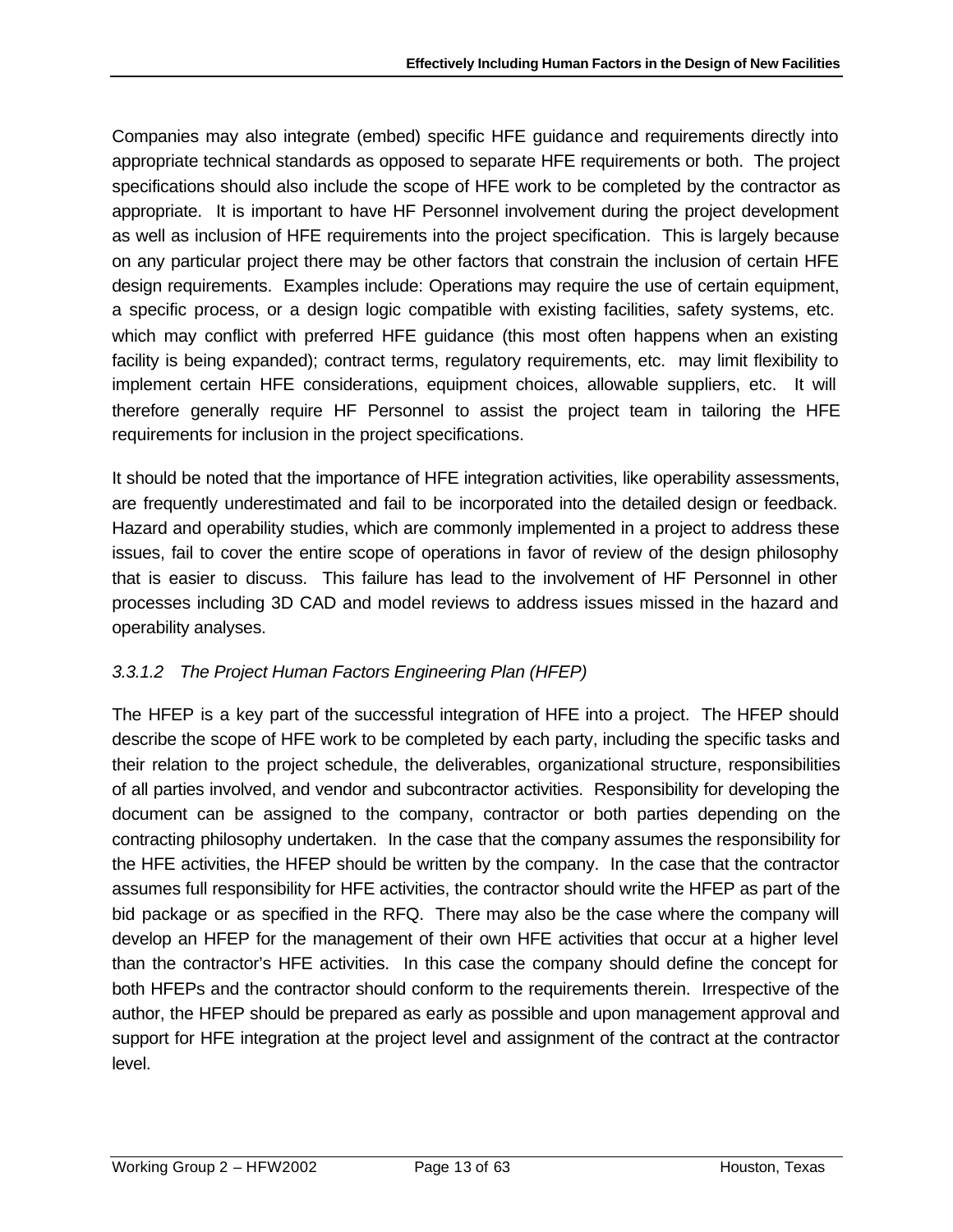In any case the HFEP should be written prior to any awareness training. By having an approved HFEP prior to training, the implementation of the plan is secured and all members of the project team can be made aware of how HFE integrates into the project as a whole.

Attached is a sample HFEP found in Appendix C. It should be stressed that the HFEP does not include all of the topics covered by this white paper. The white paper addresses the strategy and philosophy for implementing HFE in a project while the HFEP is the process of implementing HFE in a project. In addition, there are topics covered by the white paper, which may be optional components of an HFEP, depending on the type and scope of a project.

# *3.3.1.3 HFE Participation During Conceptualization and Formulation of Philosophies*

During this early stage of the project HF Personnel need to participate in all analyses that reach decisions and formulate philosophies regarding the health, safety and or environment of personnel as well as the operability, maintainability, and staffing levels of the facility. This may include control system, safety system, and emergency philosophies. HFE inputs must also be provided to the conceptual design and preliminary layouts in order to facilitate operability, maintainability, and to reduce the potential for human error.

# *3.3.1.4 Front End Engineering Definition (FEED)*

During the Front End Engineering Definition (FEED), a Front End Human Factors Engineering Analysis (FEHFEA), Gross Task Analysis study (ASTM F1337 - 2001) or FEEEM® Design Analysis needs to be performed under the guidance of HF Personnel. The purpose of this task analysis and the analysis of lessons learned on similar existing facilities and operations input is to identify potential problems in the design of the human-machine interface with regards to the working environment. These analyses are also necessary to ensure that the potential problems previously identified are being addressed during detailed design. Certain critical facilities such as the Central Control Room, Driller's Control Cabin and the Offloading System will require a dedicated task analysis. Optimally studies such as these and operational and functional task analyses should begin shortly after the development of the process flow diagrams (PFD's). This timing will minimize the costs related to changes and schedule impacts and will allow the studies to continue smoothly during the detailed engineering design phase. Additional information on task analysis requirements is available in NORSOK S-002, Working Environment Standard (http://www.nts.no).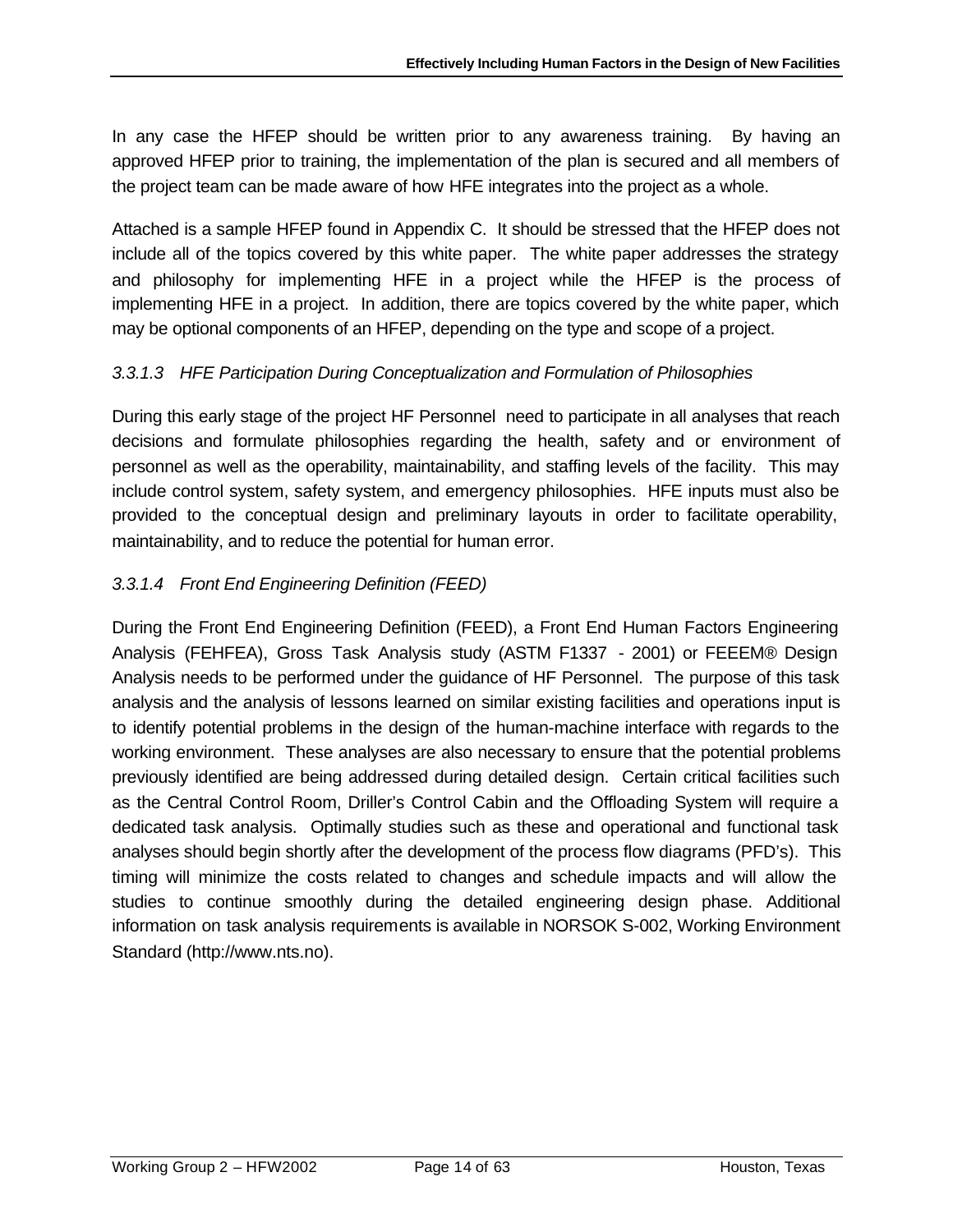### 3.3.2 Detail Engineering Design Phase

#### *3.3.2.1 Contractor Selection and Award*

During the contractor selection and award process, the company, with the help of the HF Personnel, needs to evaluate contractor bid packages for the inclusion/integration of HFE requirements. The contractor should include in its bid package a Human Factors Engineering Plan (HFEP), when applicable, describing the scope of HFE work to be completed for the project, the deliverables, schedule, organizational structure and responsibilities of those involved including vendor and subcontractor activities. The information presented in these packages and the quality of the contractor HFEP provided (when applicable) is indicative of the contractor's capability in the area of HFE. The bid submittal should be reviewed for adherence to the HFE requirements included in the project specification. The evaluation must check the credentials of the contractor's proposed HF Personnel to ensure that they are qualified. Where HF Personnel are located within the contractor organization should also be considered and it is recommended that these persons be under the Engineering department, though Operations and HSE are also acceptable organizational locations. The physical location of this staff with regard to the remainder of the project team should also be considered. It is to the company's benefit for the HF Personnel to be co-located with the contractor's engineering staff.

### *3.3.2.2 HFE Champion*

Project management must ensure that an HFE point of contact has been appointed within the company's project management team for each phase of the project. This point of contact is called the HFE Champion or HFE Accountable Person. The HFE Champion is most effective when this person has been appointed early in the project development and has approval authority covering most, if not all, items relating to HFE. Organizationally the HFE Champion and HF Personnel should be an integral part of the project team and they should be physically and organizationally located within the Engineering (preferred), or Operations (acceptable) department depending on the life cycle phase of the project. Past offshore project experience has shown that placing HFE Personnel in a support group, such as HSE, is not advisable but may work depending on where the HSE or support group representative reports to in the project organizational charts. Having HSE or the support group report to a project director will provide HFE with the support of senior project management.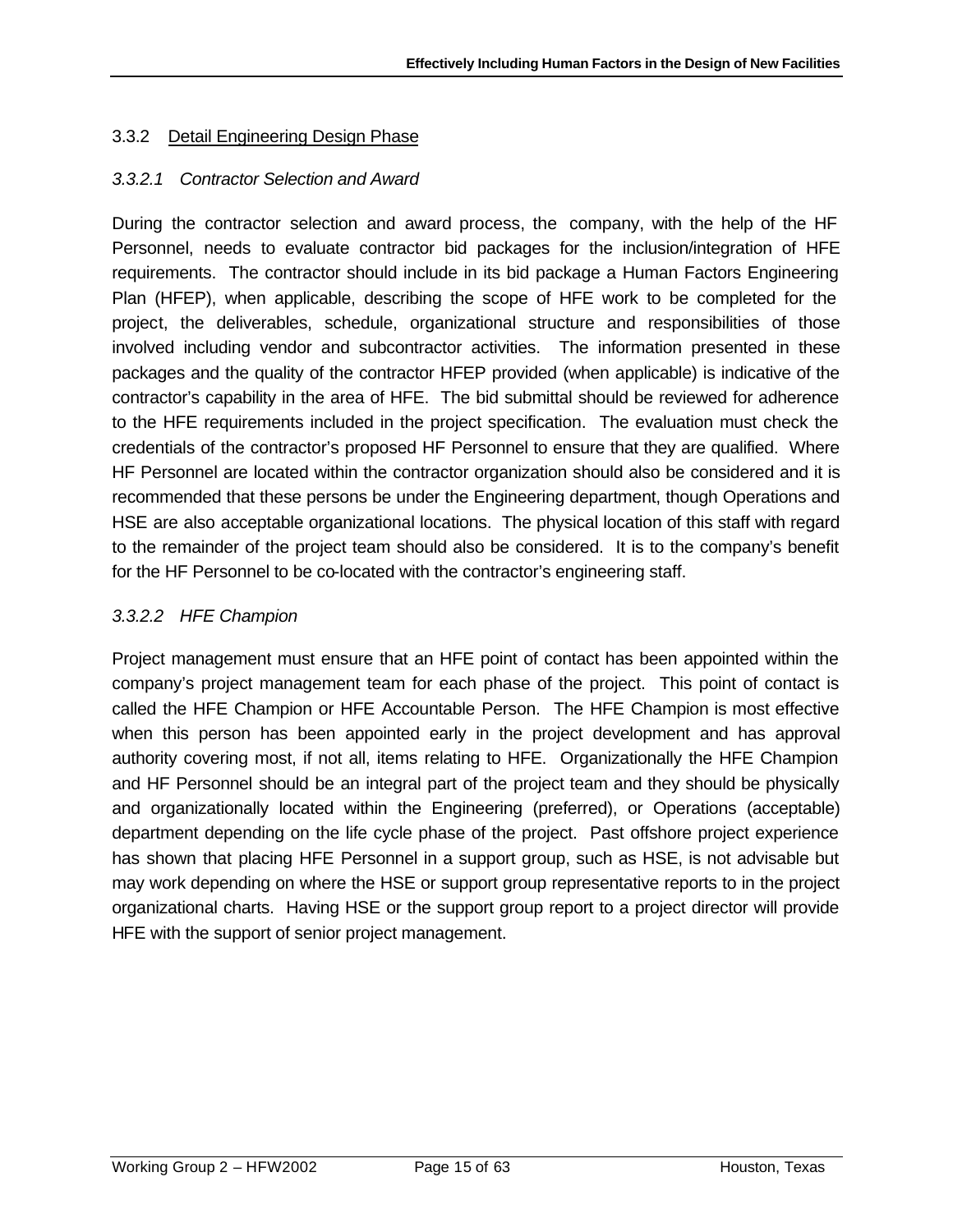# *3.3.2.3 Contractor HFE Awareness Training*

Awareness training to contractor project management and an introduction to HFE training seminar to the contractor project management, engineering and design team must be provided before detail design begins. This training should include an introduction to all of the HFE activities to be performed during detail design and should describe what will be needed from the engineers and designers to accomplish those activities. Training should include presentations on the HFEP and design requirements, guidelines and checklists.

# *3.3.2.4 HFE Design Requirements, Guidelines and Checklists*

The HFE design specifications included in the project specification are to be made available for use by designers and for inclusion in RFQs to vendors. It may be necessary to support these HFE design specifications with additional HFE guidelines and checklists subject to the approval of the company HF Personnel. HFE specifications may need to be tailored for specific vendor package RFQs. If required, company specific documentation such as standards, should be developed. Special documents should be developed prior to HFEP and awareness training for their inclusion in the appropriate documents.

# *3.3.2.5 HFE Action Item Tracking Database*

HF Personnel should also document all HFE recommendations and design inputs made from the earliest point of HFE involvement and throughout all phases of the project. A database for keeping track of these HFE action items will allow for action item follow-up, closure, and for HFE progress reporting. Regular progress reports of HFE activities should be provided to project management.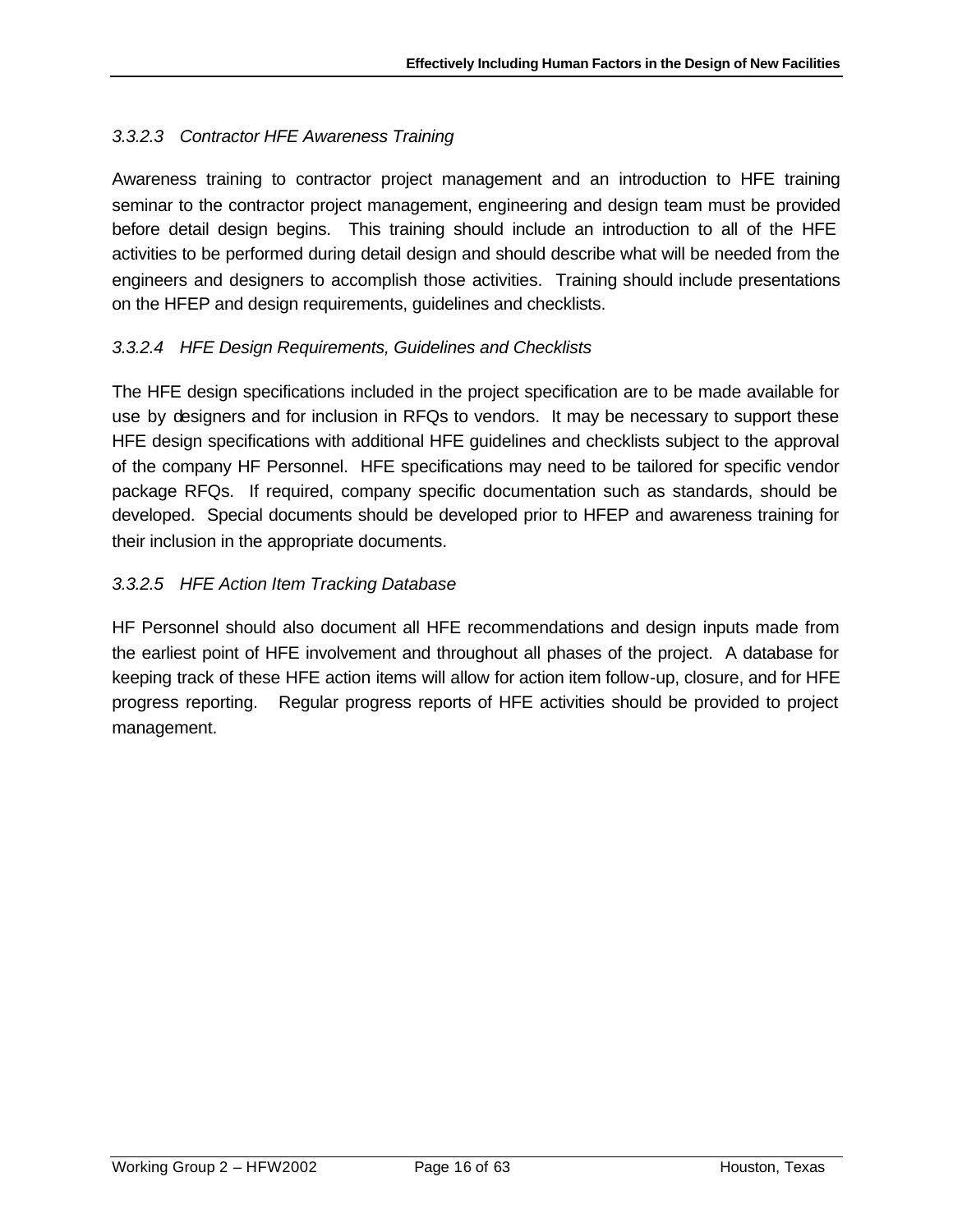### *3.3.2.6 Specific HFE Analyses and Studies*

In order to properly support a design decision HF Personnel may be required to conduct specific HFE analyses. In some cases information is provided on human capabilities and limitations as input to studies conducted by Engineering, Operations and Maintenance (O&M), or other parties as required. Examples of such analyses and studies include:

- **Function allocation, task analyses and job descriptions** The purpose of these HFE analyses is to identify which system functions are to be performed by equipment and which tasks are to be performed by personnel. For those tasks allocated to human operators, these analyses determine whether they are compatible with human physiological and psychological capabilities and limitations. Finally the tasks are grouped together and described as a single job or position, which serves as a major input for the determination of personnel competency profiles. HF Personnel will generally conduct these analyses though the data may be collected by other persons for analysis. Additional information on task analysis requirements is available in NORSOK S-002, Working Environment Standard (http://www.nts.no).
- **HAZOP's for key areas** Hazard and Operability Studies (HAZOPs) are one of the most popular process hazard analysis techniques currently used in the offshore industry. The purpose of reviewing human factors within the HAZOP is to identify situations, equipment, or other factors which may result in human errors, thus creating process hazards, operational upsets, or maintenance problems. Once potential errors are identified, steps can be taken to control these deficiencies. The HAZOP team is composed of personnel representing the required engineering and technical disciplines who have experience with the primary hazards of the facility's processes. While human factors must be addressed during the HAZOP, it is not generally a required engineering discipline to be represented on the HAZOP team. The HAZOP team will be placed at a disadvantage if there is a lack of representation of HFE skills and knowledge on the team. This can result in the misapplication of training or procedural changes, or to the misapplication of equipment changes to control or correct for human error potentials and human performance related issues. HF Personnel should participate in the pre-HAZOP review of documentation such as layout drawings and piping and instrumentation diagrams/drawings (P&IDs). With the support of Operations and Maintenance personnel, HF Personnel will define the tasks that an operator would be expected to perform and which tasks would be assigned to equipment. During the HAZOP all issues that have HFE implications should be noted in the HAZOP record. An important mechanism to identify HFE concerns is the team's discussion of causes of deviations from the system intent along with the identification of the root causes of these deviations.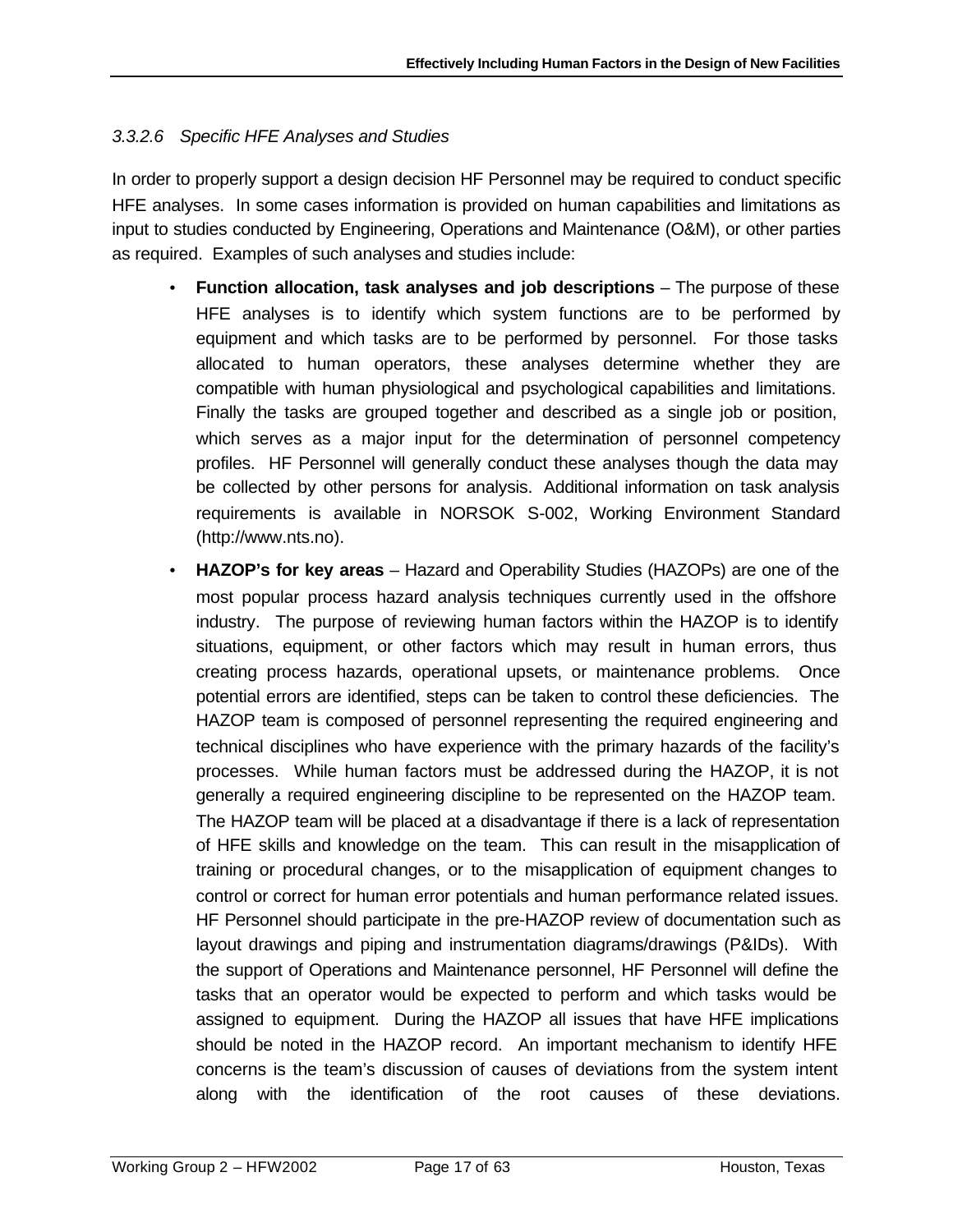Whenever the potential for human error is identified during a HAZOP study, the team should discuss how and why such an error could occur and ensure that the HAZOP record documents the source(s) of such errors. HF Personnel should review the identified concerns as well as the suggested safeguards/controls and recommendations. This HFE activity is to ensure that the recommendations will reduce the probability of the error or reduce the consequence of the error to acceptable levels. Following the study HF Personnel may also need to perform additional analysis to evaluate the extent of identified HFE problems and their control.

- **Valve Criticality Analysis (VCA)** The purpose of this study is to classify and then locate all valves used on a facility based on their criticality. The classification is based on a formal set of criteria agreed upon by all relevant members (disciplines) of the Engineering, Design, Operations, and Maintenance teams. The major benefit of the VCA is that it formalizes the decision process for determining the location (accessibility) of all valves. It also provides clear guidance to designers, speeds up the overall design review process, and alleviates unnecessary lengthy discussions on valve locations as the design progresses to completion. Additionally, the VCA ensures that operational and maintenance requirements are addressed when deciding on the location of a valve and this process generally reduces the cost of over-design. An example of this utility is the elimination of unnecessarily long piping in order to make valves accessible from deck level or the provision of stairway access and work platforms for access to non-critical valves. HF Personnel participates in all criticality discussions and provides guidance on acceptable locations for valves of different criticalities.
- **Emergency egress, escape and evacuation** The purpose of this study is to review the HFE requirements during an emergency on an installation. This will include analysis of the escape routes, muster stations, and the integrity of the temporary refuge, the survival crafts/lifeboats and fast rescue crafts. During an emergency the most critical aspects of operations are the communications to personnel of the hazardous event and the design provisions that have been included to ensure the integrity and visibility of the egress routes. This includes HFE inputs on: the frequency, type and magnitude of the tones utilized for the alarms; the color, frequency/intensity, and location of alarm lights; and the markings, lighting, protection/shielding (plating, grating or heat shields) and clear width of escape routes (especially for stretcher access). After the egress routes, the next most critical location is the muster point. This would normally be located in a temporary refuge and is a designated point for verifying that all personnel are accounted for before the final decision to abandon and evacuate is made. The critical HFE aspects of this location include access/egress for the normal compliment of personnel on the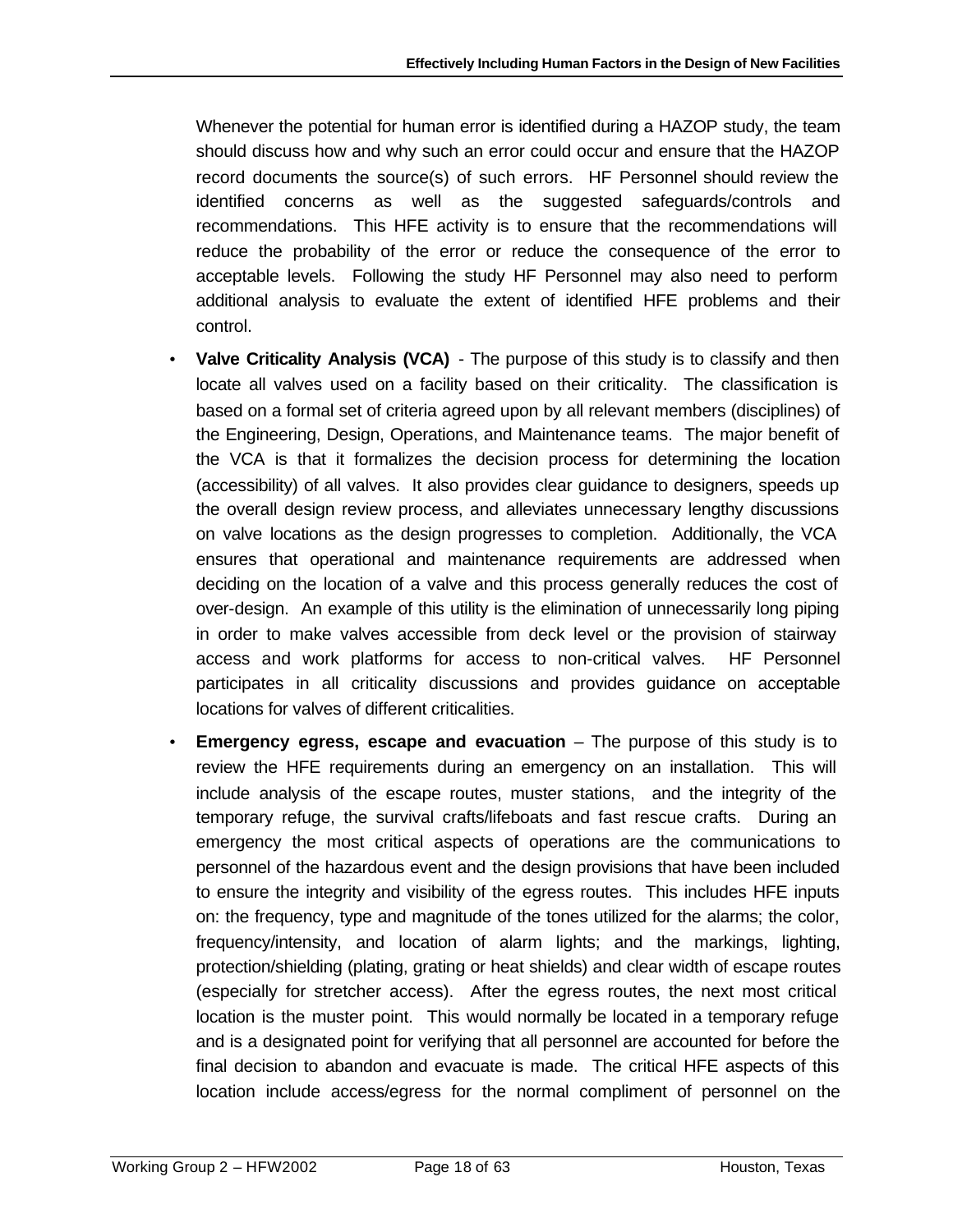installation, the size of the muster station (adequate enough in size to minimize claustrophobic fears or stress with full evacuation equipment on), the communications in the refuge area (clarity), heat / carbon dioxide accumulation and stress, physical protection against the accidental event, and proximity to survival crafts/lifeboats. Generally, a secondary muster point is designated on the installation and would require the same HFE specification as the primary muster area. The final safety critical system is the HFE aspects of the survival crafts (lifeboats) and their boarding/staging locations. Designers should ensure that the survival crafts have incorporated HFE considerations during design, testing, maintenance, and operations of this equipment. This would include ensuring cultural calibration of the seats/entrance and critical pieces of operating equipment in the boat, stretcher access, recovery of overboard personnel and operations and control of the lifeboat. The study is normally performed by the HSE Specialist with significant input from HF Personnel.

- **Material handling study** The purpose of this study is to define the requirements for material handling, either mechanically assisted or manually, on the facility. It is conducted by engineering with inputs from HF Personnel to interpret design standards and provide additional design guidance as needed on human capabilities and limitations. This study is conducted largely to prevent injuries from manual materials handling activities and to reduce downtime during scheduled and unscheduled maintenance activities. The scope of this study may include the evaluation of material handling equipment, selection of materials handling equipment, validation of paths of movement and clearance for this equipment, and accessibility to equipment.
- **Crane study** The purpose of this study is to optimize drop zones or laydown areas based on crane operator viewing angles from the crane cab. This is conducted by engineering with input from HF Personnel on operator eye positions based on the appropriate anthropometric dimensions as well as other relevant information on human visual capabilities and limitations. Crane studies may also include review of the operator interface controls, work environment evaluations, accessibility issues including ladders and handrails and review of operational procedures.
- **Control room study** The purpose of this study is to focus not only on the control room layout and ambient environment, but also on all types of activities to be performed under both normal and abnormal conditions. The aim is to further identify any factors that may negatively affect the operator and other designated personnel's ability to detect deviations, diagnose the situation, and take action following a given abnormal situation in the process and the subsequent sequence of events. The weak points identified by the study are then used as a basis for design recommendations. The Control Room Study group/team should consist of a control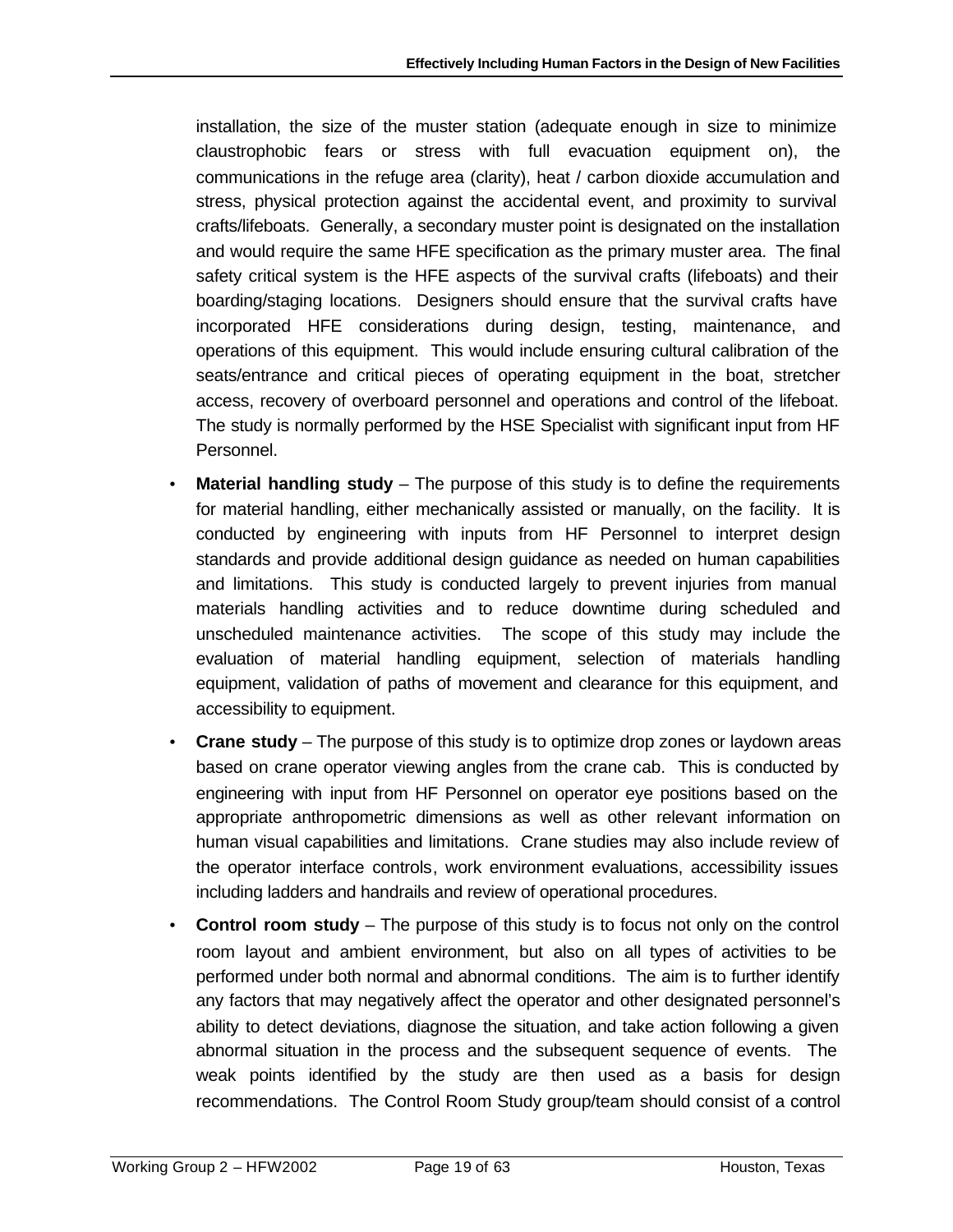room operator, instrument engineer, process engineer and HF Personnel. The group should be led by HF Personnel who is familiar with the techniques or tools needed for the analysis and with experience in control room design. Additional personnel from specialized disciplines; e.g., electrical, HVAC, telecom, HSE and Human Resources may be required to participate for short periods during special topics of the study. ( ISO 11064: *Ergonomic Design of Control Centres* can be used as a guideline. Additional references include: A *Method for Reviewing Human Factors in Control Centre Design* developed by the Institutt for Energiteknikk in Norway and available on the web-site of the Norwegian Petroleum Directorate (www.npd.no); and Ingstad and Bodsberg's (1990) *CRIOP: A Scenario-method for Evaluation of the Offshore Control Centre.)*

- **HAZOP's of critical operating procedures** The purpose of this exercise is to identify potential human error during critical operations as a result of poorly written operating procedures. One example of such critical operating procedures is pig launching/receiving. The study is conducted in the same fashion as a traditional HAZOP. This study is generally conducted by HF Personnel with input from Operations, Maintenance, and Engineering.
- **Competency profiles** The purpose of creating competency profiles is to specify the job performance requirements of the personnel who will be using a new system. This profile can also be used as a basis for personnel selection, training, qualification, and placement. The competency profile defines human performance requirements, and can be compared with an engineering specification for facility equipment. Using competency profiles as a basis for selection eliminates much of the uncertainty in the selection and training process, and subsequently reduces the technical and commercial risks associated with employee attrition, failures during training, and human error. The purpose of competency profiles is to minimize the effort required to select, train, qualify and potentially upgrade personnel prior to startup. The competency profile establishes the entry and performance requirements for employees, but does not define the employee selection process, the training process, or the qualification process outside the establishment of performance limits. The competency profile is the minimum standard required for employees in each job/position. The competency profile identifies *what* the end product should be: a qualified, skilled employee with the appropriate physical capabilities (e.g., visual and auditory) for each specific position. It does not identify *how* to recruit, train and qualify personnel in order to reach the desired competency. This study is generally performed by Human Resources Personnel or HF Personnel with the relevant training and experience with input from Operations, Maintenance, and Engineering.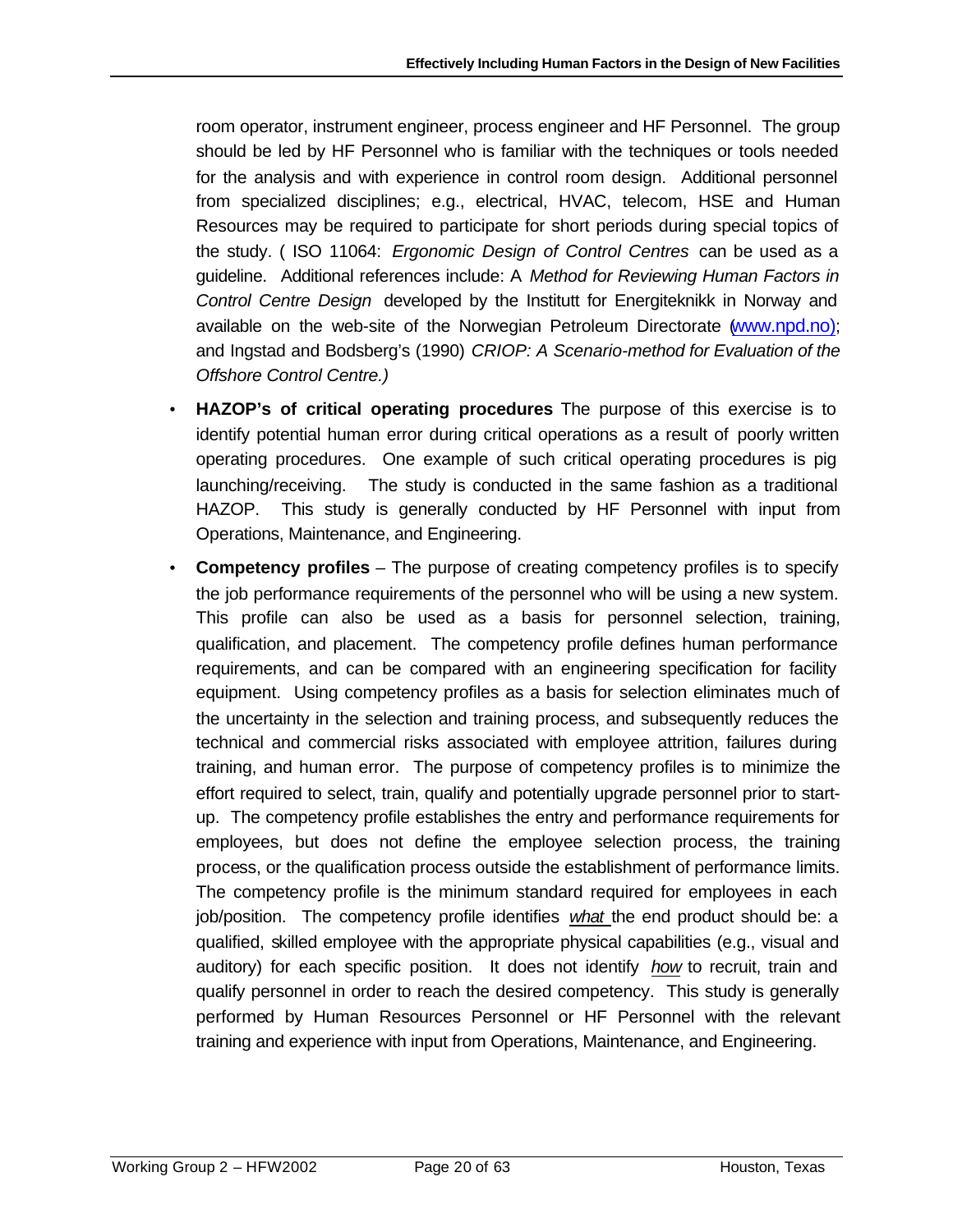A responsibility matrix outlining several of the tasks that are part of integrating HFE into the project is included in the Sample HFEP. This matrix indicates accountability, responsibility, review and comment and technical support needs.

# *3.3.2.7 HFE Requirements in Vendor Specifications*

During procurement HF Personnel must ensure that HFE design specifications, guidelines or checklists are included in RFQs to vendors. Furthermore, HFE specifications for specific vendor package RFQs must be tailored by HF Personnel, if necessary. If required, HF Personnel develop company specific documentation. HF Personnel participate during the evaluation of vendor bid submittals to evaluate bid packages for inclusion/integration of HFE requirements and for adherence to these requirements.

A list of equipment and equipment systems is provided in Appendix F that addresses the HFE priority for that equipment or system as well as the specific area of HFE concern. This listing, while extensive, may not be complete for all projects and the project scope of work and HF Personnel should be consulted.

# *3.3.2.8 HFE Design Inputs*

HF Personnel provide HFE design inputs to project engineers and designers during detail design of workspaces and facility layouts; including, for example, areas such as the control/monitor room, accommodation facilities and human-machine interface workstations or those areas identified during the FEHFEA or FEEEM® Design Analysis. The reasons that these design inputs must come from HF Personnel are: 1) they may result from HFE analyses and studies that have been conducted, 2) because there is no direct criteria available from the design standards, or, 3) the designers are often uncertain how to interpret a general HFE requirement and need assistance from HF Personnel. Assistance is required especially where there is a conflict between different HFE requirements, or between HFE and other engineering requirements.

# *3.3.2.9 HFE Participation in Design Reviews*

HF Personnel should be a required participant in reviews of most drawings produced by the company, contractor and vendor engineering personnel. This review will allow HF Personnel to review the drawings for operability, maintainability, and accessibility as well as workflow. The introduction of the three-dimensional computer-aided design (3D CAD) has become a powerful tool to be used in conjunction with the 2D CAD drawings for this purpose. Consequently, it is important that HF Personnel be involved in all the appropriate 2D and 3D CAD design reviews, particularly the detail design reviews held at 30%, 60% and 90% of design completion. While it is recognized that not every project will make use of the 3D CAD technology, in cases where the option is available, HFE involvement is crucial.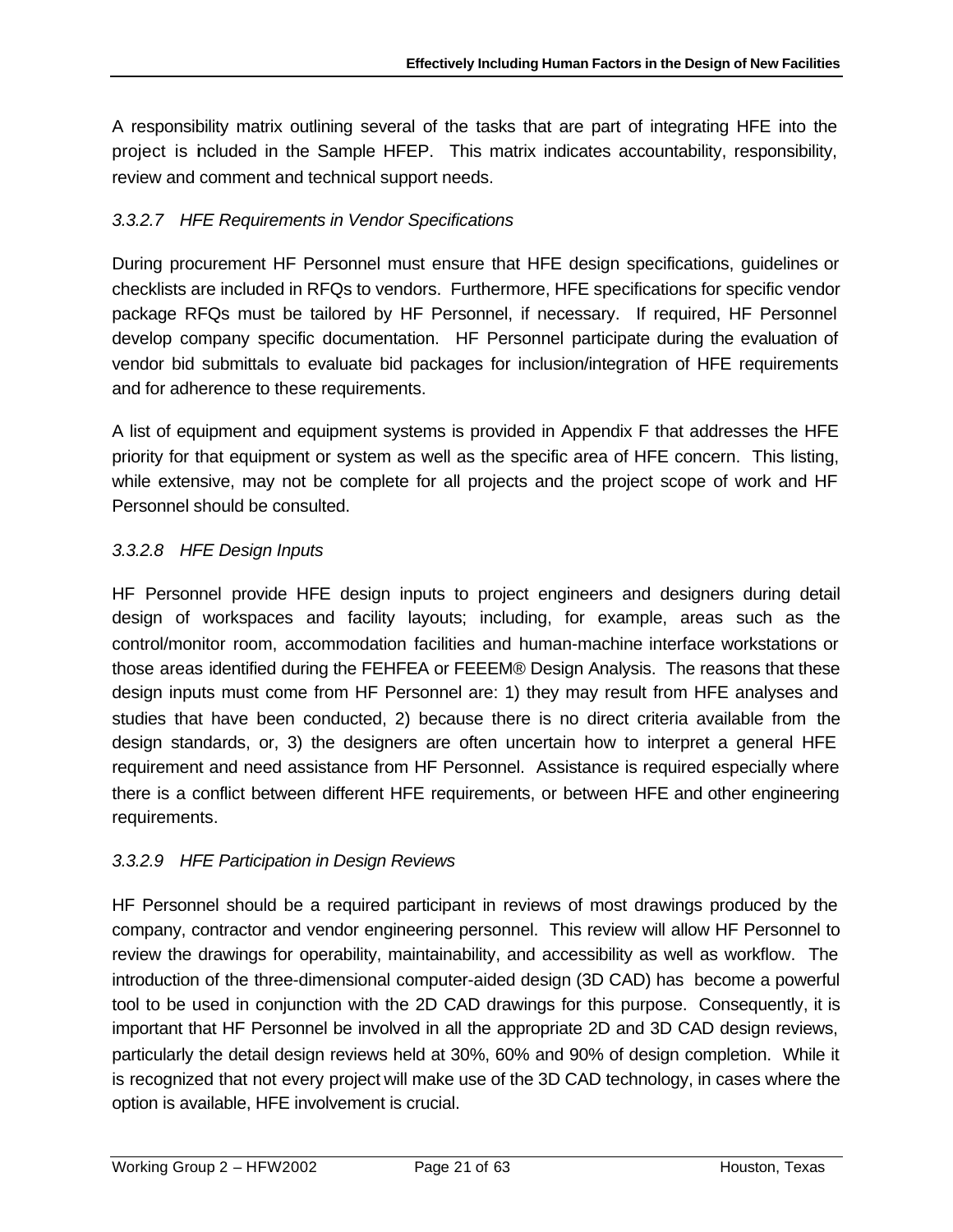# *3.3.2.10 HFE Inputs to Personnel Selection and Training Criteria*

HF Personnel can assist the Human Resources personnel and Operations and Maintenance engineers by providing competency profiles for use in employee selection. In the absence of competency profiles HF Personnel must assist these persons with the entry and performance requirements for each job or position that has been identified for the new system. Entry requirements would typically include basic performance requirements, physical and psychological criteria (such as aptitudes and abilities), personality preferences (e.g., team orientation) and basic life skills (such as reading, problem solving and decision making). Performance requirements will typically include requirements common to all positions such as HSE awareness, PPE equipment operation or emergency operations (such as survival craft operation for emergency evacuation etc.). Each position will also typically require specific knowledge, skills and abilities required for job performance and these are generally grouped into job classes or duties; e.g., system operation, maintenance, administrative and logistics, HSE, etc. Some HF Personnel may be capable of providing inputs on how to recruit, train and qualify employees in order to reach the desired competency required, but these activities are generally best performed by suitably trained and experienced Human Resource specialists. The use of competency profiles or any other selection tools should be only with approval of company legal staff.

# *3.3.2.11 HFE Inputs to Operations and Maintenance Documentation*

HF Personnel should review and provide HFE inputs during the development of operation and maintenance documentation, training devices and instructional material to ensure they meet HFE principles for design and usability. HF Personnel can also serve as a valuable source of information for these documents, because task analyses conducted as part of the HFE evaluation will yield a great deal of the information for procedures. In addition, HF Personnel can provide guidance on the usability of the material including informational content, layout, location, size, use of symbols and pictograms, etc., to ensure information is presented based not only on visual capabilities but also on psychological principles for human information processing.

# *3.3.2.12 HFE Inputs to Signs and Labeling*

In addition to the content and design of the documentation and manuals, HF Personnel should be involved in the content and design of hazard warning signs, labeling programs and job aids. HF issues related to the design and content of these items include color, informational content, layout, location, size, use of symbols and pictograms. As with documentation, signs and labeling must take advantage of research on human capabilities and limitations to ensure that the intended message is clearly received.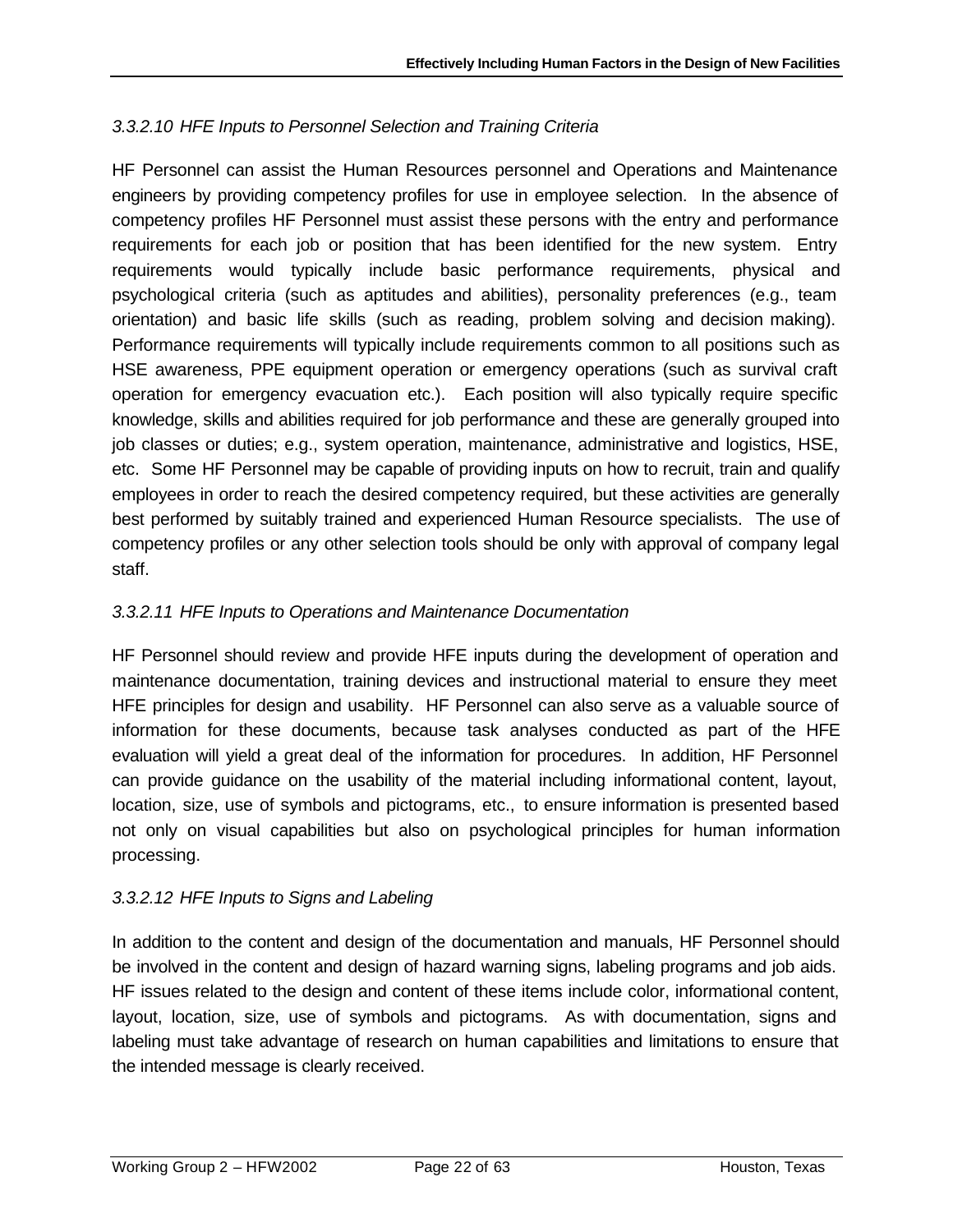### 3.3.3 Construction/Fabrication Phase

### *3.3.3.1 HFE Awareness Training to Construction Staff*

At the start of the construction phase, those responsible for HFE must conduct HFE awareness seminars and special training sessions for the construction field staff (especially on-site inspectors) to develop a general awareness for HFE, to familiarize them with HFE integration efforts performed during the design phase, and to introduce them to the HFE problems that often are created during the construction phase.

#### *3.3.3.2 HFE Inspections*

HF Personnel must visit fabrication yards and construction sites in order to audit compliance to HFE design requirements and ensure that the HFE requirements considered during the engineering and procurement phases have been implemented as per design. These inspections would generally be held in conjunction with other HSE audits and inspections.

#### *3.3.3.3 "Field Run" or "Field Installed" Equipment*

HF Personnel must provide support during the installation of "Field Run" or "Field Installed" equipment to ensure compliance with project HFE design requirements. Additional verification of the application of HFE to the final installation will occur during the safety walk through inspections in which HF Personnel should participate.

#### 3.3.4 Installation through Startup Phases

The opportunity to be involved in the installation, hook-up, commissioning and start-up of the facility will allow HF Personnel to observe these activities and will allow for the verification of the tasks and operational and maintenance procedures that were developed. The presence of HF Personnel during this time will allow HFE to be considered in the correction of problems identified, provide an opportunity for the generation of lessons learned from HF Personnel experiences and provide a better understanding of the practical methods used for performing common operations and maintenance tasks and procedures.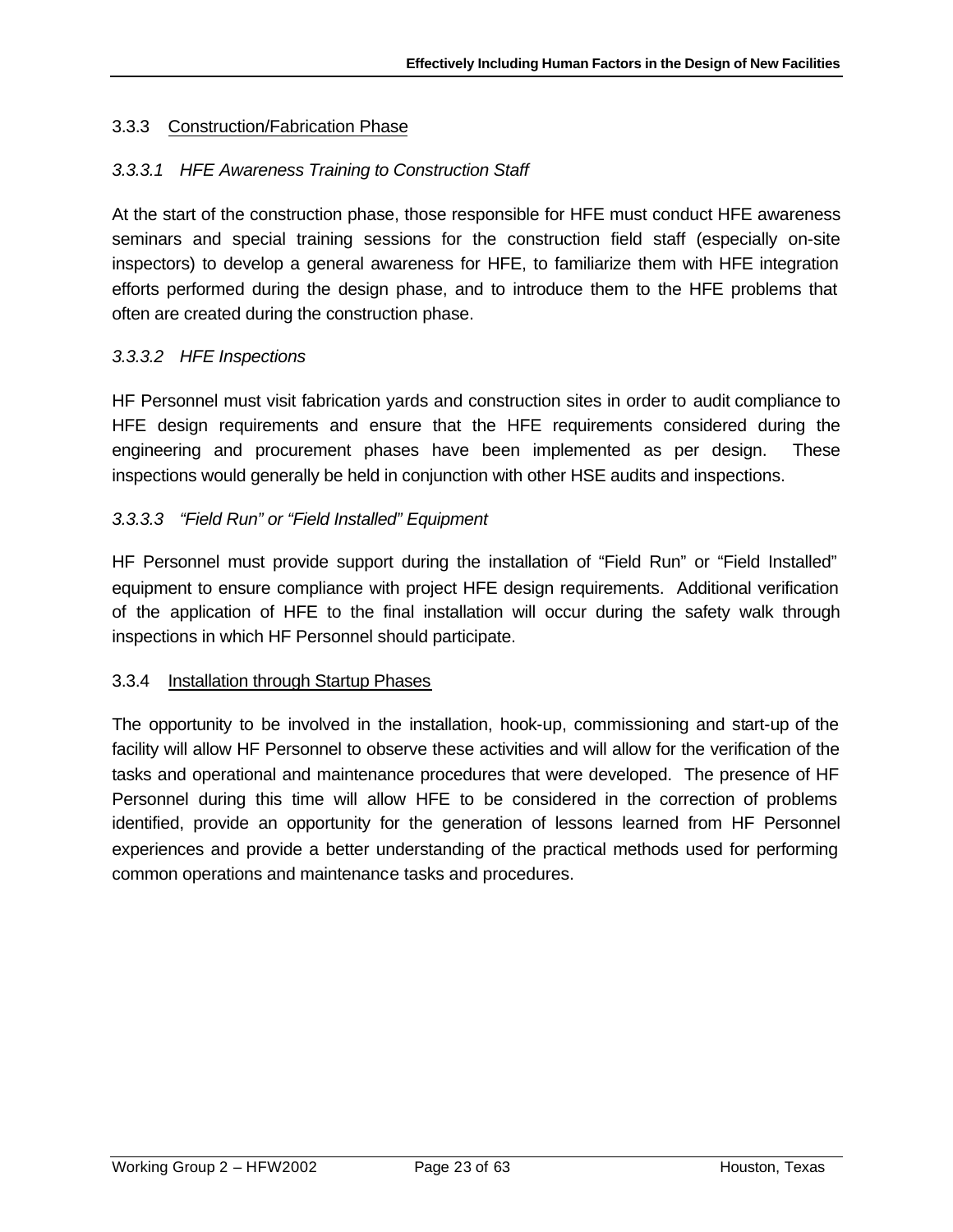### 3.3.5 Operate Phase

When the facility is in operation, generally some form of feedback is required. Typically the following activities can be performed by those responsible for HFE as part of the API requirements for tracking operability in the first year:

- Conduct operability assessments at six months and one year. These assessments should be planned and their scope outlined during the commissioning and startup phase to address common operational and maintenance issues as well as problems and concerns that arise during the commissioning and startup activities
- Obtain operator feedback via written and personal interviews regarding HFE successes and failures relative to operability and maintainability
- Monitor accident/incident reports for the identification of HFE design deficiencies
- Develop a lessons learned file or database
- Review problems identified or modifications made and improve upon solutions.

The importance of the information gathered during operations cannot be understated. This information is invaluable to the designers, engineers and HF Personnel as feedback on the process and outcome of their efforts and provides a loop of continuous feedback as these personnel move from project to project.

# *4.0 DETERMINING WHAT LEVEL OF HFE INVOLVEMENT IS REQUIRED FOR A PROJECT*

The question often arises with project managers as to what level of HFE involvement is applicable to their capital project. This is a reasonable question since capital projects can range from simple (e.g., replacement piping system with no design changes) to intermediate (e.g., addition of a new system such as a chemical injection skid to an existing facility), to major (e.g., design and construction of a new offshore platform). The type and number of HFE activities on any single capital project should be appropriate to the size and magnitude of the project including its complexity, whether or not it has a predecessor facility, the degree of similarity between the new and existing facilities operated by the company, and which, if any, HFE activities were performed on the previous facilities.

Simple acquisition projects that represent only minor changes in design, technology, or operator/maintainer tasks would not require the majority of activities described in this paper but should still be reviewed by HF Personnel. These projects generally result in minimal change to personnel knowledge, skills, selection, training, or system operation and therefore most of these activities would not be appropriate. However, a new, major capital project will in most every case demand HFE participation, since the impact of the new design and the various design alternatives on the Operations and Maintenance personnel are not predetermined.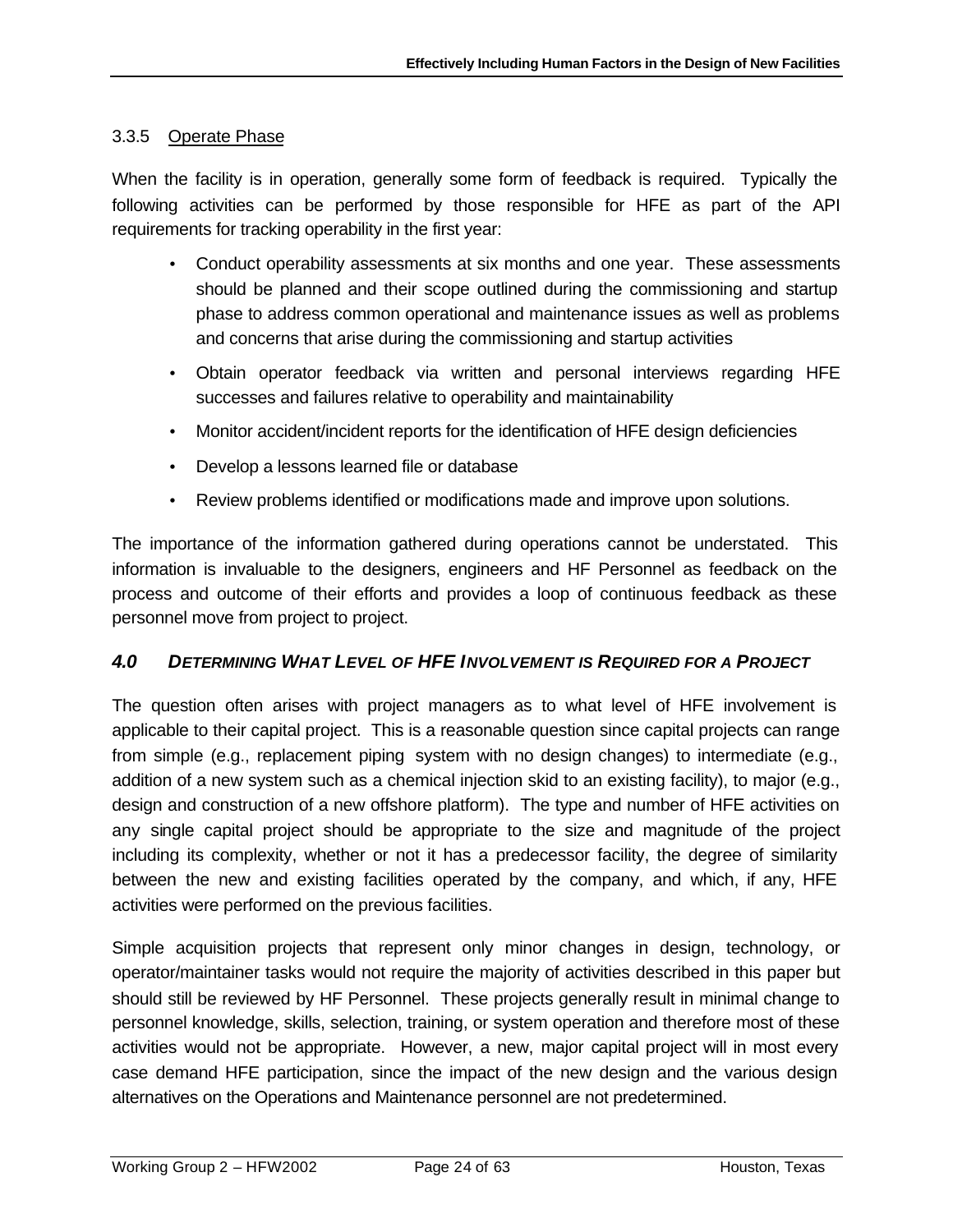The questions below are representative of those that can be used to guide project management on the decision as to what level of HFE involvement would be most beneficial to a particular capital project:

- Will the type of personnel involvement or the philosophies related to the operation and/or maintenance of the new facility or equipment differ substantially from what is currently practiced by the company?
- Will the new facility, equipment, instrumentation, etc. introduce new technology or impose new tasks and skill level requirements on the operators and maintainers?
- Is one of the objectives of the new project to optimize staffing levels in the new facility?
- Will the new facility be used by a different user population than is intended in the design standards and specifications?
- Will the facility be designed by a U.S. engineering contractor using U.S. design standards, for use in another country and operated by local or third-country nationals? If so, the design will require some level of cultural calibration, which is a review of the unique cultural requirements of the user nation that differ from U.S. standards.

The answers to these questions and many others will help determine the appropriate level of HFE involvement in the design of the new project.

# *5.0 THE IMPORTANCE OF THE INVOLVEMENT OF HF PERSONNEL*

The selection and assignment of HF Personnel to the design team, together with the relevant HFE design requirements, are crucial to the success of the project's HFE integration effort. The HF Personnel must have the necessary academic credentials and relevant experience in HFE to support the HFE integration process. The integration of HFE requires a particular academic background and expertise. Experience has shown that employing or contracting HF Personnel during a project is a critical factor for successful implementation and integration of HFE (Robertson, 1999; Sworn and Stirling, 1999).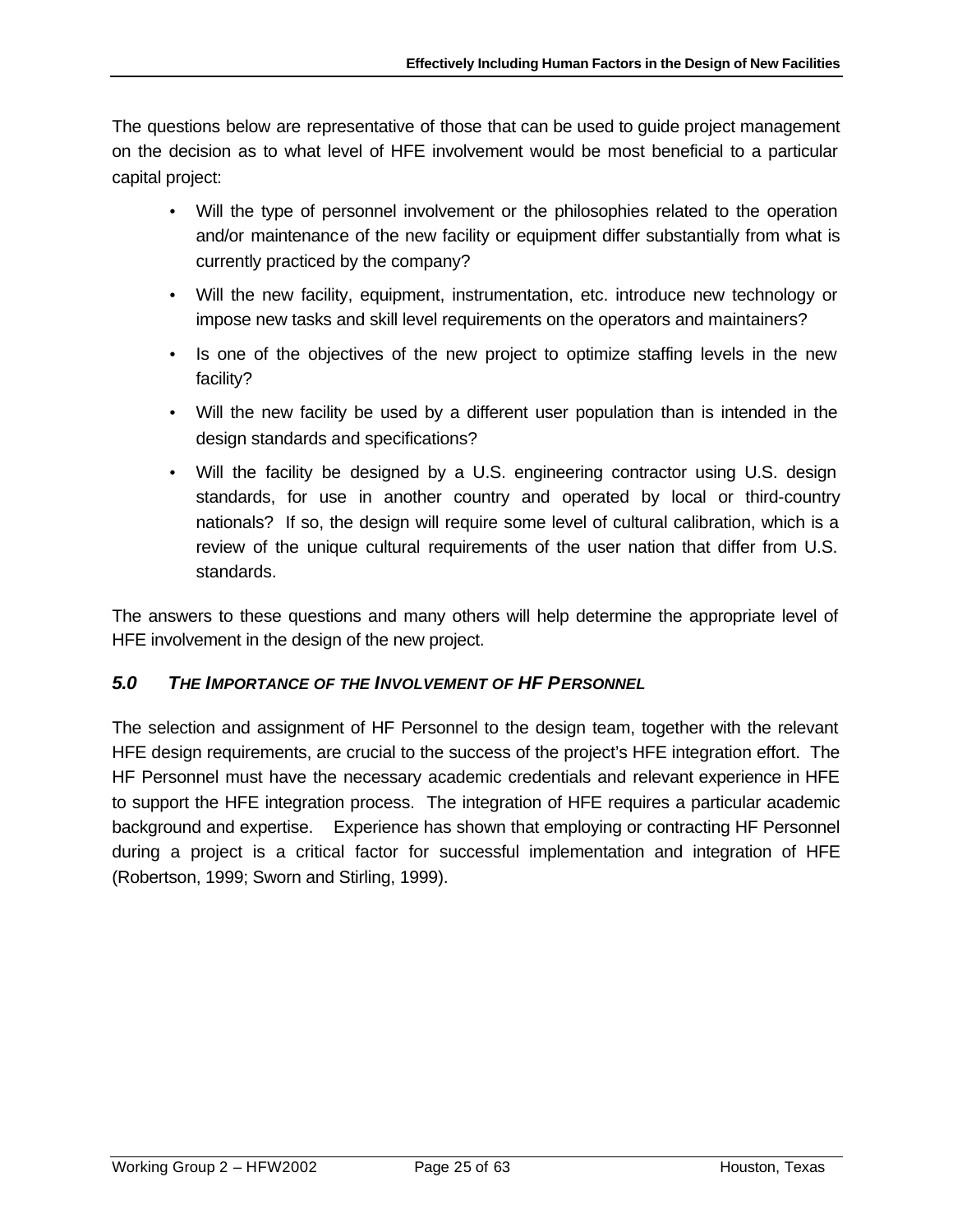### **5.1 Experiences Regarding Use of HF Personnel**

Studies on two large-scale engineering design projects for topsides in the North Sea by Wulff et. al. (1999), recent experiences with HFE integration in Gulf of Mexico, and other projects indicate that the provision of HFE requirements by themselves are not sufficient to ensure compliance with HFE design principles. The primary findings of these studies were:

- Active HF Personnel integrated in the design organization was critical. Close personal contact appears important for a positive result. HF Personnel functions as a proxy representative of operators and maintainers to ensure that their interests are taken into consideration.
- Neither the personnel responsible for HFE nor the HFE design criteria were well known by project members. It was found that the designers on these projects did not assimilate all the HFE design requirements and transform them into an optimal design. The project documents did not make clear the criteria by which the design was to be optimized nor how to resolve situations where different criteria were in conflict. Due to time and cost constraints, HFE requirements were resisted and in some cases simply not recognized. An interaction between HF Personnel as the owner and the designers as receivers of the new HFE requirements seemed to be more important to the designer's recognition of HFE than the distribution of documents outlining the requirements.
- Design groups are traditionally organized along functional lines, which can make it difficult to develop an overall design with HFE considerations in mind. Workspace design becomes a by-product of the partial designs of these functional groups. Active participation by HF Personnel can help to overcome these organizational barriers. Such participation also creates recognition in different departments of the need for HFE information and an awareness of HFE in general.
- Designers preferred specific HFE requirements to general requirements and recommendations, though providing these requirements did not guarantee their implementation. General requirements have to be supported by procedures to ensure their interpretation in each specific design situation. Due to the sheer amount of documentation, HFE requirements were not always read, and even when read the requirements were not necessarily understood or implemented. In some circumstances requirements were simply not implemented as a consequence of a screening process or a bargaining process where implementation of some requirements won and some lost.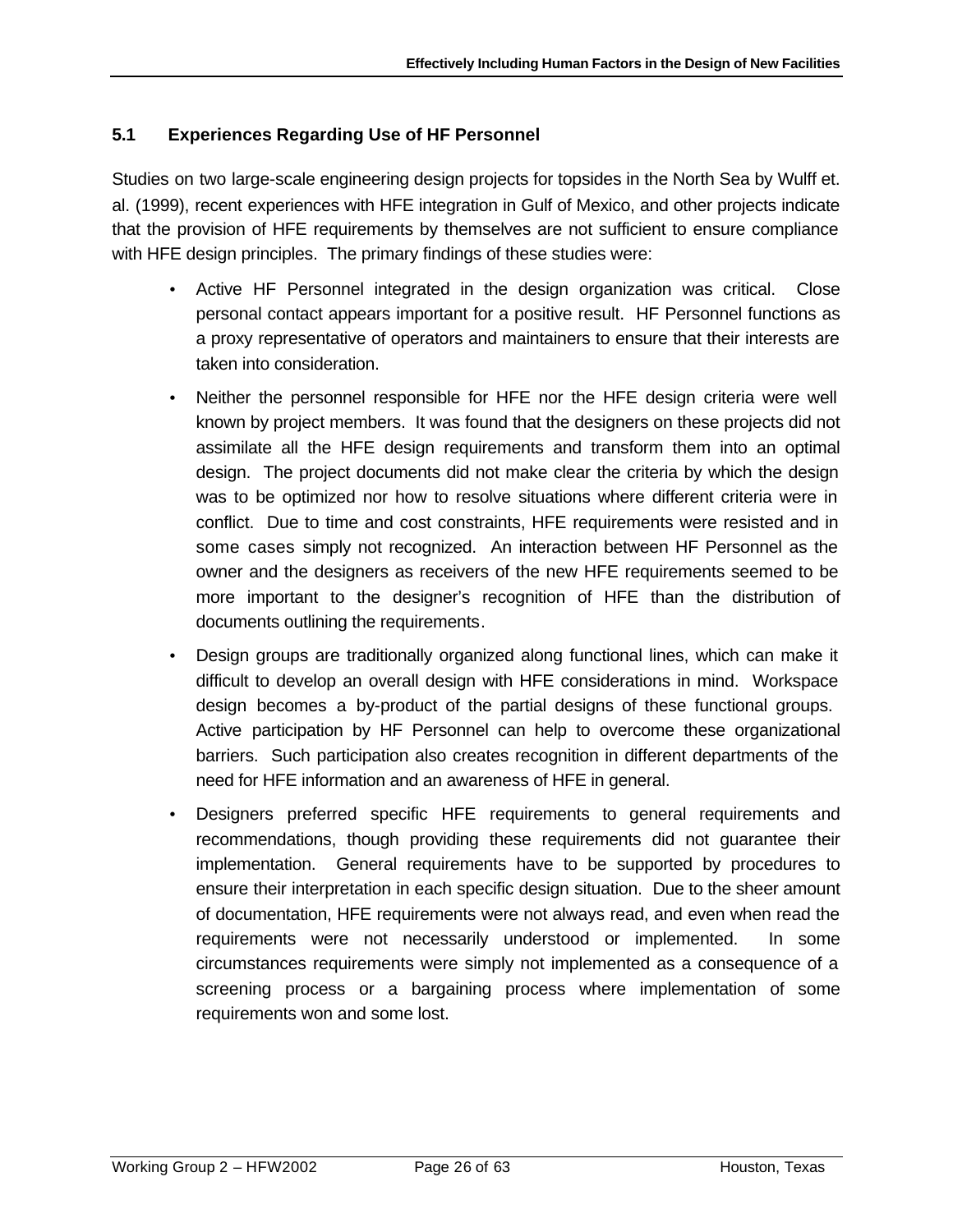- It appeared that the designer and engineering culture formed by their technical education and previous engineering projects was not conducive to an emphasis on human factors. HFE is only one, and usually not the most important, consideration for design engineers. Schedule and cost are important constraints to the HFE requirements. Since the design is typically developed in parallel by different departments, any requirement that was not known to the designer who made the initial design might imply the need for change, resulting in a design delay. This points to the need to have HF Personnel involved in the design process from the beginning, especially during consideration of the layout.
- Designers were often uncertain how to interpret a general HFE requirement and needed assistance from HF Personnel. If such assistance was not provided, the requirement was not implemented. There was often a conflict between HF and "technical/engineering" requirements. A tight budget and strict time constraints enhanced these conflicts.
- Timing of HFE considerations was also a problem because these considerations were not introduced until the detailed design phase. The study found that the active participation of HF Personnel together with high legitimacy (strong emphasis on HF requirements by regulatory bodies, company and project management) would help to ensure a positive outcome of this conflict or negotiation process.
- Perhaps the most important finding of these studies is the emphasis on engineering design as a trade-off process. Various factors in the design have to be considered. Many times this means that one aspect of the design is made optimal at the expense of another area being made somewhat less then optimal. Often there are many potential choices in the design of a particular aspect. One role of the project engineers is to evaluate the overall effect of these potential choices and determine which provides the best overall solution to the problem both from technical and business standpoints. This process is one of understanding the "trade-offs" involved in the various options.
- It was found that implementation of HFE in such a setting was a matter of negotiation among project members. For HFE to be successfully implemented, a party with strong interests in the HFE aspects of the design is needed. This role is best served by HF Personnel with support from the Operations staff. In addition, the negotiating position of HF Personnel and Operations representatives in engineering design should be strengthened by organizational means.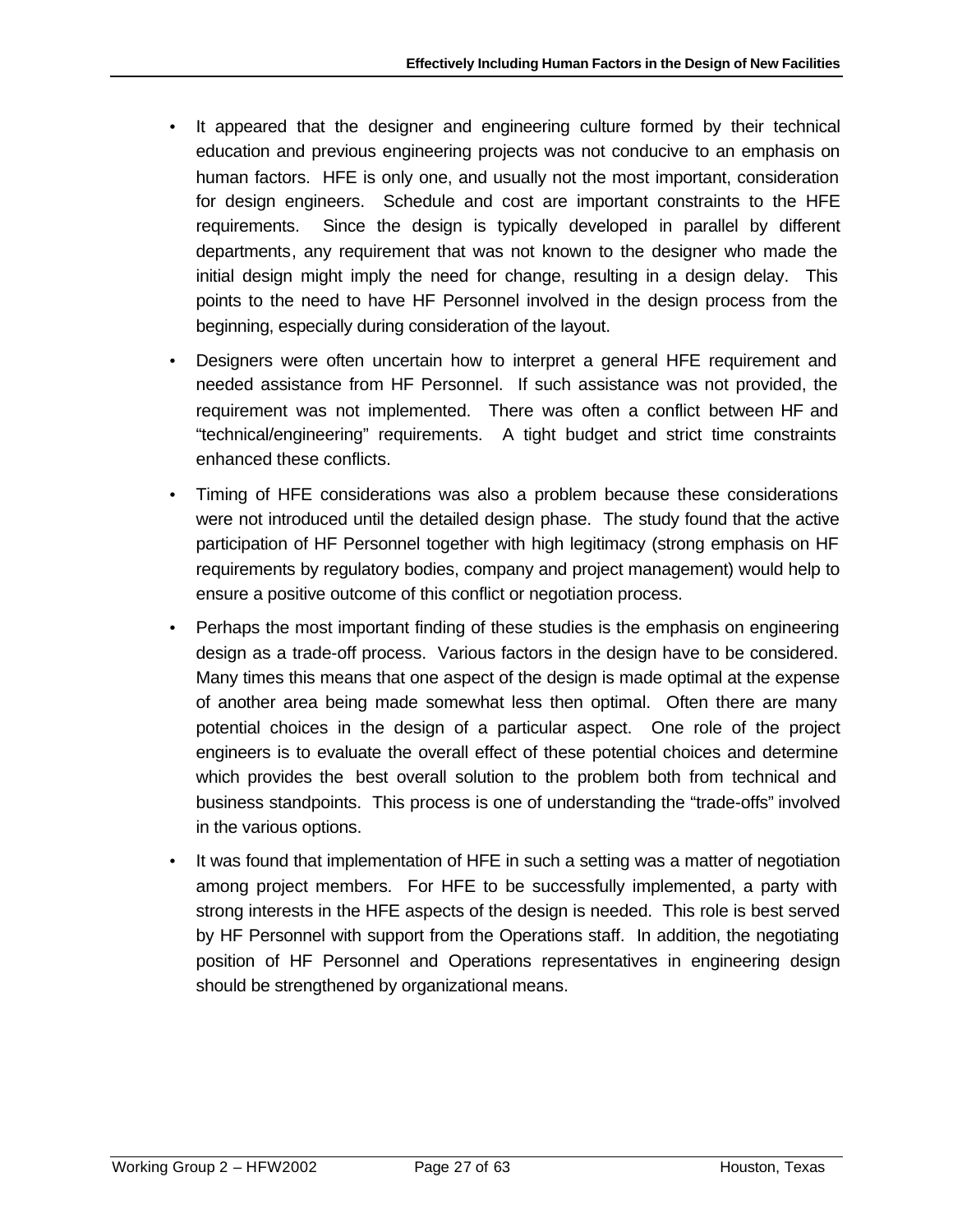• HF Personnel had a general quality assurance role and functioned as a resource when there was a need to interpret general requirements into design specifications. It was important to these projects to strengthen the HF Personnel's negotiating position by emphasizing HFE in general company policy documents, by placing HF Personnel high enough in the organizational hierarchy and by enlisting active senior management support. HF Personnel also had the important task of evaluating and to some extent authorizing deviations.

In summary, both recent experience on Gulf of Mexico deepwater projects and the studies by Wulff et. al. (1999) point out the need for HF Personnel involvement from the conceptual design phase through the project's commissioning and start-up.

# **5.2 Responsibility for Execution of HFE**

The HFEP or HF integration strategy comprises certain typical HFE activities that need to be performed at pre-determined stages throughout the various phases of a project. These HFE tasks/activities take place concurrently with engineering activities throughout the project's execution. Some HFE activities are dependent on engineering decisions and in other cases outputs from HFE tasks/activities influence engineering decisions. HFE and engineering activities are therefore interdependent.

Responsibilities for performing HFE activities are normally assigned to one of three individuals or groups. First, there is the HFE Champion within the company project management team who will be assigned HFE approval authority on most if not all matters concerning HFE. The HFE Champion must be assisted by HF Personnel (as defined above) to support the HFE Champion on technical and other matters as needed. These two individuals or groups will represent the company in all matters relating to HFE on the project. They will be responsible for all HFE activities performed prior to the award of the contract as well as activities identified as being outside the scope of work of the contractor's HF Personnel. These two company positions can be combined if a person with the relevant HFE training and experience can be identified.

The third group of individuals are those HF Personnel, Health and Safety and other personnel within the company, contractor, and occasionally vendor, organizations who will be responsible for all HFE related activities to be performed as required by the Project Specification during all project phases. More responsibility and activities assigned to the company HF Personnel would necessarily result in fewer activities being performed by the contractor's HF Personnel, and vice versa. Past experience has shown that it is more important and beneficial to the end product, if the majority of the HFE activities are taken up by HF Personnel representing the company rather than the contractor. Regardless, HF Personnel, whether company or contract, must be viewed and utilized as an integral part of the design team and have the project management's commitment and support for their activities. These critical success factors for an HFE integration strategy are discussed in Section 2.0.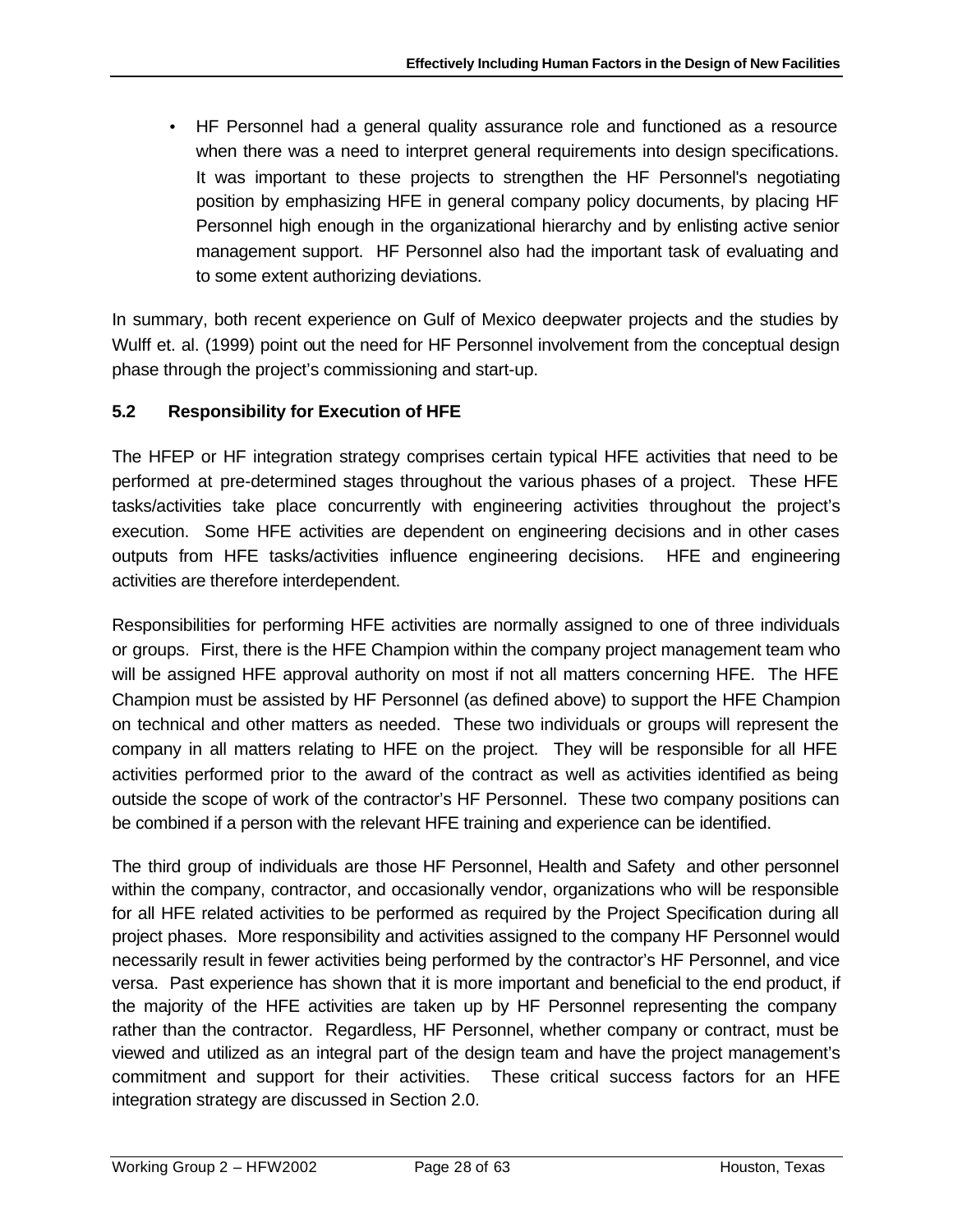Examples of specific responsibilities for some of the HFE activities generally performed are provided in the responsibility matrix included in the Sample HFEP. The responsibilities and titles used may vary depending on the contracting strategy as well as what phase of the life cycle the project is in. The contracting strategy will determine who is responsible for the execution of HF activities, specified as the company HF Personnel, contractor HF Personnel or possibly both. The project life cycle phase will determine whether the HFE Champion role is taken up by the Engineering, Construction, Commissioning or Offshore Installation Manager.

# *6.0 REFERENCES*

American Society for Testing and Materials. (1996). *Standard Practice for Human Engineering Design for Marine Systems, Equipment and Facilities* (ASTM F 1166 – 2000). West Conshohocken, PA: Author.

American Society for Testing and Materials. (1991). *Standard Human Engineering Program Requirements for Ships and Marine Systems, Equipment and Facilities* (ASTM F 1337 – 2001). West Conshohocken, PA: Author.

American Bureau of Shipping. (1998). *Guidance Notes on The Application of Ergonomics to Marine Systems*. New York: Author.

Curole, M.A., McCafferty, D., McKinney, A. (1999). *Human and Organizational Factors in Deepwater Applications.* (OTC 10878). Proceedings of 1999 Offshore Technology Conference, May 3-6, 1999.

FEEEM® Design Analysis (Front End Ergonomics Evaluation Matrix). Document No. EMIS.PMQ.02. Shell International B.V. The Hague.

Ingstad, O. and Bodsberg, L. (1990). *CRIOP: A Scenario-method for evaluation of the Offshore Control Centre*. Tronheim: SINTEF (ISBN 82-595-5762-2).

International Ergonomics Association. (IEA). www.iea.cc/ergonomics/

International Standards Organization. (1999a). *Ergonomic Design of Control Centres – Part 1: Principles for the design of Control Centres*. Geneva: ISO (International Standard ISO 11064-1).

International Standards Organization. (1999b). *Ergonomic Design of Control Centres – Part 2: Principles of Control Suite Arrangement*. Geneva: ISO (International Standard ISO 11064-2).

International Standards Organization. (1999c). *Ergonomic Design of Control Centres – Part 3: Control Room Layout*. Geneva: ISO (International Standard ISO 11064-3).

International Standards Organization. (1999d). *Ergonomic Design of Control Centres – Part 4: Workstation Layout and Dimensions.* Geneva: ISO (International Standard ISO 11064-4)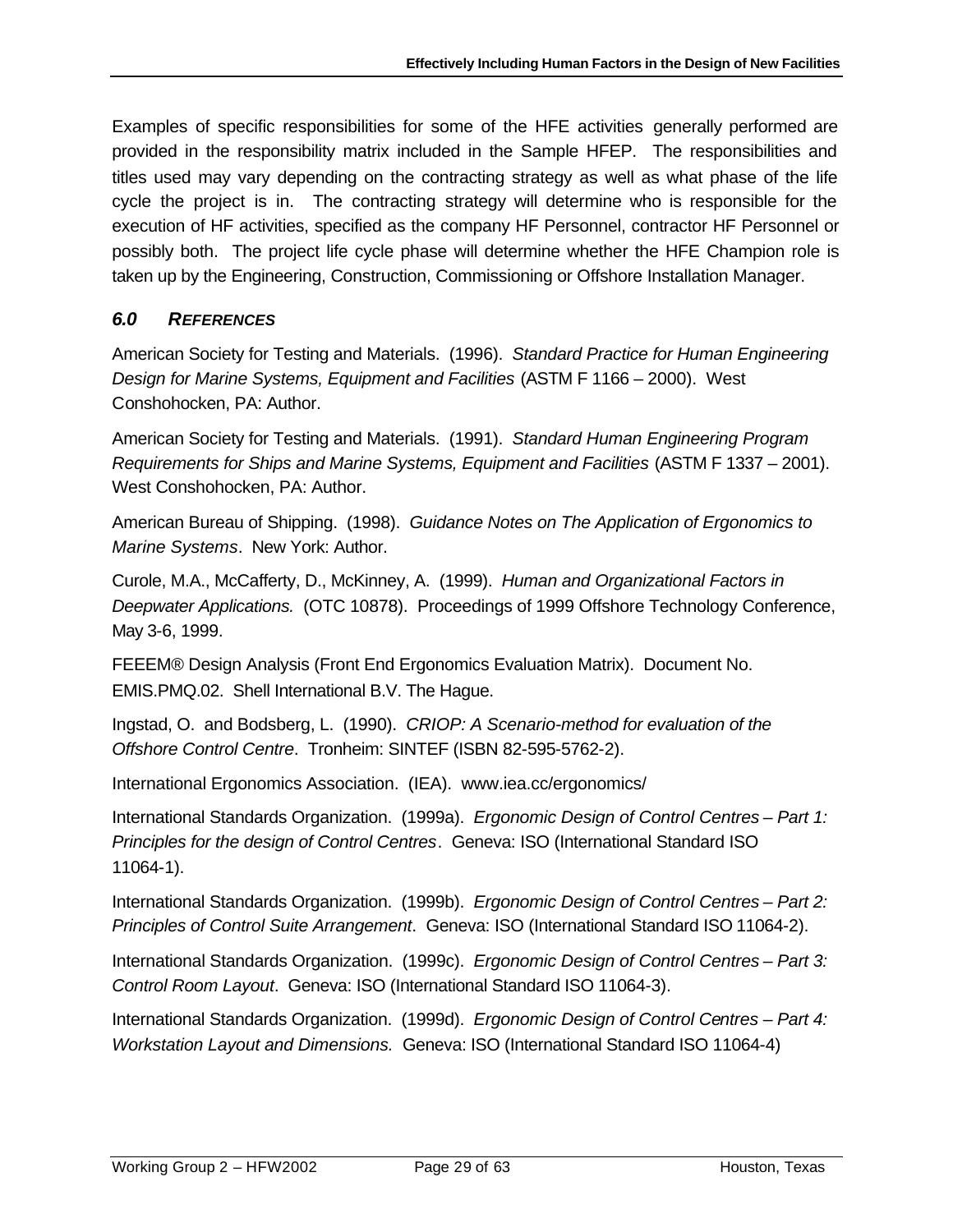International Standards Organization. (1999e). *Ergonomic Design of Control Centres – Part 6: Environmental Requirements for Control Rooms*. Geneva: ISO (International Standard ISO 11064-6).

McCafferty, D.B., McSweeney, K.P., Mawby, M., Conner, G. and De Koker, T. (2002). *Human Factors Engineering Implementation Strategy: A generic Approach.* (OTC 14294). Proceedings of 2002 Offshore Technology Conference, Houston, Texas, May 6-9, 2002.

Miller, G. (1999). "*Human Factors Engineering (HFE): What it is and how it can be used to reduce human errors in the offshore industry*" (OTC 10876). Proceedings of 1999 Offshore Technology Conference, Houston, Texas, May 3-6, 1999.

Miller, G.E. and McSweeney, K. "*Brief History of Human Factors Engineering (HFE) in the Design of Military and Commercial Ships/Facilities in the United States.*" Proceedings - Royal Institute of Naval Architects, September 2000.

NORSOK Standard. (1997). *Working Environment.* (S-002, Rev. 3).

Robertson, N.L. (1999). *Starting Right: Sable Offshore Energy Project's HFE Program* (OTC 10877). Proceedings of 1999 Offshore Technology Conference, Houston, Texas, May 3-6, 1999.

Sworn A. and Stirling, J. (1999). *Opportunities for Increased Safety and Operability of a Deep-Water Semi-Submersible Through the Application of HFE* (OTC 10882). Proceedings of 1999 Offshore Technology Conference, Houston, Texas, May 3-6, 1999.

Van Uden, M.E.J. and Rensink, H.J.T. (1998) *Human Factors Engineering in Petrochemical Projects Part I*. PTQ Summer 1998 and Part II. PTQ Spring 1999.

U.S. Department of the Interior (Minerals Management Service) *OCS Report MMS 2000-021*: *Incidents Associated with Oil and Gas Operations, Outer Continental Shelf 1998*. Herndon, VA. 2000. (www.mms.gov)

Wulff, I.A., Westgaard, R.H., Rasmussen, B., 1999. "*Ergonomics criteria in large-scale engineering design I. Management by documentation only? Formal organization vs. designers' perceptions.*" Applied Ergonomics. Vol. 30 (3). P.191-205. Elsevier 1999.

Wulff, I.A., Westgaard, R.H., Rasmussen, B., 1999. *"Ergonomics criteria in large-scale engineering design II. Evaluating and applying requirements in the real world of design*." Applied Ergonomics. Vol. 30 (3). P. 207 – 221. Elsevier 1999.

# **Acknowledgements**

This white paper was developed in conjunction with authors of a paper (McCafferty et. al.) presented at the 2002 Offshore Technology Conference (Houston, Texas, May 69, 2002) entitled Human Factors Engineering Implementation Strategy: A Generic Approach.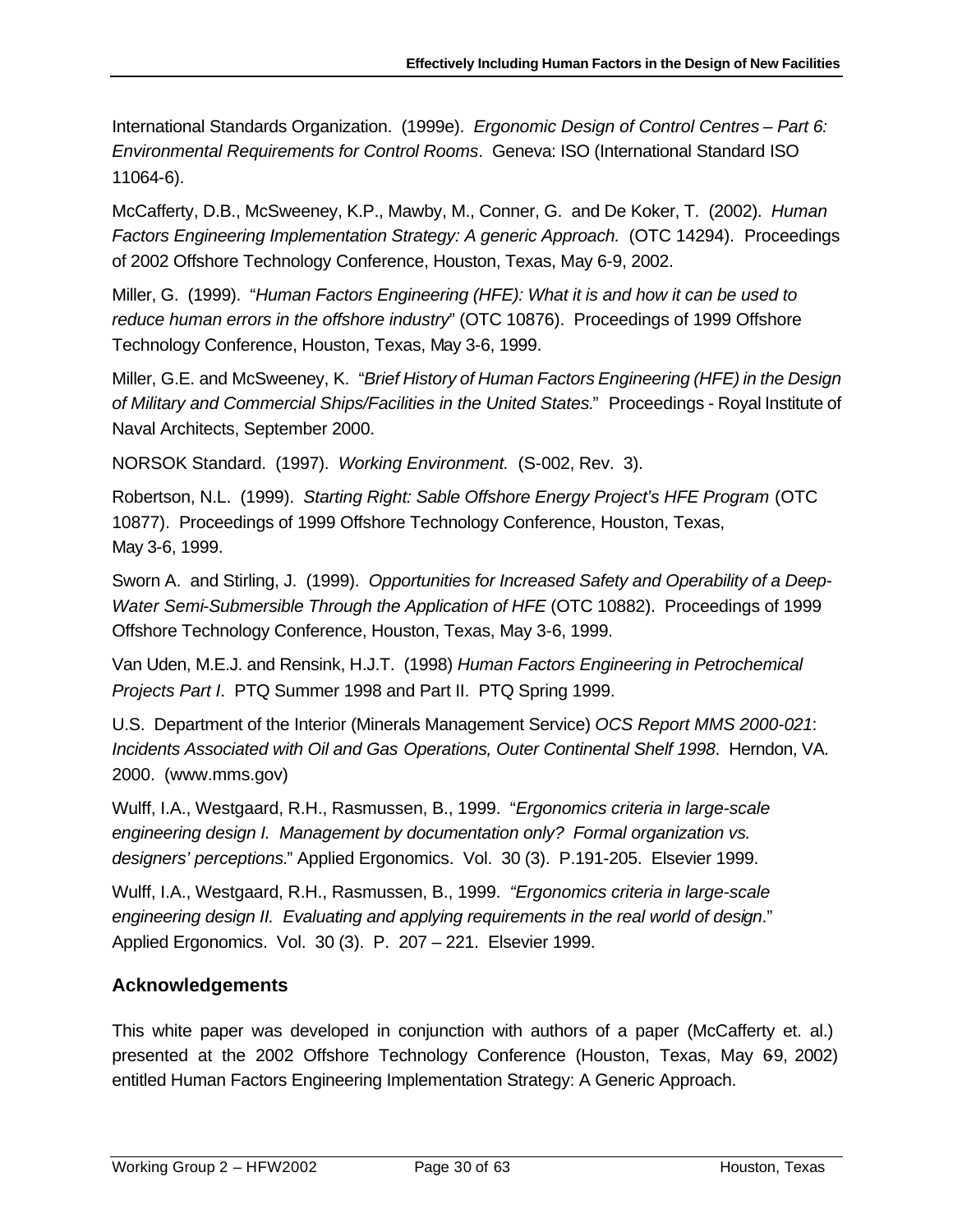**Appendix A - Additional References**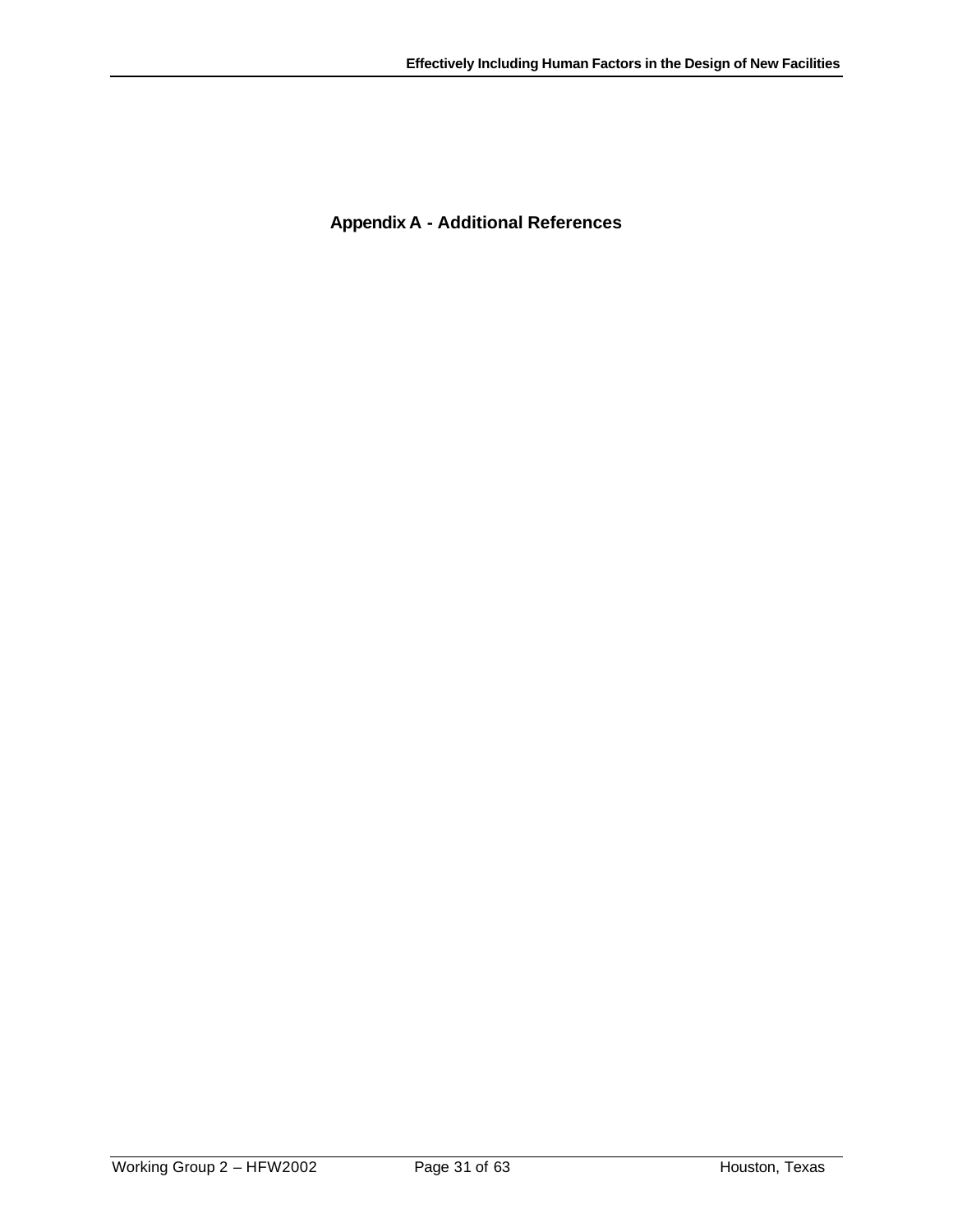| <b>Reference</b>                       | <b>Title</b>                                                                                                                                     |
|----------------------------------------|--------------------------------------------------------------------------------------------------------------------------------------------------|
| 33 CFR                                 | Navigation and Navigable Waters                                                                                                                  |
| 33 CFR 127                             | Training requirements - General                                                                                                                  |
| 33 CFR 155                             | Training requirements - Navigable waters                                                                                                         |
| 33 CFR 95                              | Operating a vessel while intoxicated                                                                                                             |
| 46 CFR                                 | Shipping                                                                                                                                         |
| 46 CFR 10                              | Licensing of maritime personnel                                                                                                                  |
| 46 CFR 16                              | Periodic testing for drugs                                                                                                                       |
| 46 CFR 5                               | Maritime Investigation requirements - personnel/drugs/alcohol                                                                                    |
| <b>ABS</b>                             | Guidance Notes on the Application of Ergonomics to Marine Systems,<br>American Bureau of Shipping                                                |
| ANSI/ IESNA RP-1                       | American National Standard Practice for Office Lighting                                                                                          |
| ANSI/HFS100-88                         | American national standard for human factors engineering of visual display<br>terminal workstations                                              |
| ANSI-S3.2-89                           | Method for measuring the intelligibility of speech over communication<br>systems                                                                 |
| ARI 575-87                             | Method of measuring machinery sound within an equipment space                                                                                    |
| ASHRAE 55-66                           | Comfort standard                                                                                                                                 |
| <b>ASHRAE 62-1989</b>                  | Ventilation for Acceptable Indoor Climate                                                                                                        |
| <b>ASTM F1166</b>                      | Standard Practice for Human Engineering Requirements for Ships and<br>Maritime Systems, Equipment, and Facilities                                |
| <b>ASTM F1337</b>                      | Standard Practice for Human Engineering Program Requirements for Ships<br>and Maritime Systems, Equipment, and Facilities                        |
| <b>BS 4884 Part 1</b>                  | Technical manuals, Specification for presentation of essential information                                                                       |
| <b>BS 4884 Part 2</b>                  | Technical manuals, Guide to content                                                                                                              |
| <b>BS 4884 Part 3</b>                  | Technical manuals, Guide to presentation                                                                                                         |
| BS 4899 Part 1                         | Users requirements for technical manuals - Content                                                                                               |
| BS 4899 Part 2                         | Users requirements for technical manuals - Presentation                                                                                          |
| <b>BS 6841</b>                         | Measurement and evaluation of human exposure to whole body mechanical<br>vibration and repeated shock                                            |
| BS 95/201899                           | Lighting Applications - Emergency lighting                                                                                                       |
| Defense Standard 00-<br>25: Parts 1-13 | Human factors for the designers of equipment. Directorate of<br>Standardization: Glasgow, Scotland. United Kingdom Ministry of Defense<br>(1988) |
| DOD-HDBK-743A                          | Anthropometry of U.S. Military personnel (metric)                                                                                                |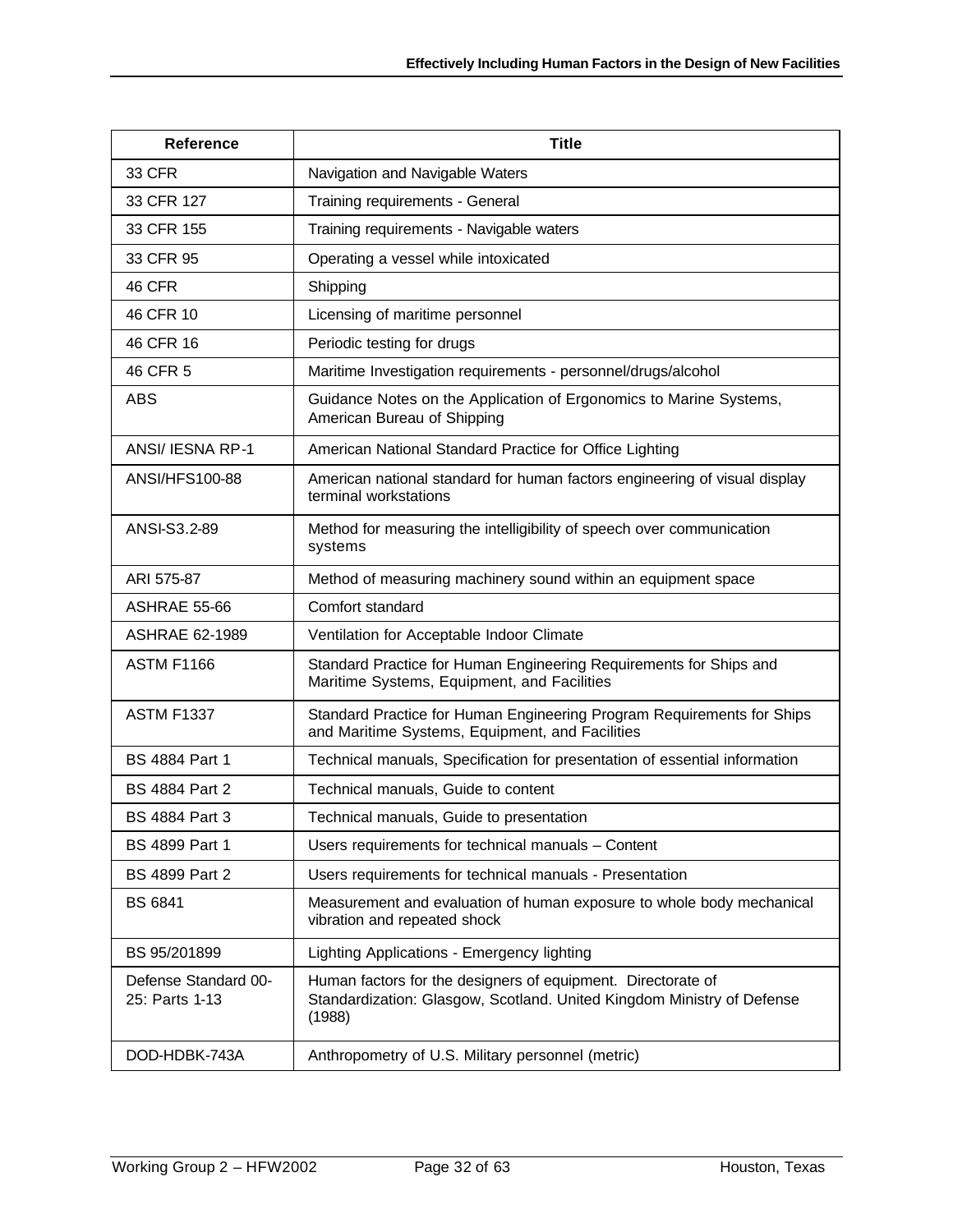| <b>Reference</b>      | <b>Title</b>                                                                                                                                                                              |
|-----------------------|-------------------------------------------------------------------------------------------------------------------------------------------------------------------------------------------|
| DOT/FAA/CT-96-1       | Human Factors Design Guide for Acquisition of Commercial-Off-the-Shelf<br>Subsystems, Non-Developmental Items, and Developmental Systems-Final<br><b>Report and Guide</b>                 |
| EN 292-1              | Safety of Machinery - Basic concepts, general principles for design - Part 1-<br>Basic terminology, methodology                                                                           |
| EN 292-2              | Safety of Machinery - Basic concepts, general principles for design - Part 2 -<br>Technical principles and specifications                                                                 |
| <b>EN 349</b>         | Minimum gaps to avoid crushing parts of the human body                                                                                                                                    |
| EN 563                | Safety of Machinery - Temperatures of Touchable Surfaces - Ergonomics<br>Data to establish TLV's for hot surfaces                                                                         |
| EN 614-1              | Safety of Machinery - Ergonomic design principles Part 1 - Terminology and<br>general principles                                                                                          |
| EN 894-1              | Safety of Machinery - Ergonomic requirements for the design of displays and<br>Control Actuators. Part 1 General principles for human interactions with<br>displays and control actuators |
| <b>FAA</b>            | Human Factors Design Guide                                                                                                                                                                |
| <b>IACS</b>           | Unified Interpretation SC82 Protection against noise, 1993                                                                                                                                |
| <b>IACS</b>           | Requirements concerning NAVIGATION. Unified requirements for One Man<br>Bridge Operated (OMBO) Ships. International Association of Classification<br>Societies. 1992                      |
| <b>IACS N1</b>        | Requirements concerning Navigation                                                                                                                                                        |
| <b>IEC 225</b>        | Octave, half-octave and third-octave band filters intended for the analysis of<br>sound and vibration                                                                                     |
| <b>IEEE85-72</b>      | Airborne sound measurements on rotating electric machinery                                                                                                                                |
| <b>IESNA RP-12-97</b> | Illuminating Engineering Society of North America, Recommended Practice<br>for Marine Lighting                                                                                            |
| ILO                   | International data on anthropometry. Occupational Safety and Health Series:<br>No. 65, (1990)                                                                                             |
| ILO Convention 133    | Convention concerning crew accommodation on board ship (supplementary<br>provisions)                                                                                                      |
| ILO Convention 147    | Convention concerning minimum accommodation standards in merchant<br>ships                                                                                                                |
| ILO Convention 155    | Recommendations concerning the improvement of accommodation<br>standards in merchant ships                                                                                                |
| ILO Convention 92     | Convention concerning crew accommodation on board ship (Revised 1949)                                                                                                                     |
| <b>IMO</b>            | International Safety Management Code                                                                                                                                                      |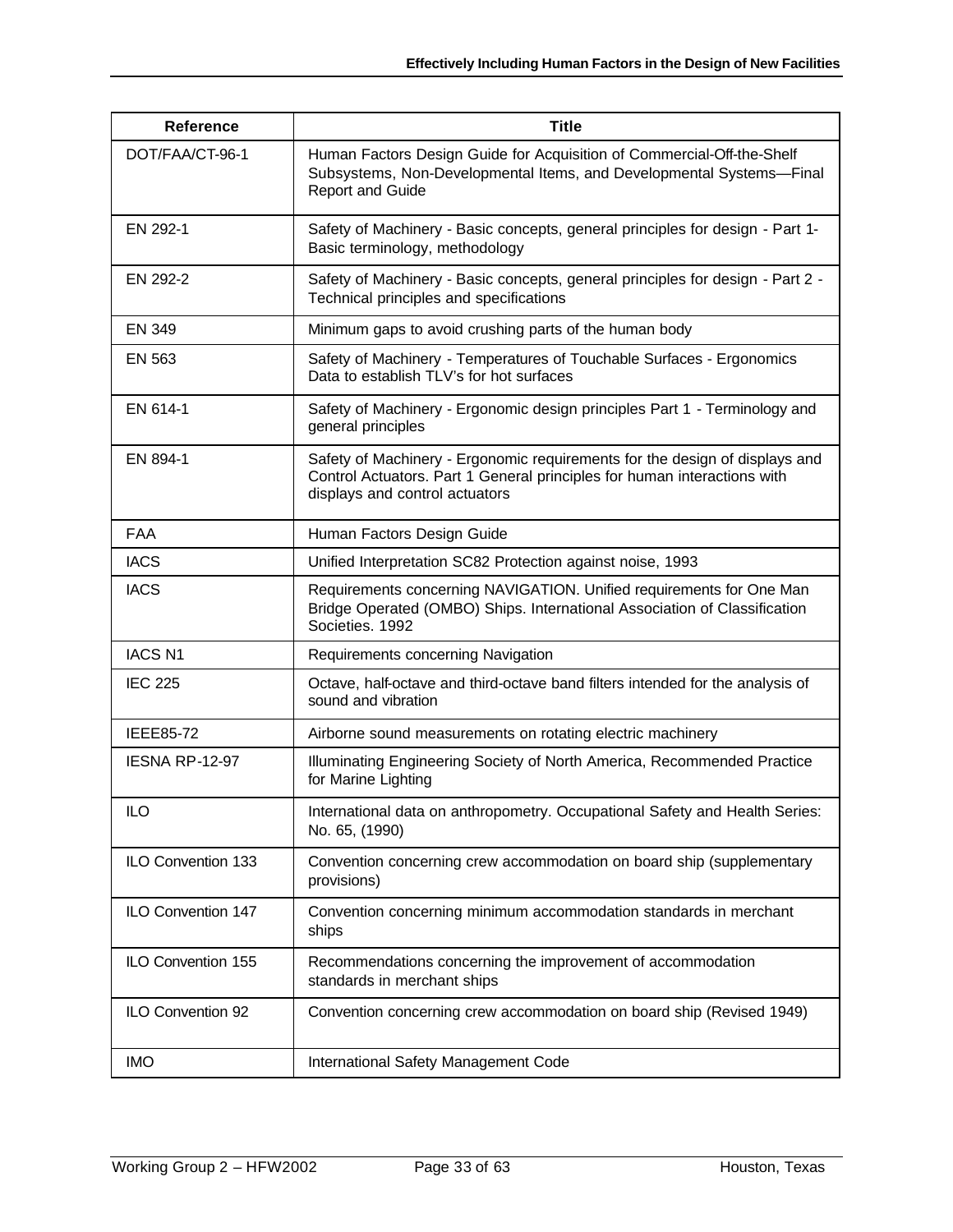| <b>Title</b><br><b>Reference</b> |                                                                                                                                  |  |  |  |
|----------------------------------|----------------------------------------------------------------------------------------------------------------------------------|--|--|--|
| IMO 343 (IX), Agenda<br>item 7   | Recommendation on methods of measuring noise levels at listening posts                                                           |  |  |  |
| IMO A.19(830)                    | Code on Alarms and Indicators                                                                                                    |  |  |  |
| <b>IMO A.468(XII)</b>            | Code on Noise Levels on Board Ships                                                                                              |  |  |  |
| IMO DE 38/20/1                   | Role of the Human Element in Maritime Casualties - Engine Room Design<br>and Arrangements                                        |  |  |  |
| IMO DE 38/20/2                   | Role of the Human Element in Maritime Casualties - Guidelines for the on<br>board use and application of computers               |  |  |  |
| <b>IMO DE 40/WP.5</b>            | Draft MSC Circular, Guidelines for engine room layout, design and<br>arrangement                                                 |  |  |  |
| IMO NAV 43/6                     | Ergonomic Criteria for Bridge Equipment and Layout                                                                               |  |  |  |
| IMO NAV 45/6                     | Ergonomic criteria for bridge equipment and layout                                                                               |  |  |  |
| IMO RES. A.686 (17)              | Code on Alarms and Indicators                                                                                                    |  |  |  |
| <b>IMO RES. A.708-17</b>         | Navigation Bridge Visibility and Functions                                                                                       |  |  |  |
| <b>ISO 10075</b>                 | Deals with ergo principles related to mental workload                                                                            |  |  |  |
| ISO 10551                        | Ergonomics of the thermal environment-Assessment of the influence of the<br>thermal environment using subjective judgment scales |  |  |  |
| ISO 11064-1                      | The Ergonomic Design of Control Centers Part 1 Principles for the design of<br><b>Control Centers</b>                            |  |  |  |
| ISO 11064-2                      | The Ergonomic Design of Control Centers Part 2 Principles of Control Suite<br>Arrangement                                        |  |  |  |
| ISO 11064-3                      | The Ergonomic Design of Control Centers Part 3 Control Room                                                                      |  |  |  |
| ISO 11064-4                      | The Ergonomic Design of Control Centers Part 4 Workstation and Layout<br><b>Dimensions</b>                                       |  |  |  |
| ISO 11064-5                      | The Ergonomic Design of Control Centers Part 5 Displays and Controls                                                             |  |  |  |
| ISO 11064-6                      | The Ergonomic Design of Control Centers Part 6 Environmental<br><b>Requirements for Control Rooms</b>                            |  |  |  |
| ISO 11064-7                      | The Ergonomic Design of Control Centers Part 7 Principles for the<br><b>Evaluation of Control Centers</b>                        |  |  |  |
| ISO 11064-8                      | The Ergonomic Design of Control Centers Part 8 Ergonomic Requirements<br>for Specific Applications                               |  |  |  |
| ISO 11399                        | Ergonomics of the thermal environment-Principles and application of<br>relevant International Standards                          |  |  |  |
| ISO 13731                        | ISO/CD Ergonomics of the thermal environment - vocabulary                                                                        |  |  |  |
| <b>ISO 13732</b>                 | ISO/NP Contact with hot, moderate, and cold surfaces                                                                             |  |  |  |
| ISO 14612                        | Ship's bridge layout and associated equipment - Requirements and<br>Guidelines                                                   |  |  |  |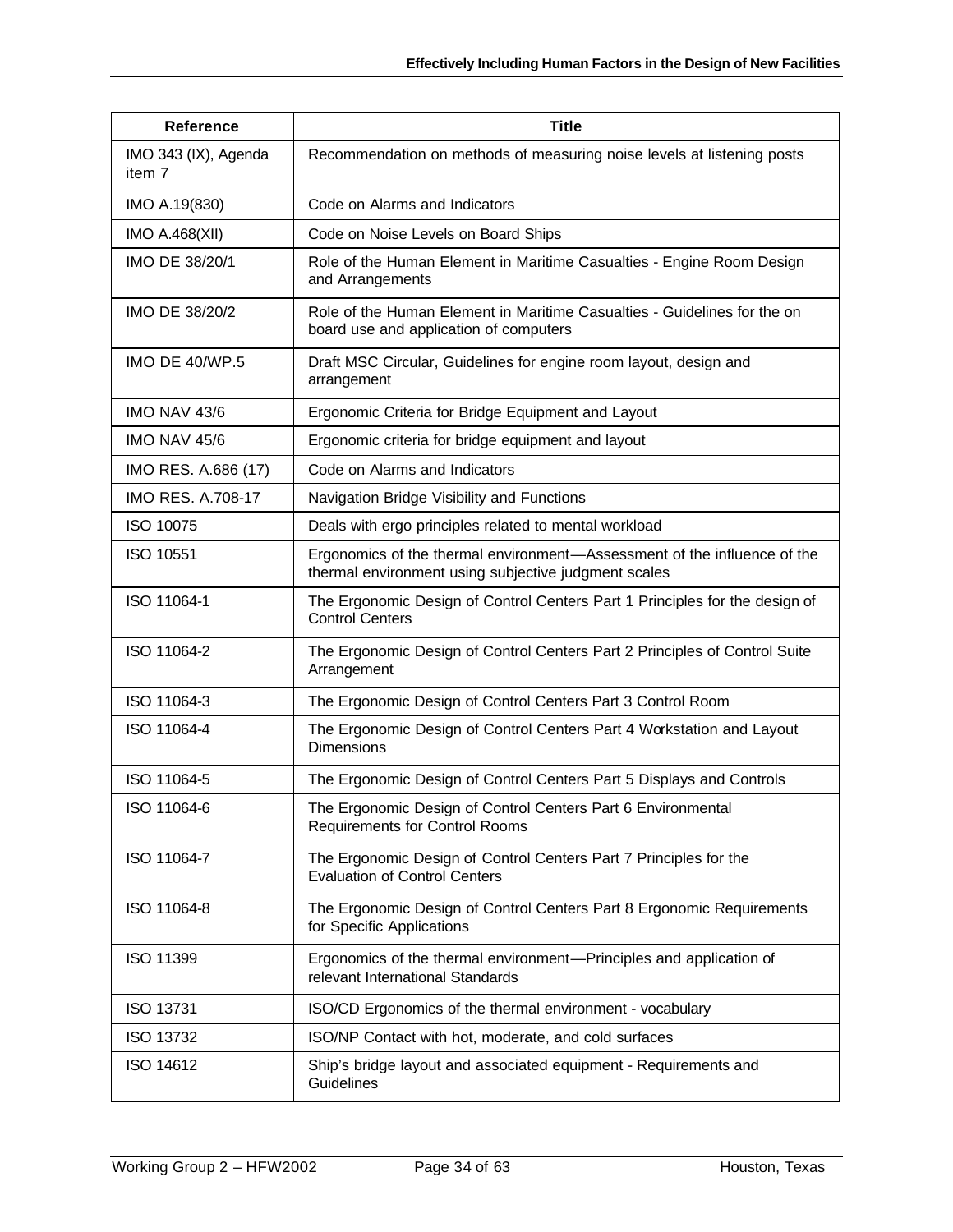| <b>Reference</b> | <b>Title</b>                                                                                                                                                                                     |  |  |  |  |
|------------------|--------------------------------------------------------------------------------------------------------------------------------------------------------------------------------------------------|--|--|--|--|
| ISO 14726-1.     | Ship and marine technology—Identification colors for the contents of piping<br>systems-Part 1: Main colors and media                                                                             |  |  |  |  |
| <b>ISO 1999</b>  | Acoustics -- Determination of occupational noise exposure and estimation of<br>noise-induced hearing impairment                                                                                  |  |  |  |  |
| <b>ISO 2041</b>  | Vibration and shock - vocabulary                                                                                                                                                                 |  |  |  |  |
| ISO 2631         | Guide for the evaluation of human exposure to whole-body vibration                                                                                                                               |  |  |  |  |
| <b>ISO 2923</b>  | Acoustics - Measurement of noise on board vessels                                                                                                                                                |  |  |  |  |
| <b>ISO 4867</b>  | Code for the measurement and reporting of shipboard vibration data                                                                                                                               |  |  |  |  |
| <b>ISO 4868</b>  | Code for the measurement and reporting of local vibration data of ship<br>structures and equipment                                                                                               |  |  |  |  |
| ISO 6385         | BSI/ISO standard - Ergonomic Principles in the design of Work Systems                                                                                                                            |  |  |  |  |
| <b>ISO 6954</b>  | Mechanical vibration and shock - Guidelines for the overall evaluation of<br>vibration in merchant ships                                                                                         |  |  |  |  |
| <b>ISO 717/1</b> | Acoustics - Rating of sound insulation in buildings and of building elements:<br>Part 1: Airborne sound insulation in buildings and interior elements                                            |  |  |  |  |
| <b>ISO 717/1</b> | Acoustics - Rating of sound insulation in buildings and of building elements:<br>Part 2: Impact sound insulation                                                                                 |  |  |  |  |
| <b>ISO 7243</b>  | Hot Environments - Estimation of the Heat Stress on Working Man, based on<br>the WBGT Index                                                                                                      |  |  |  |  |
| <b>ISO 7250</b>  | Basic Human Body Measurements for Technological Design                                                                                                                                           |  |  |  |  |
| <b>ISO 7547</b>  | Shipbuilding - Air conditioning and ventilation of accommodation spaces on<br>board ships - Design conditions and basis of calculations                                                          |  |  |  |  |
| <b>ISO 7726</b>  | Thermal environments - Instruments and methods for measuring physical<br>quantities                                                                                                              |  |  |  |  |
| <b>ISO 7730</b>  | Moderate Thermal Environments - Determination of the PMV (Predicted<br>Mean Vote) and PPD (predicted percentage dissatisfied) Indices and<br>Specification of the Conditions for Thermal Comfort |  |  |  |  |
| <b>ISO 8041</b>  | Human response to vibration - Measuring Instrumentation                                                                                                                                          |  |  |  |  |
| ISO 8468 (E)     | Ship's Bridge layout and Associated Equipment - Requirements and<br>Guidelines                                                                                                                   |  |  |  |  |
| <b>ISO 8861</b>  | Shipbuilding-Engine-room ventilation in diesel engine ships-Design<br>requirements and basis of calculations                                                                                     |  |  |  |  |
| <b>ISO 8862</b>  | Shipbuilding - Air-conditioning and ventilation of machinery control rooms on<br>board ships - Design conditions and basis for calculations                                                      |  |  |  |  |
| <b>ISO 8864</b>  | Shipbuilding - Air-conditioning and ventilation of wheelhouse on board ships<br>- Design conditions and basis for calculations                                                                   |  |  |  |  |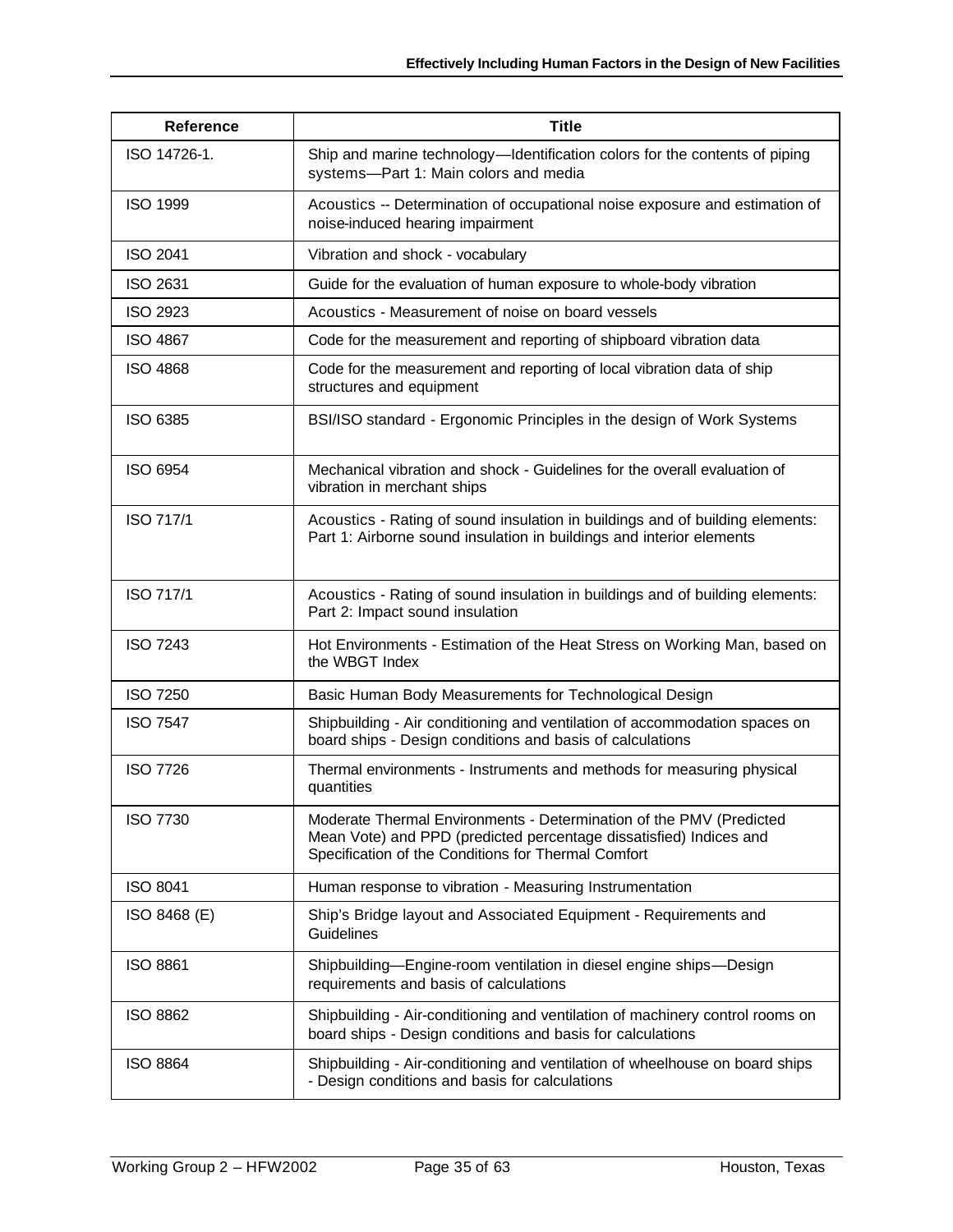| <b>Reference</b>     | <b>Title</b>                                                                                                                               |
|----------------------|--------------------------------------------------------------------------------------------------------------------------------------------|
| ISO 9241-1           | Ergonomic Requirements for Office Work with Visual Display Terminals<br>(VDT's) Part 1 A General Introduction                              |
| ISO 9241-10          | Ergonomic Requirements for Office Work with Visual Display Terminals<br>(VDT's) Part 10 - Dialog Principles                                |
| ISO 9241-11          | Ergonomic Requirements for Office Work with Visual Display Terminals<br>(VDT's) Part 11 - Guidance of Usability Specification and Measures |
| ISO 9241-13          | Ergonomic Requirements for Office Work with Visual Display Terminals<br>(VDT's) Part 13 User Guidance                                      |
| ISO 9241-14          | Ergonomic Requirements for Office Work with Visual Display Terminals<br>(VDT's) Part 14 Menu dialogs                                       |
| ISO 9241-2           | Ergonomic Requirements for Office Work with Visual Display Terminals<br>(VDT's) Part 2 Guidance and Task Requirements                      |
| ISO 9241-3           | Ergonomic Requirements for Office Work with Visual Display Terminals<br>(VDT's) Part 3 - Visual Display Requirements                       |
| ISO 9241-4           | Ergonomic Requirements for Office Work with Visual Display Terminals<br>(VDT's) Part 4 - Keyboard Requirements                             |
| ISO 9241-5           | Ergonomic Requirements for Office Work with Visual Display Terminals<br>(VDT's) Part 5 - Workstation Layout and Postural Requirements      |
| ISO 9241-6           | Ergonomic Requirements for Office Work with Visual Display Terminals<br>(VDT's) Part 6 - Environmental Considerations                      |
| ISO 9241-7           | Ergonomic Requirements for Office Work with Visual Display Terminals<br>(VDT's) Part 7 - Display Requirements with Reflections             |
| ISO 9241-8           | Ergonomic Requirements for Office Work with Visual Display Terminals<br>(VDT's) Part 8 - Requirements for Display Colors                   |
| ISO 9241-9           | Ergonomic Requirements for Office Work with Visual Display Terminals<br>(VDT's) Part 9 - Requirements for non-keyboard input devices       |
| <b>ISO DIS 13407</b> | Human-Centered Design Processes For Interactive Systems                                                                                    |
| ISO/DIS 9241-12      | Ergonomic Requirements for Office Work with Visual Display Terminals<br>(VDT's) Part 12 - Presentation of Information                      |
| MIL-HDBK-1908B       | Definitions of human factors terms                                                                                                         |
| MIL-HDBK-46855A      | Human engineering program process and procedures                                                                                           |
| MIL-HDBK-759C        | Human engineering design guidelines                                                                                                        |
| MIL-STD-1472F        | Human engineering design guidelines                                                                                                        |
| MIL-STD-1474D        | Noise limits                                                                                                                               |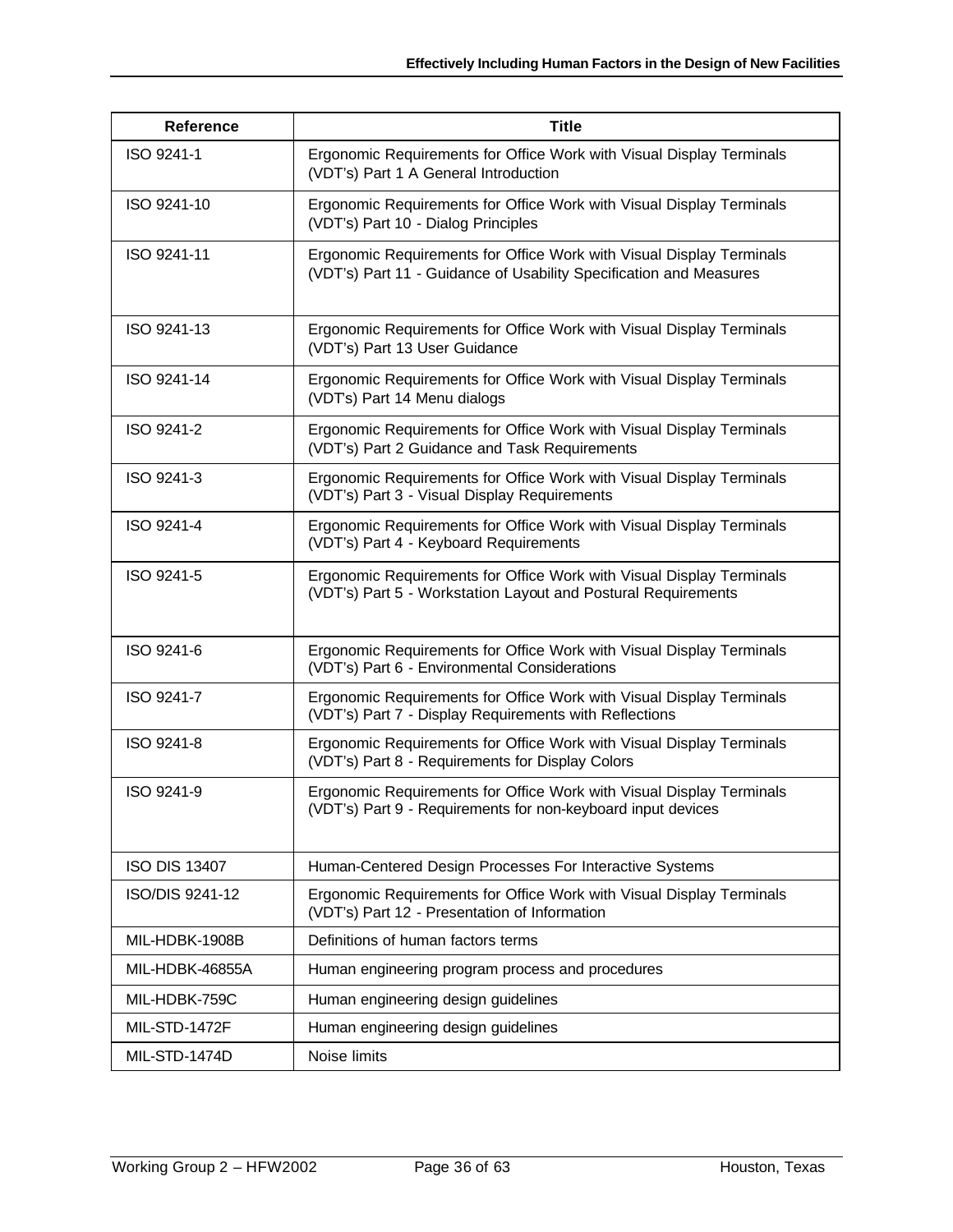| <b>Reference</b>    | <b>Title</b>                                                                                                                                                           |
|---------------------|------------------------------------------------------------------------------------------------------------------------------------------------------------------------|
| MIL-STD-740/1       | Airborne sound measurements and acceptance criteria of shipboard<br>equipment                                                                                          |
| NASA 1024 Vol. 1-3. | Anthropometric source books, 1978, National Aeronautics and Space<br>Administration                                                                                    |
| NASA-STD-3000       | Man system integration standards, July 1995, National Aeronautics and<br>Space Administration                                                                          |
| NORSOK S-002        | <b>Working Environment</b>                                                                                                                                             |
| NORSOK C-CR-002     | Common Requirements - Architectural Components and Equipment                                                                                                           |
| <b>OSHA 3123</b>    | Ergonomics Program Management Guidelines for Meatpacking Plants.<br>Occupational Health and Safety Administration publication (1991)                                   |
| Reference Book      | Bailey, R.W. (1989). Human Performance Engineering, 2nd Edition.<br>Englewood Cliffs, NJ: Prentice Hall. ISBN 0-13-445180-5                                            |
| Reference Book      | Ergonomic Design for People at Work, Volume 1. Eastman Kodak Company<br>(1983). New York: Van Norstrand Reinhold. ISBN 0-534-97962-9 (v. 1)                            |
| Reference Book      | Ergonomic Design for People at Work, Volume 2. Eastman Kodak Company<br>(1986). New York, Van Norstrand Reinhold. ISBN 0-442-22103-7 (v. 2)                            |
| Reference Book      | Kroemer, K.H.E., Grandjean, E. (1997). Fitting the task to the human, 5th<br>Edition. London: Taylor & Francis. ISBN 0-7484-0664-6 (cased), or -0665-<br>4 (paperback) |
| Reference Book      | Meister, D. (1989). Conceptual aspects of human factors. Baltimore: The<br>Johns Hopkins University Press                                                              |
| Reference Book      | Noro, K., Imada, A.S. (1991). Participatory Ergonomics. London: Taylor &<br>Francis                                                                                    |
| Reference Book      | Pheasant, S. (1987). Ergonomics: Standards and guidelines for designers.<br>British Standards Institute, (PP 7317:1987) ISBN 0-580-15391-6                             |
| Reference Book      | Salvendy, G. (ed.) (1997) Handbook of human factors and ergonomics.<br>John Wiley & Sons, Inc.: New York, NY                                                           |
| Reference Book      | Sanders, M., McCormick, E. J. (1993). Human factors in engineering and<br>design. 7th Edition. New York, McGraw-Hill                                                   |
| Reference Book      | Van Cott, H.P., Kinkade, R.G. (eds.) (1992) Human engineering guide to<br>equipment design. McGraw-Hill Book Company: New York, NY                                     |
| Reference Book      | Woodson, W., Tillman, B., Tillman, P. (1981) Human engineering design<br>handbook. McGraw Hill Publishing: New York, NY                                                |
| SAE-HIR1622A        | Noise control in fluid power systems of marine Vehicles                                                                                                                |
| SAE-J1050-94        | Describing and measuring the field of view                                                                                                                             |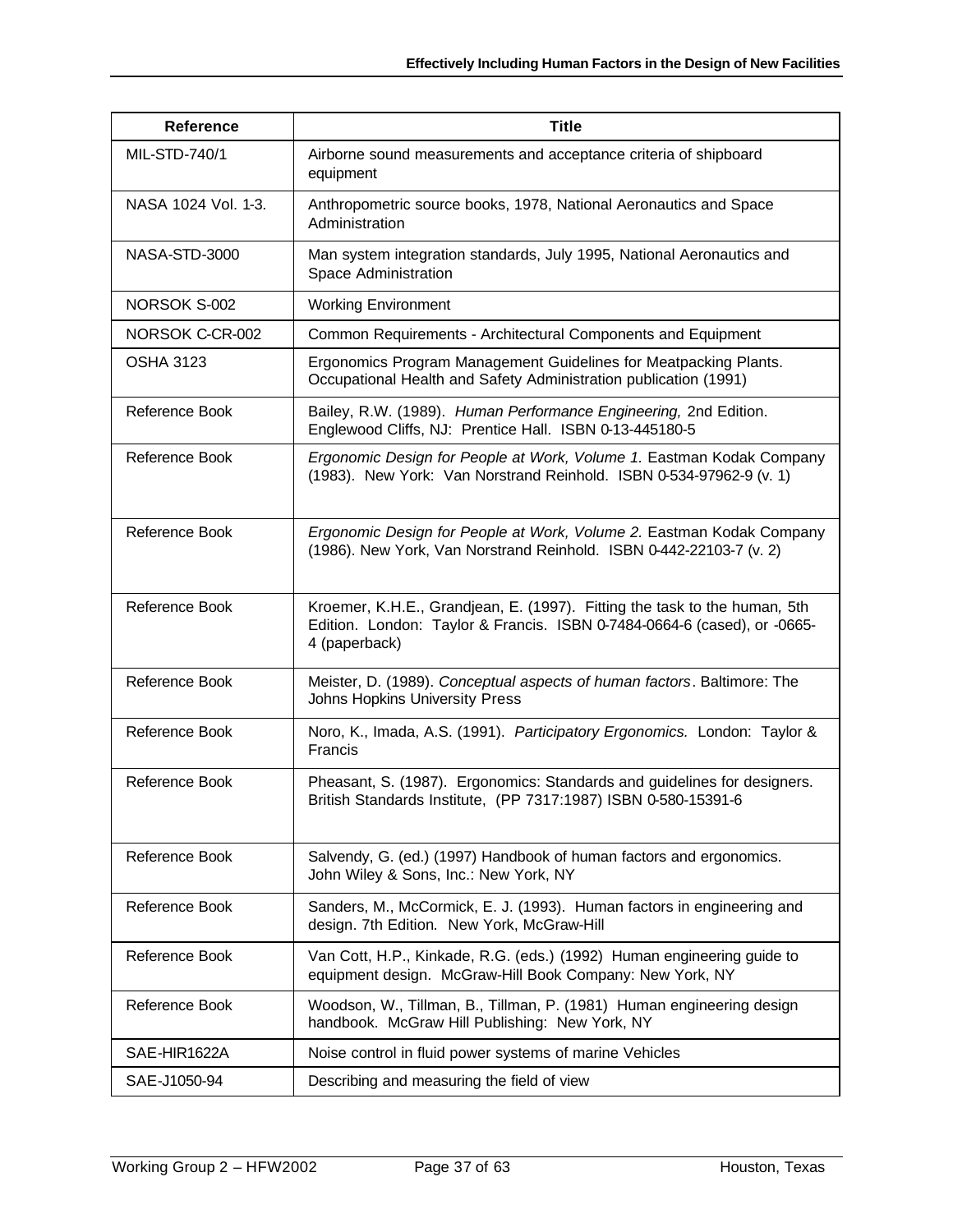| Reference       | <b>Title</b>                                                                             |
|-----------------|------------------------------------------------------------------------------------------|
| SAE-J209-71R87  | Design and location for construction and industrial equipment, instrument<br>face        |
| SAE-J833-89     | Human physical dimensions                                                                |
| SAE-J88-95      | Machines, off-road work, -exterior, sound measurement                                    |
| SAE-J899-88     | Seat dimensions for work machines, off-road self-propelled, operator's                   |
| SOLAS II-1/36   | Protection against noise                                                                 |
| STCW 95         | Standards, Training, Certification for Watch Standing, 1995                              |
| <b>VDI 2056</b> | Criteria for assessing mechanical vibrations of machines, Verein Deutschen<br>Ingenieure |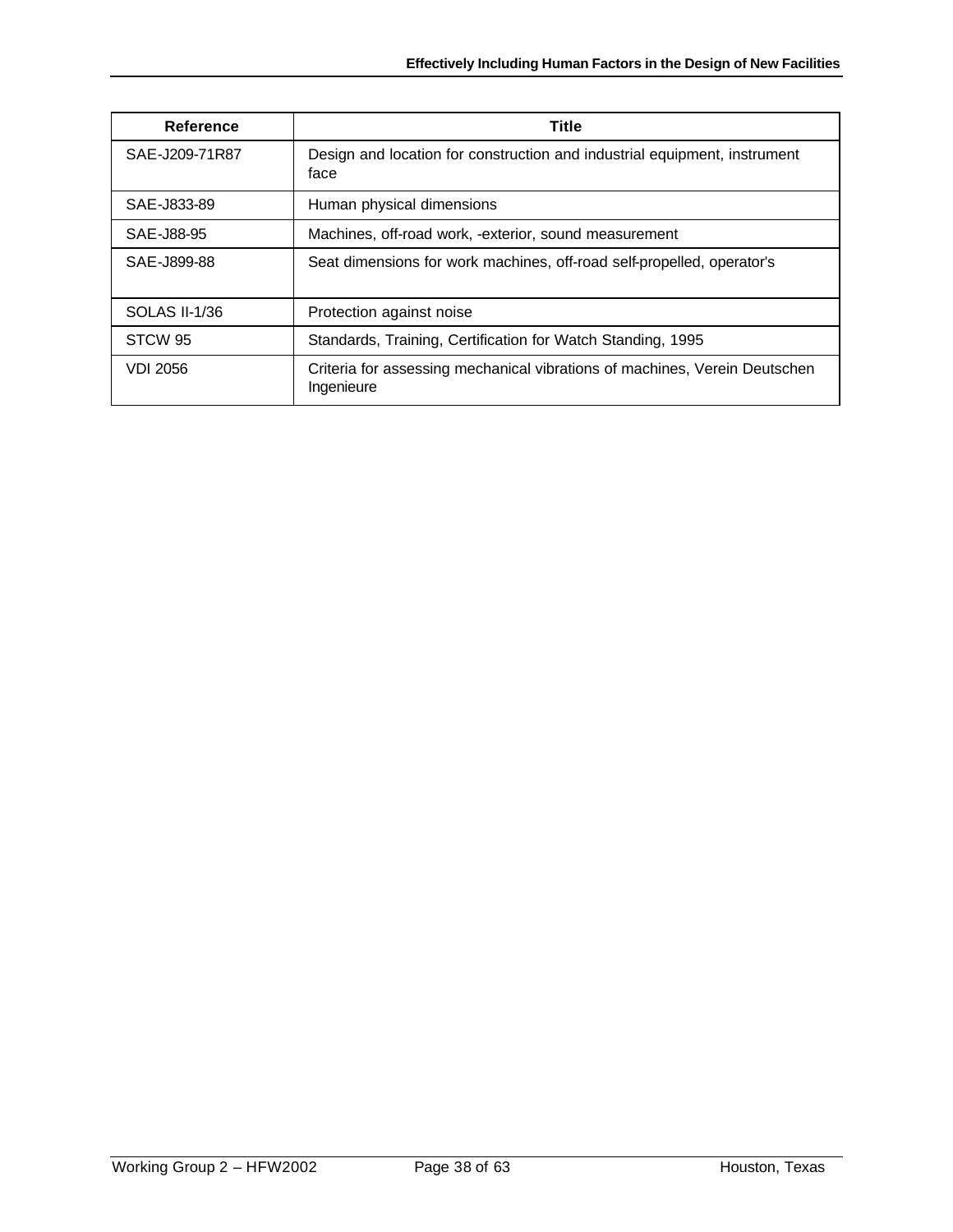**Appendix B - Sample Policy Statement**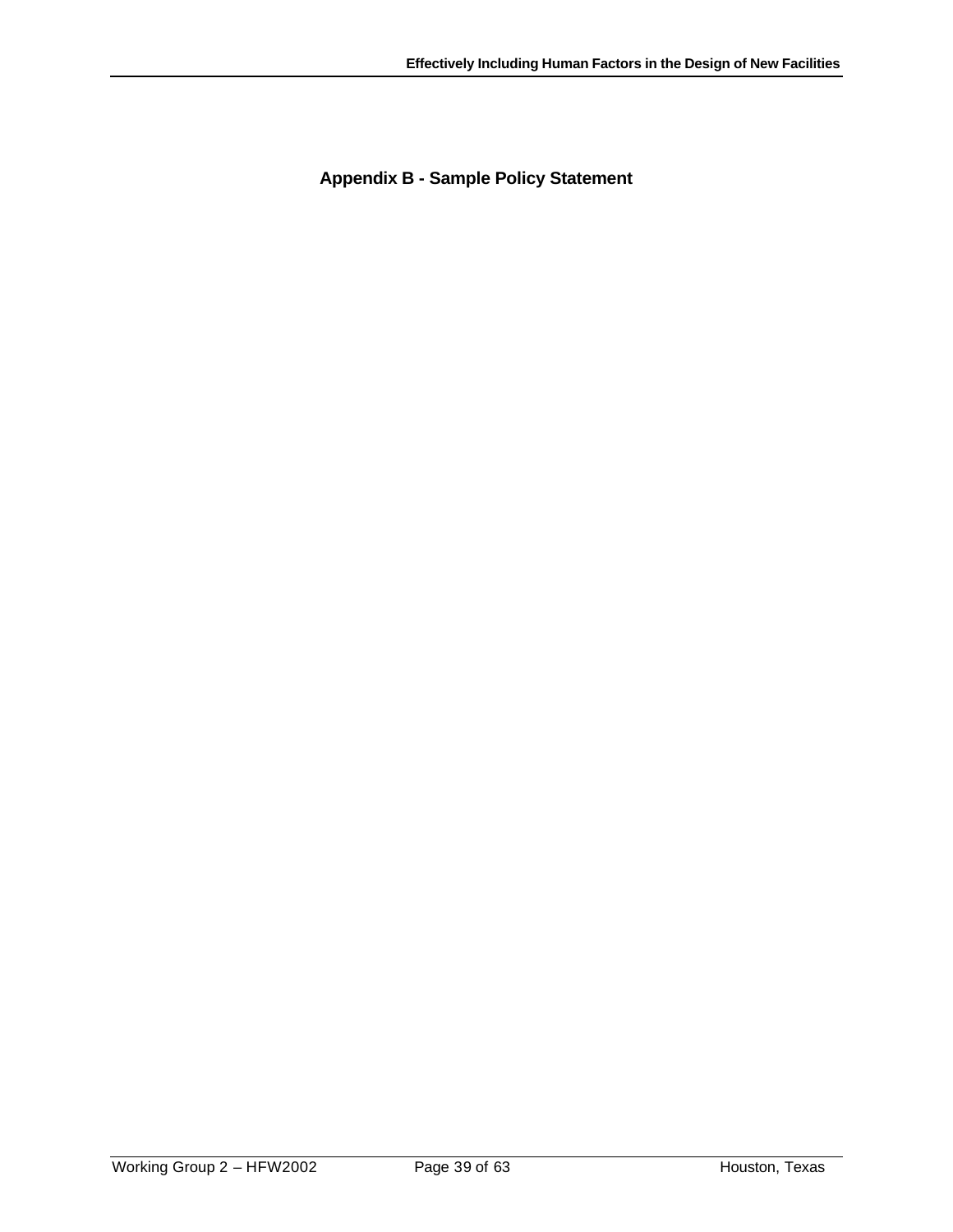**Vision***.* To improve overall system performance and reliability, by optimizing personnel performance, health, and safety through effectively integrating Human Factors Engineering principles into a project lifecycle.

**Mission**. To manage and integrate Human Factors Engineering through all the relevant phases of the project lifecycle in order to minimize the potential for human error and optimize operability and maintainability during facility operation*.*

**Objectives**. Objectives for HFE implementation include:

- Creating awareness of HFE at all levels of a project management team.
- Commitment for demonstrating the economic and health, safety, and environmental (HSE) benefits from applying HFE.
- Ensuring management and line responsibility exists for HFE implementation within a project team
- Ensuring HFE activities and tasks are effectively integrated into the project schedule for all major project phases.
- Establishing accountability for implementation of HFE within the project team.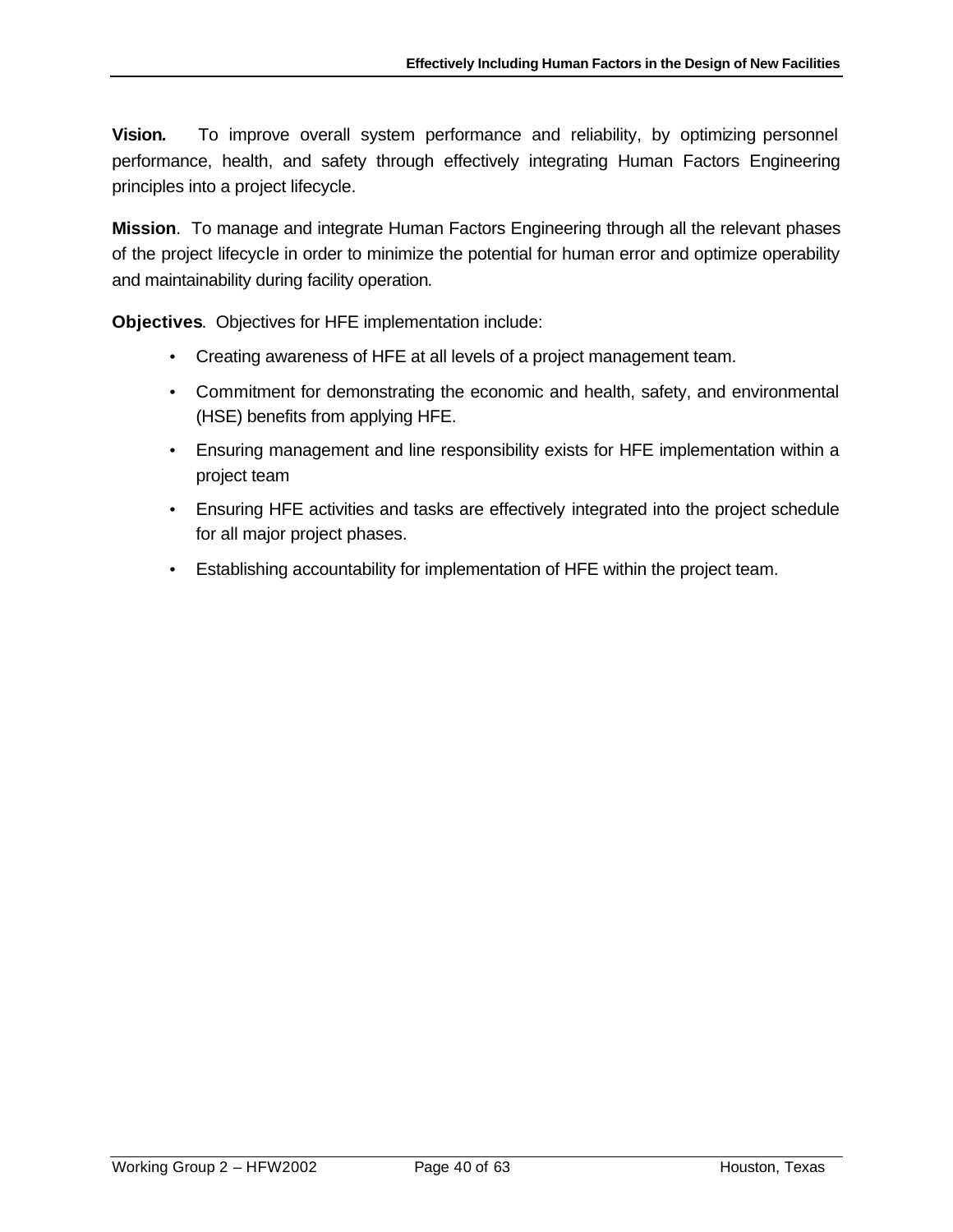**Appendix C - Sample Project Human Factors Engineering Plan**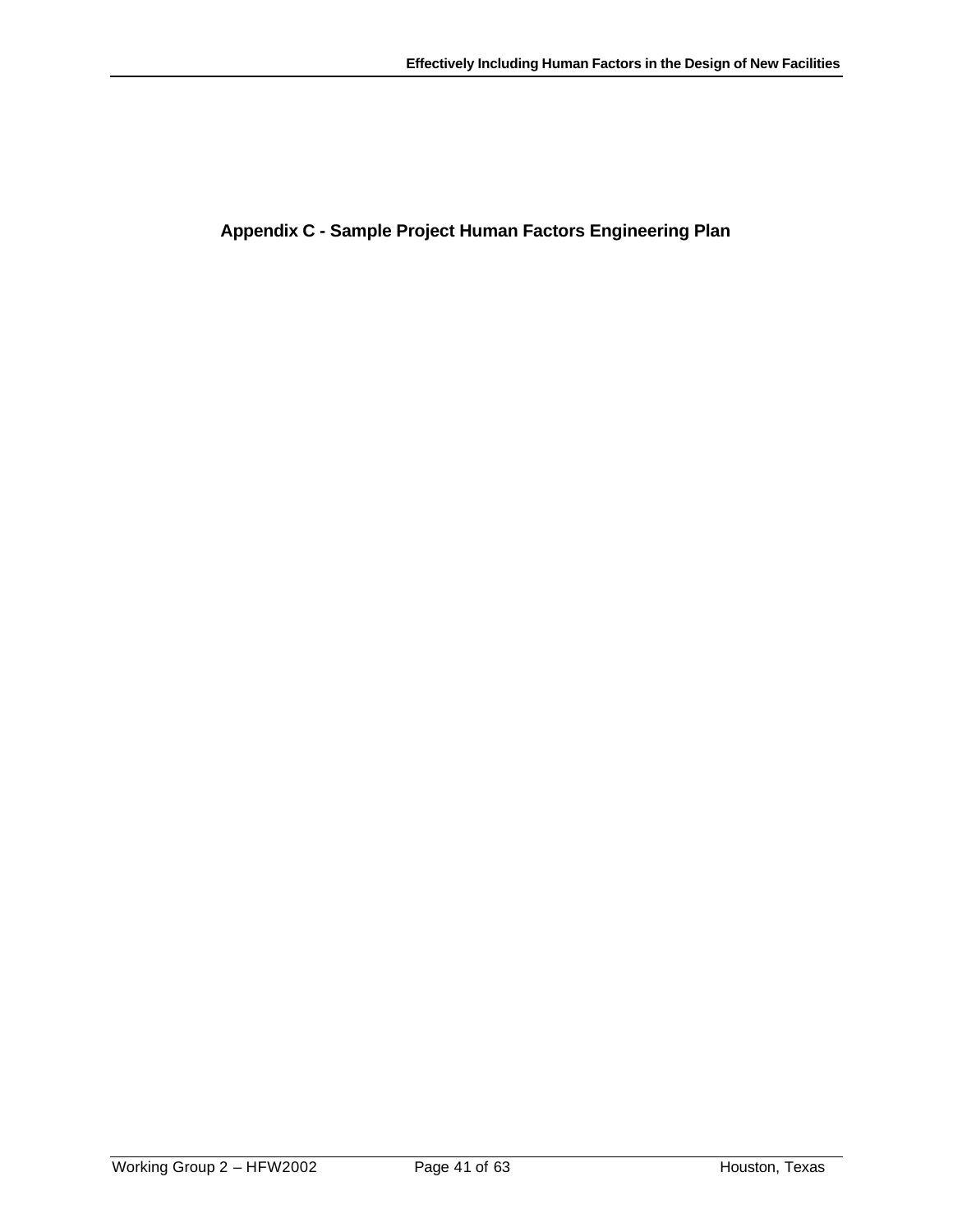# **HUMAN FACTORS ENGINEERING PLAN (HFEP)**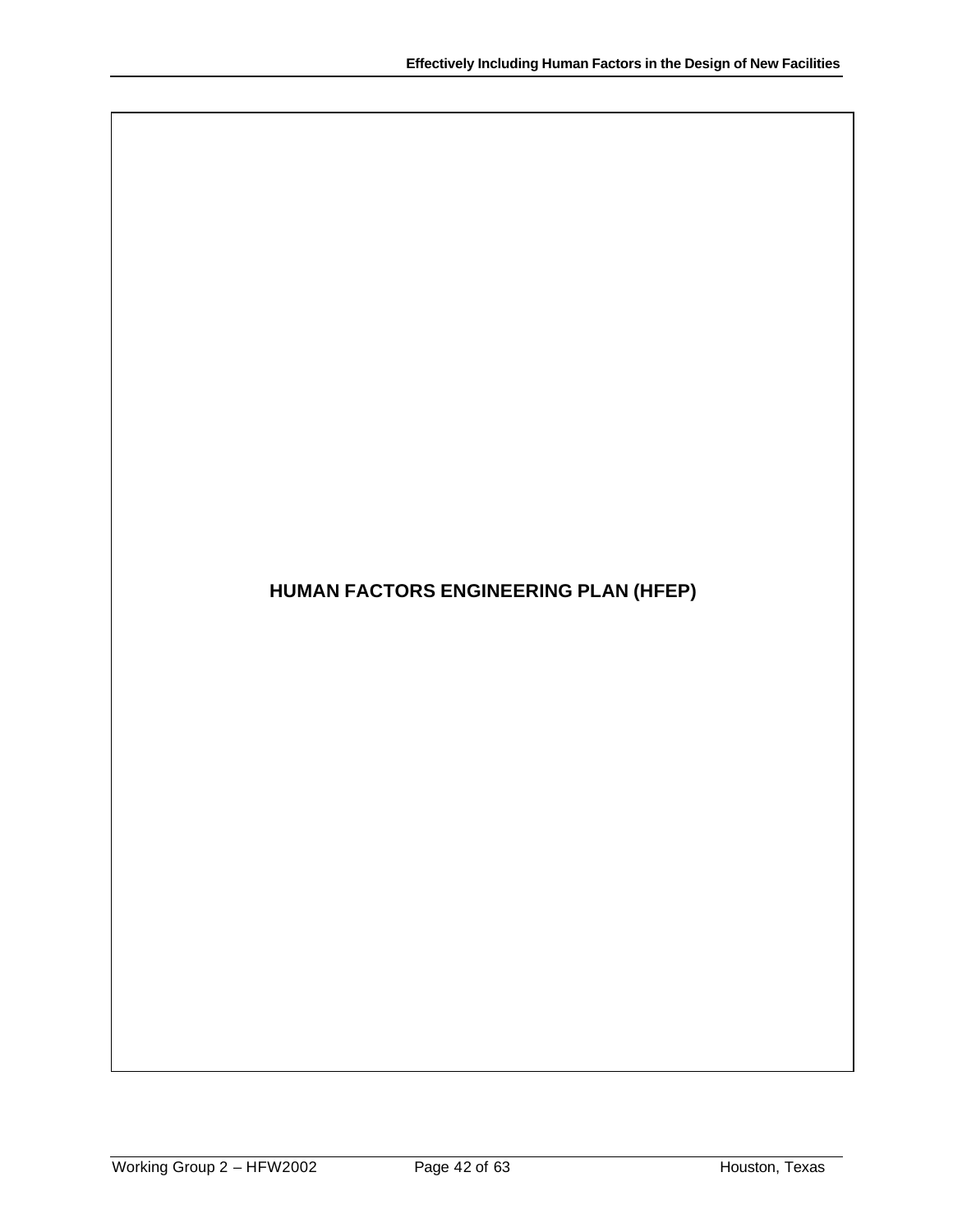# **1.0 Introduction**

### **1.1 Overview**

The COMPANY's commitment to Health, Safety and Environmental (HSE) performance is communicated through its mission statement. The mission statement commits the company to work towards the goal of "minimizing accidents, and to provide a safe and healthy work environment to its employees."

Hazard management will ensure that all HSE risks, appropriate to each phase of project activities, are satisfactorily addressed. One of the areas of hazard management, as addressed in the document "Hazard Management Design Philosophy" is Human Factors Engineering. The potential for human error is reduced through the application of Human Factors Engineering (HFE) design principles during the engineering phase of the project. The integration of HFE with the other engineering disciplines ensures that designs are created that effectively match the best of human and machine capabilities to create operational hardware and software which reduces the potential for human error, increases overall system availability and people satisfaction.

### **1.2 Scope**

The purpose of this document is to define the HFE scope of work(activities), organizational structure, responsibilities and implementation plan for those responsible, within the project organization. These persons have been tasked with ensuring that HFE design requirements and principles are integrated during the detailed design and procurement, construction, hook-up and commissioning phases of this project.

The overall HFE design objectives, which also apply to vendor-supplied equipment, can be summarized as follows:

Operability – Ensure that the layout of equipment, including vendor supplied skid mounted packages, allows for easy access during the operation and maintenance of the units under all normal, upset/emergency and weather conditions by the full range of potential employees (i.e. 5<sup>th</sup> percentile female to the 95<sup>th</sup> percentile male, with personal protective equipment, cold weather clothing). The operability of the equipment also ensures the usability of display and control design including DCS console screens layouts and local control panels. This would mean that the placement and orientation of all controls and displays/instruments are appropriate to ensure safe and effective viewing, reach, and operation by COMPANY personnel.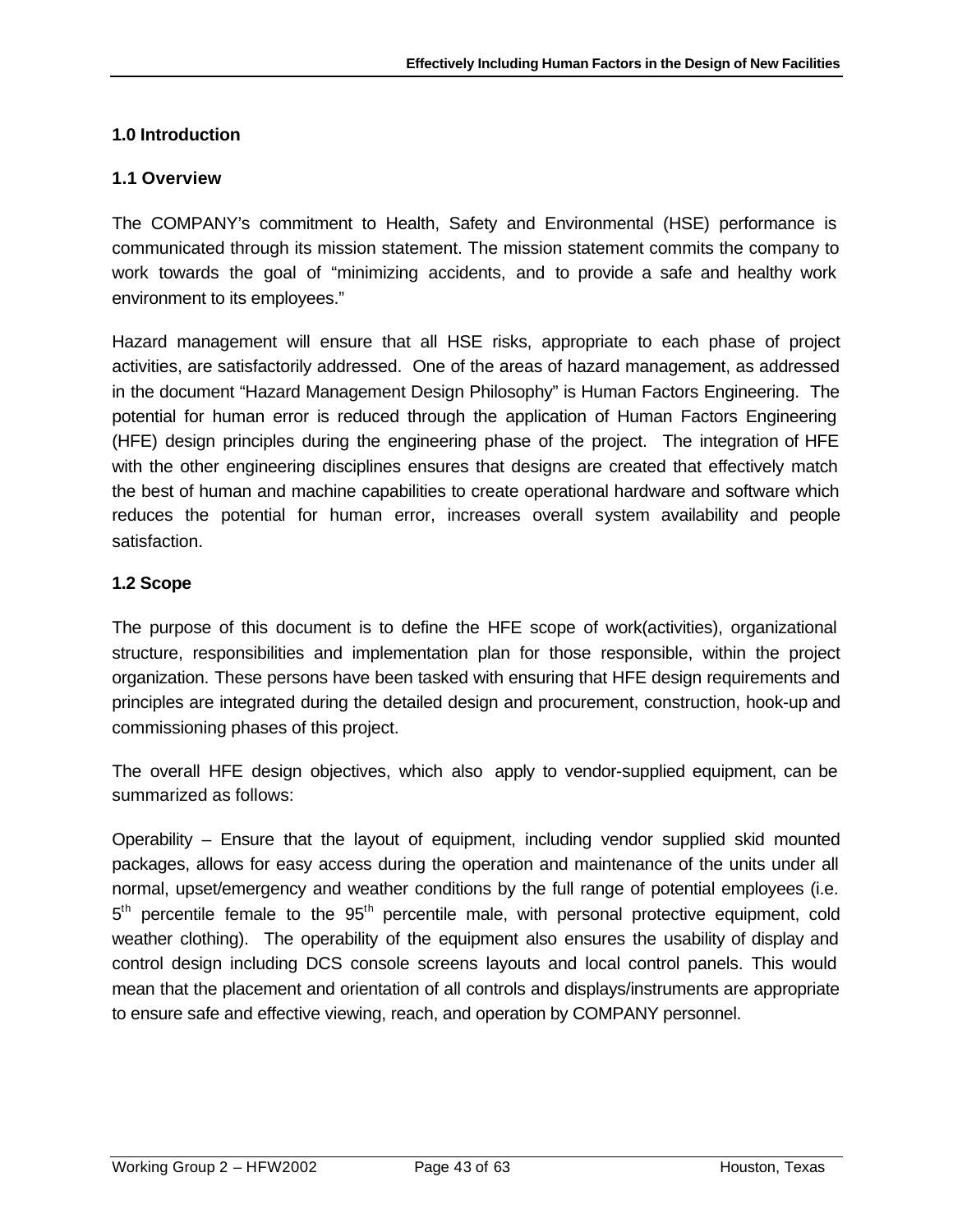Maintainability – Ensure the efficient and safe movement of equipment requiring maintenance without removal of other items such as piping, motors, etc. (This includes the provision of adequate space and laydown areas for the anticipated activities. Consideration should also be given to the provision and configuration of doors and access hatches.) Access/Egress – Ensure that all areas of the facility and equipment can be accessed and evacuated safely under normal, adverse weather and emergency conditions.

Manual materials handling – Ensure requirements for manual lifting, pulling, pushing, and carrying of equipment, with respect for the biomechanical and physiological capabilities and limitations of the personnel are included during design. Associated needs include the availability of mechanical lifting aids for assisted lifting and appropriate storage or placement of lifting aids for safe reach and effective operation.

Communication/Labeling – Ensure the clear communication of information and equipment identification, including effective viewing, reading, and understanding of instructions, signs, labels, operations and maintenance manuals.

Environmental – Ensure that environmental requirements regarding noise, lighting, vibration, climatic conditions and proximity to hot, cold, hazardous and contaminated equipment or areas have been addressed.

Habitability – Ensure the provision of acceptable personnel accommodations and recreational facilities, and minimize psycho-physiological stress effects of workload, fatigue, and social interaction.

Health and Safety – Ensure the provision of adequate medical facilities, non-restrictive personal life support and protection equipment.

# **2.0 PROJECT HFE DOCUMENTS**

The detailed HFE design requirements for this project are referenced in the following documents:

- Human Factors Engineering Requirements for Workplaces
- Human Factors Engineering Requirements for Location and Orientation of Valves
- Human Factors Engineering Requirements for Controls, Displays, Alarms & User Panels/Consoles
- Human Factors Engineering Requirements for Labels and Signs
- Human Factors Engineering Requirements for Ramps, Stairs, Vertical Ladders, Work Platforms, Walkways and Railings
- Human Factors Engineering Requirements for Computer Displays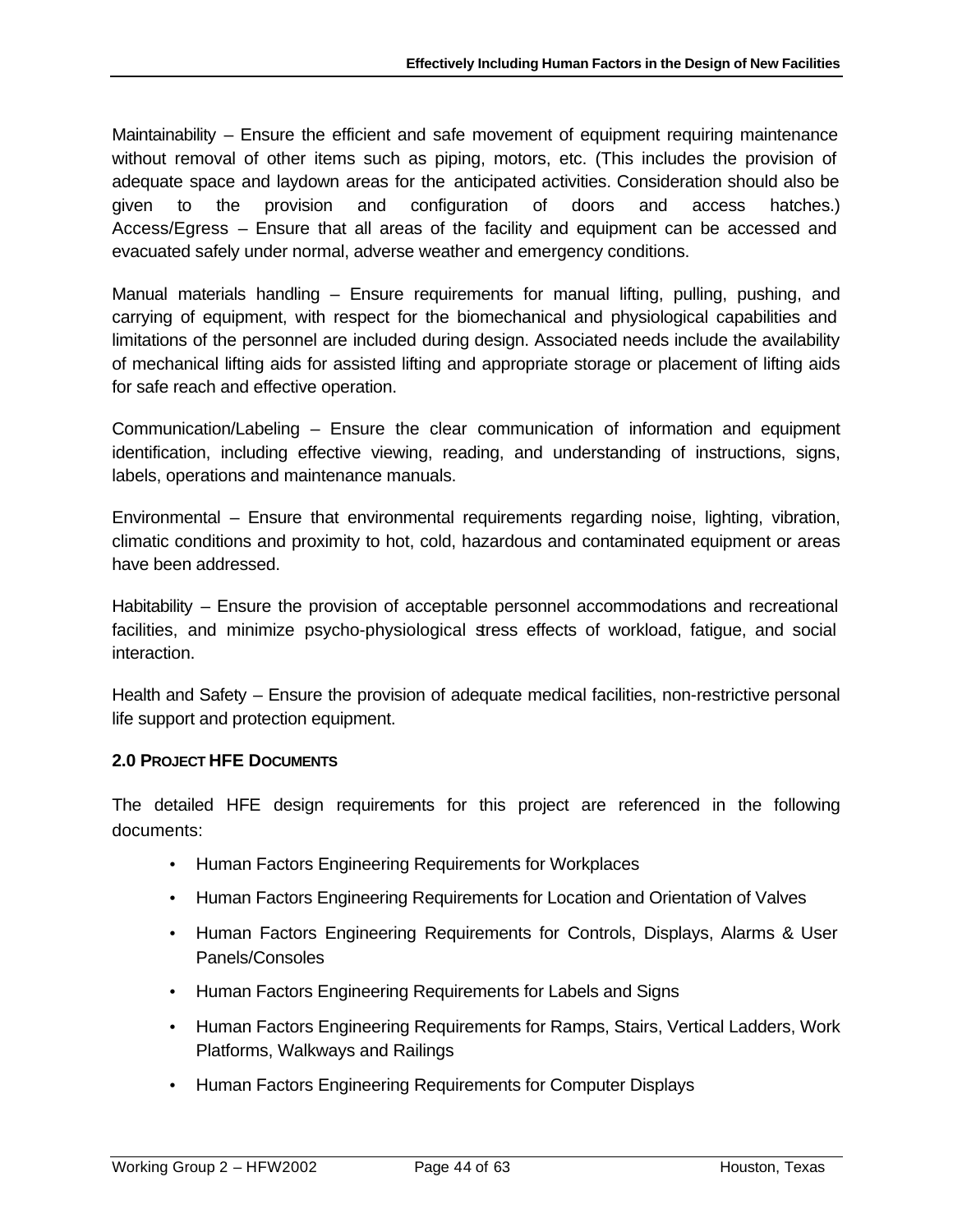Other Related Project Specifications:

• Human-Machine Interface Design Guideline

### **3.0 ORGANIZATION AND RESPONSIBILITIES**

Some of the key ingredients for the successful integration of HFE, during the various phases of a capital project's life cycle, are management commitment and the support of people at all levels of the project organization. An integration strategy is required which will establish line responsibility for HFE. This can best be achieved by introducing Human Factors into the existing project management systems with the prime objective of ensuring that HFE is executed effectively and efficiently at every stage of the project life cycle.

In order to ensure that HFE design requirements are addressed in time and integrated throughout the detailed engineering design and procurement, construction, hook-up and commissioning phases of a development project, the responsibility for implementation has been assigned to a number of people within the project organization. The organizational structure is shown in Figure 1 below.

The overall responsibility for ensuring that HFE design requirements are integrated during the detail design engineering and procurement is with the Engineering Manager. He will report to the Project Manager on all matters relating to HFE. HFE Personnel support, to ensure technical integrity and quality assurance, will be provided by a HFE Personnel. The HF Personnel with the assistance of other HF Personnel assigned by the Engineering Manager on an as needed basis, will be responsible for executing the HFE tasks identified in Section 4: HFE Scope of Work, and for providing Personnel support to the various disciplines and interpreting HFE requirements. The role and responsibility of HF Personnel in the execution of the HFE Scope of Work is summarized in the Responsibility Matrix provided in Appendix D. The functional disciplines will be responsible for day to day detail design activities and procurement and to ensure compliance with the appropriate HFE design requirements as referenced in Section 2: Project HFE Documents. A schedule for the execution of the HFE tasks/activities is included in Appendix E.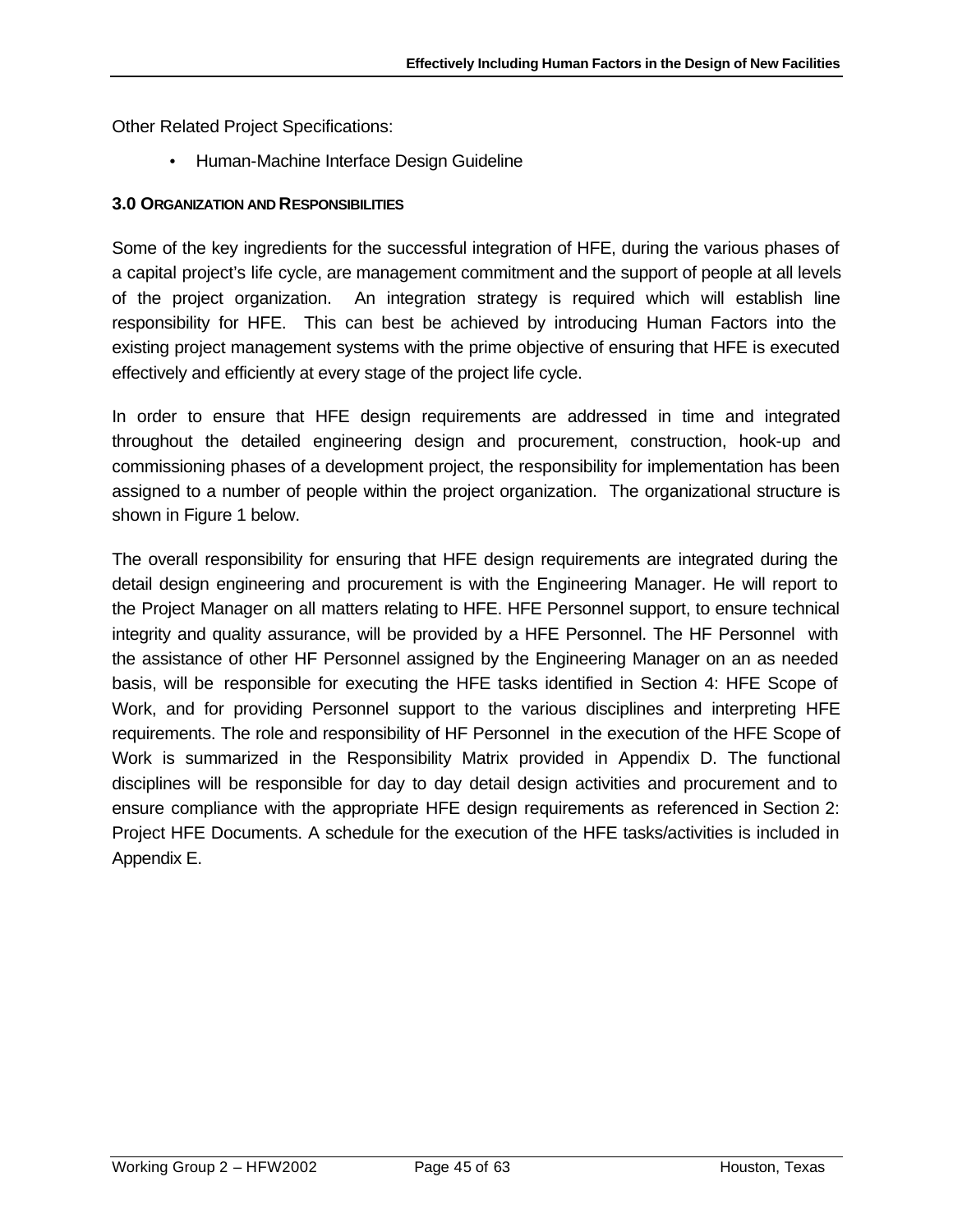

# **Figure 1: HFE organizational structure during detail design and procurement phases**

# **4.0 HFE Scope of Work**

A summary of the main HFE task activities to be performed by those responsible is as follows:

# **4.1 Conduct a Front End Human Factors Engineering Analysis (FEHFEA):**

The purpose of this task analysis of future operations, maintenance activities, and of lessons learned on similar existing facilities, if applicable, is to identify potential problems in the design of the human-machine-environment interface and to ensure that these are addressed during the detailed engineering design.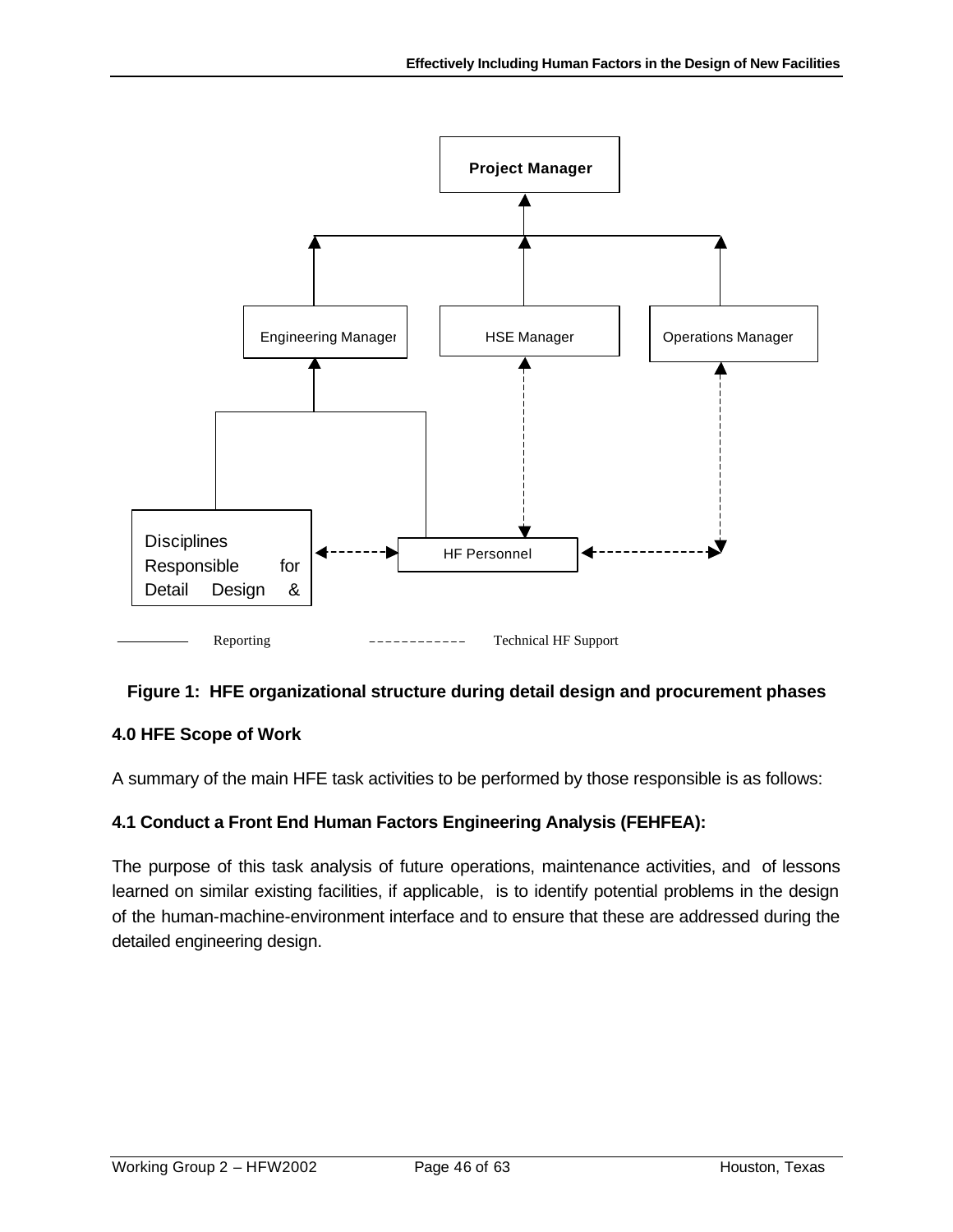# **4.2 Determine HFE Priorities:**

Review deliverables (drawings and documents) and equipment lists to determine HFE review priorities and to identify and prioritize vendor packages, equipment, areas or procedures requiring HFE input or attention. Prioritization will be based on lessons learned from previous projects, equipment criticality, the potential for and consequence of human error, and the expected maintenance and Human-Machine interface (HMI) requirements. It is envisioned that only specific vendor packages, where the vendor is responsible for the package design, would be included.

### **4.3 Training:**

Provide awareness training to project management and more detailed training to the project engineering and design team.

### **4.4 HFE Design Guidelines and Checklists:**

Existing COMPANY HFE design guidelines will be utilized on the Generic Example Project. Additional HFE checklists as applicable for incorporation by designers and for inclusion in Request for Quotation's (RFQs) for previously identified vendor packages will be developed

### **4.5 Document all HFE Design Recommendations:**

Document all HFE design recommendations and develop a database for keeping track of recommendations to allow for follow-up and closure as well as for reporting purposes to Project Management.

### **4.6 Valve Criticality Analysis (VCA)**

Develop a set of criteria regarding location and means of access to be used when classifying valves with input from Engineering and Operations. These criteria will then be incorporated into the design and validated during subsequent review activities.

### **4.7 Review Engineering Drawings and Design Documents:**

Generate a list of drawings and documents requiring HFE review based on the prioritization mentioned in Section 4.2. Review drawings and documents to develop recommendations for HFE improvements. Document all HFE design recommendations in database for tracking.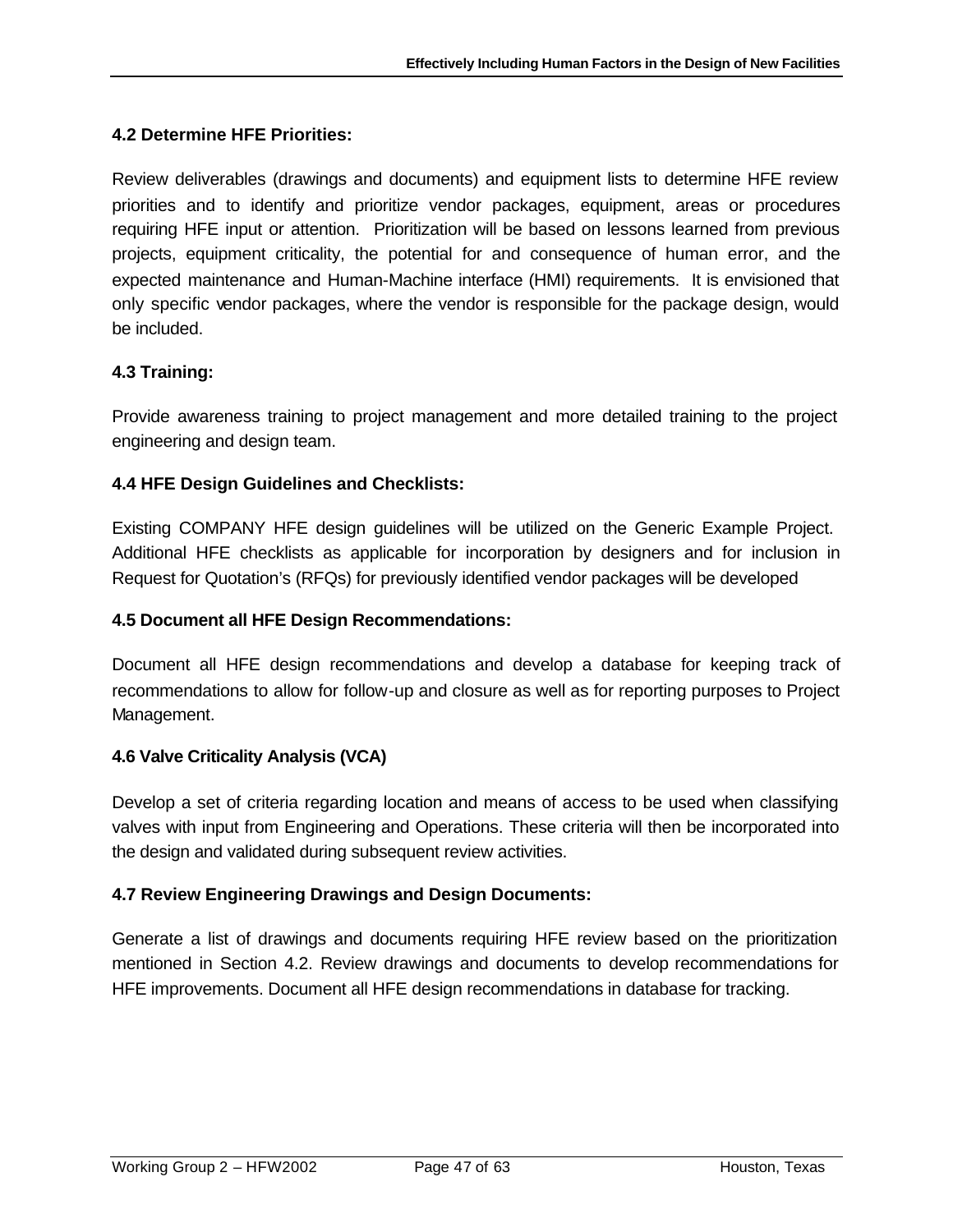### **4.8 Evaluate Vendor Bid Packages:**

For the specific vendor packages identified in 4.2, as requiring detailed HFE review, evaluate the vendor bid submittals for inclusion of the criteria contained in the HFE checklists and provide any HFE bid clarification required. Vendor designs for the selected packages will be reviewed to identify opportunities for HFE improvements with respect to design, packaging, operations, and maintenance. All work on the vendor packages would be under the direction of the responsible package engineer.

Other vendor packages will be reviewed for HFE content as part of the bid evaluation and designs will be reviewed by engineering personnel who have received HFE training.

### **4.9 Formal Safety Assessments (FSA):**

HFE will be a component in the various FSAs conducted on the project. HF Personnel will participate in these meetings as needed and address specific recommendations from the reviews.

### **4.10 HFE Input to special design studies:**

Participate in design studies that address HFE concerns, for example, materials handling and maintenance access study, dropped object study, Emergency Evacuation and Rescue Study (EERS), acoustical study, long term inspection and maintenance requirements or any other study at the request of Engineering or Operations.

### **4.11 3D Model Reviews:**

HF Personnel will attend and provide input at the various 3D model reviews. All HFE action items identified will be recorded in the minutes of the meeting for action and tracking until close out.

At the 30% model review, the HFE goal is to verify that there will be sufficient clearances and unobstructed paths for movement of people and equipment, as well as accessibility to critical items and valves. Additional HFE goals are to review the sufficiency of work areas for both operations and maintenance and sufficient and logical pathways and egresses for EER.

At the 60% model review, the HFE goals include verification of sufficient and proper access at elevations for operations and maintenance, further clarification on EER routes, preliminary materials handling review, evaluation of personal safety systems, and consideration of human interfaces.

The 90% model review allows for verification of the previous recommendations and further consideration of accessibility, operability, mobility and maintainability issues.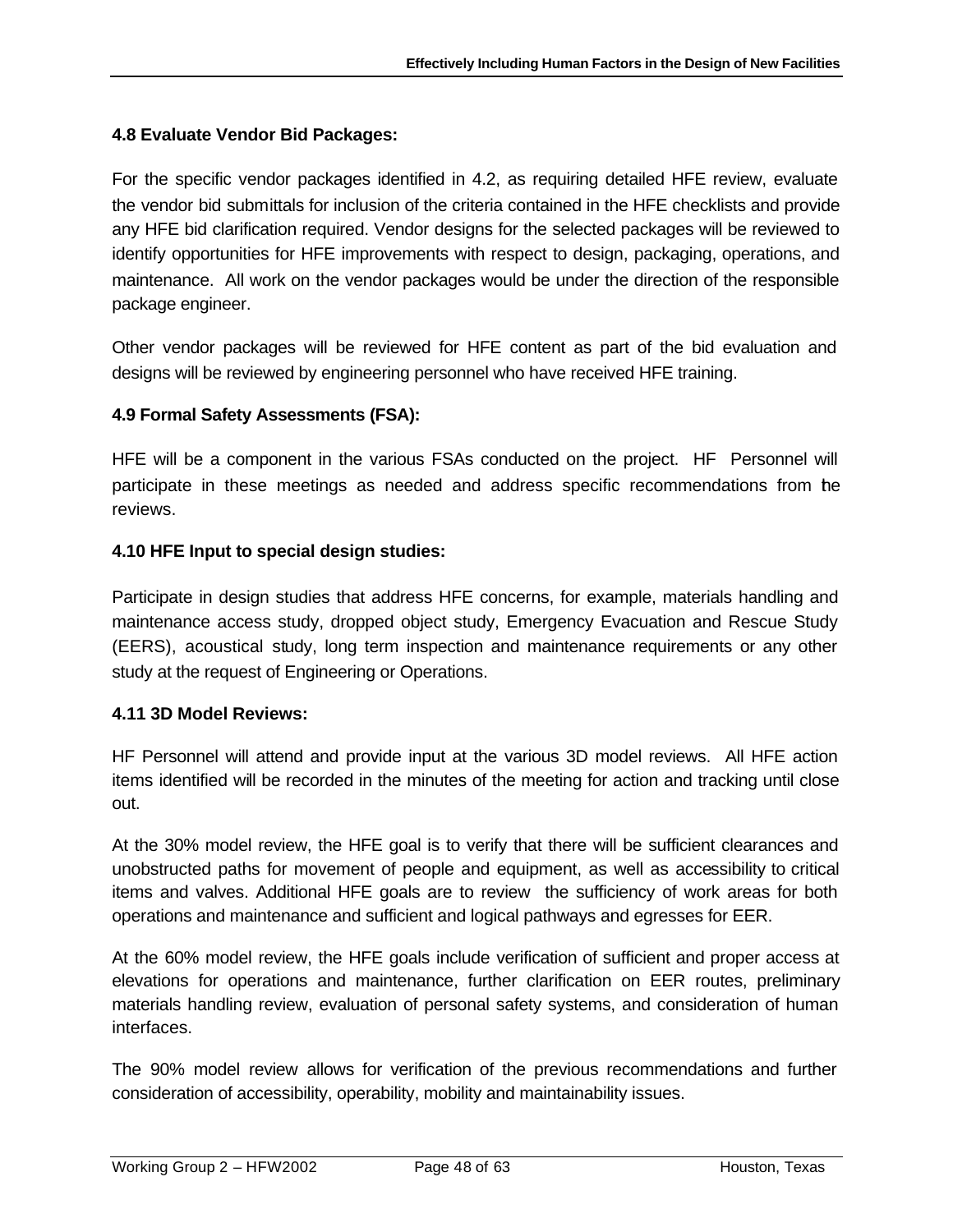### **4.12 Design of Accommodation Facilities:**

Identify HFE criteria for habitability of the accommodations facility (Living Quarters). Review engineering and layout drawings associated with the accommodations facility for compliance with habitability criteria and provide recommendations as needed.

### **4.13 Design of Control Room and MCC Buildings:**

Work with Operations to identify task requirements and functions to be performed in the control room and MCC buildings. Participate in developing design layouts and review final design, alarm handling and equipment selected for HFE concerns.

### **4.14 Design of Fire & Gas, General Platform Alarm and Paging System:**

Review the layout of panels, as well as the location of visual and audio alarms for compliance to HFE design guidelines.

### **4.15 Labeling:**

Work with engineering to implement project wide labeling design guidelines. Review labeling,

instructions, warning signs, and pipe coding systems for compliance with labeling design guidelines.

### **4.16 Construction Team HFE Training:**

Conduct awareness seminars and special training sessions to the construction field staff (Company and Contractors) to develop the general awareness for HFE and ergonomics.

### **4.17 Conduct On-site Visits to Contractor Fabrication Facilities:**

Participate as part of Safety Review Team in selected contractor site visits. These visits will verify that the HFE recommendations during the engineering phase have been implemented as per design. Provide HFE Personnel support during the installation of "Field Installed" equipment to ensure the application of project HFE philosophies.

### **4.18 Development/Review of Training Devices and Materials:**

Provide assistance to Operations in the development and review of training material, as needed.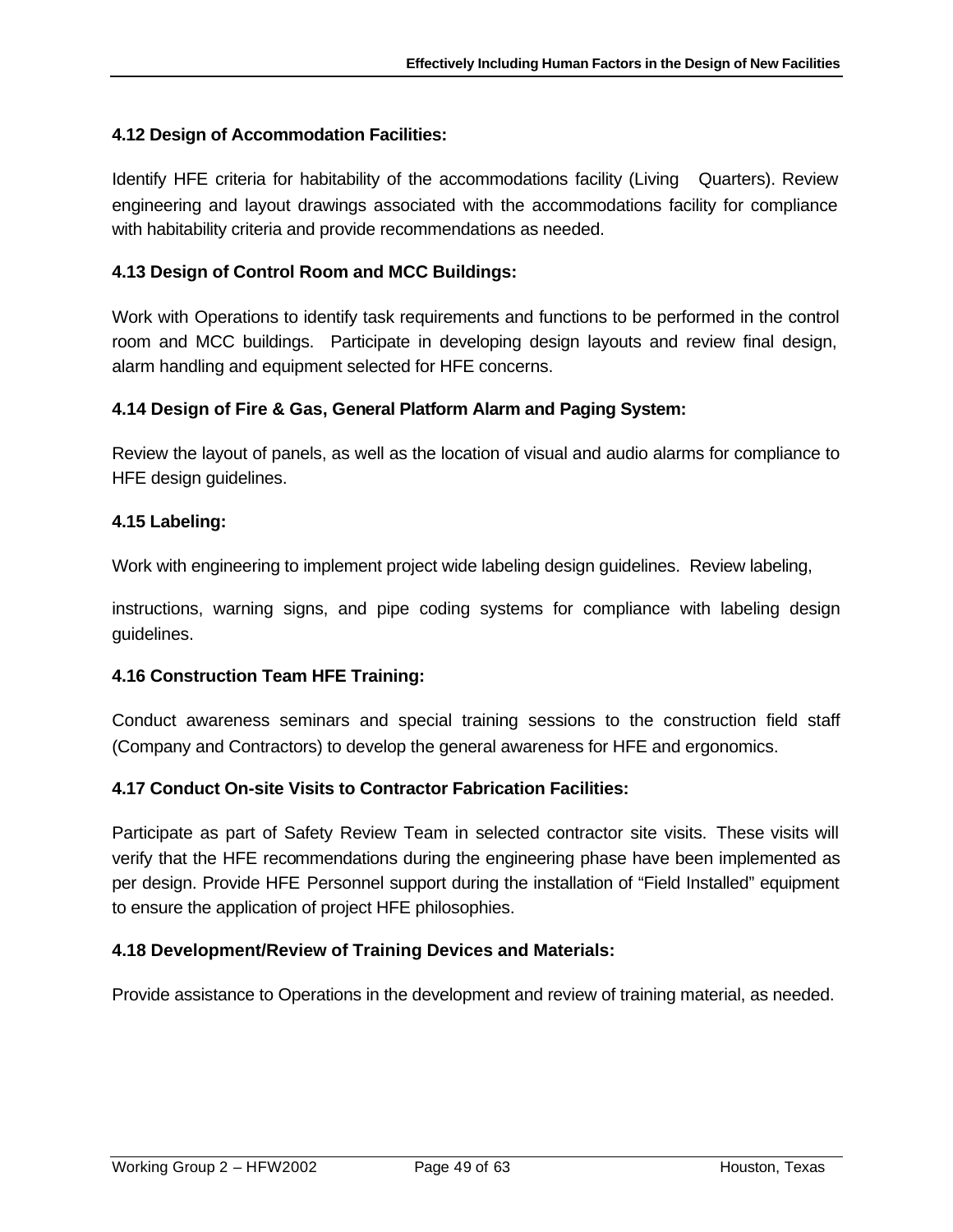### **4.19 Review Project O & M Documentation:**

Review documents, job aids and Operations and Maintenance procedures and instructional manuals to make certain they meet HFE usability design principles.

### **4.20 HFE Report:**

Prepare HFE reports for submission to Project Management at scheduled intervals. Reports should provide the status of HFE activities and recommendations made.

### **4.21 Installation, Hook-up and Commissioning:**

Participate in the installation, hook-up, commissioning and start-up of the facility to observe those activities that will allow for the verification of the tasks and operational and maintenance procedures that were developed. The presence of HF Personnel during this time will allow HF to be considered in the correction of problems identified, provide an opportunity for the generation of lessons learned from the HF Personnel's experiences and provide a better understanding of the practical methods used for performing common operations and maintenance tasks and procedures.

### **4.22 Operation:**

Participate in the following activities as part of the API requirements for tracking operability in the first year:

- Conduct operability assessment before the end of the first year of operation.
- Obtain operator feedback via written and personal interviews regarding HFE successes and failures relative to operability and maintainability
- Monitor accident/incident reports for the identification of HFE design deficiencies
- Develop a lessons learned file or database.

### **5.0 Implementation process**

The implementation process will use the HFE design requirements as provided in the documents referenced in Section 2, as the basis for the design and the procurement of vendor supplied equipment or packages/skids. These requirements will be supplemented by HFE design information and checklists developed by HF Personnel to provide more detailed design guidance to design engineers and vendors where applicable.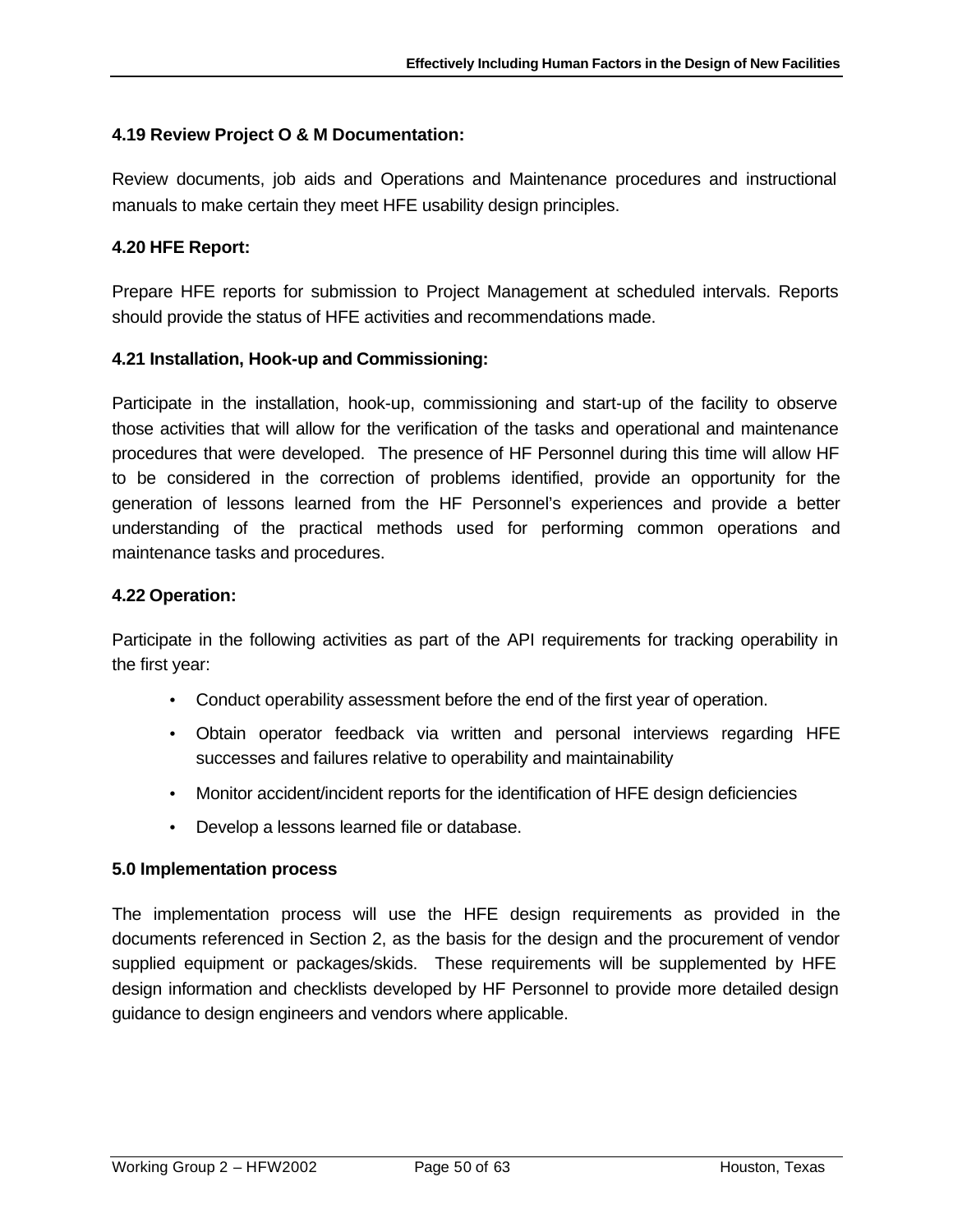In case of any non-compliance with an HFE design requirement or issue raised which cannot be resolved within the discipline or with a specific Vendor, it will be referred to the Engineering Manager. If resolved it will be executed and the result will be recorded in the HFE Tracking Database for close out and sign off by the HFE Champion for that stage of the project life cycle. The HFE Champion may be the Engineering Manager for the Detailed Design Phase, Construction Manager for the Construction Phase, Commissioning Manager for the Commissioning Phase and the OIM after start-up. If the issue is deemed a safety concern, it will be entered into the Hazard Management Process as defined for the project for resolution and execution. The result will be recorded in the database for close out and sign off.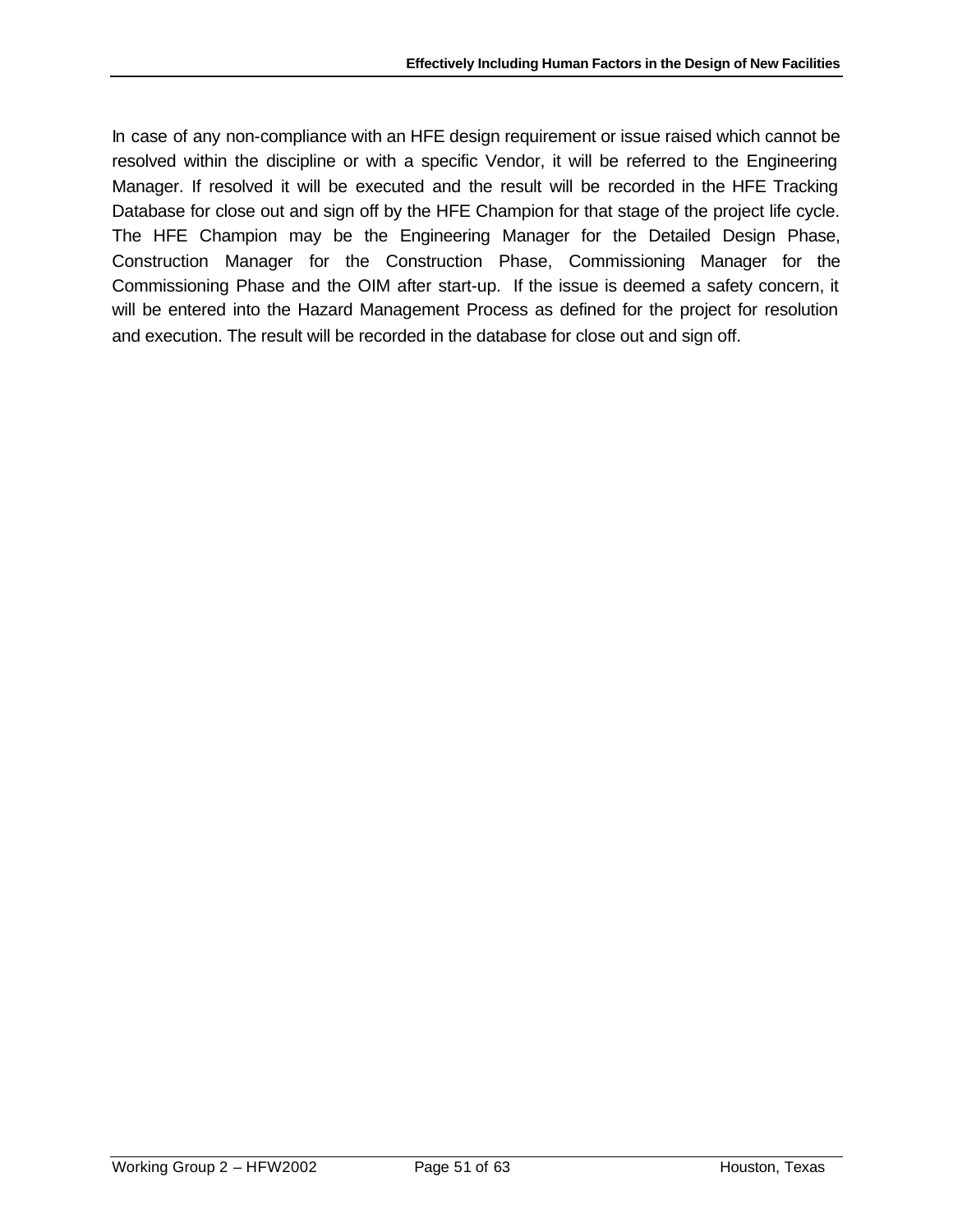**Appendix D - Responsibility Matrix**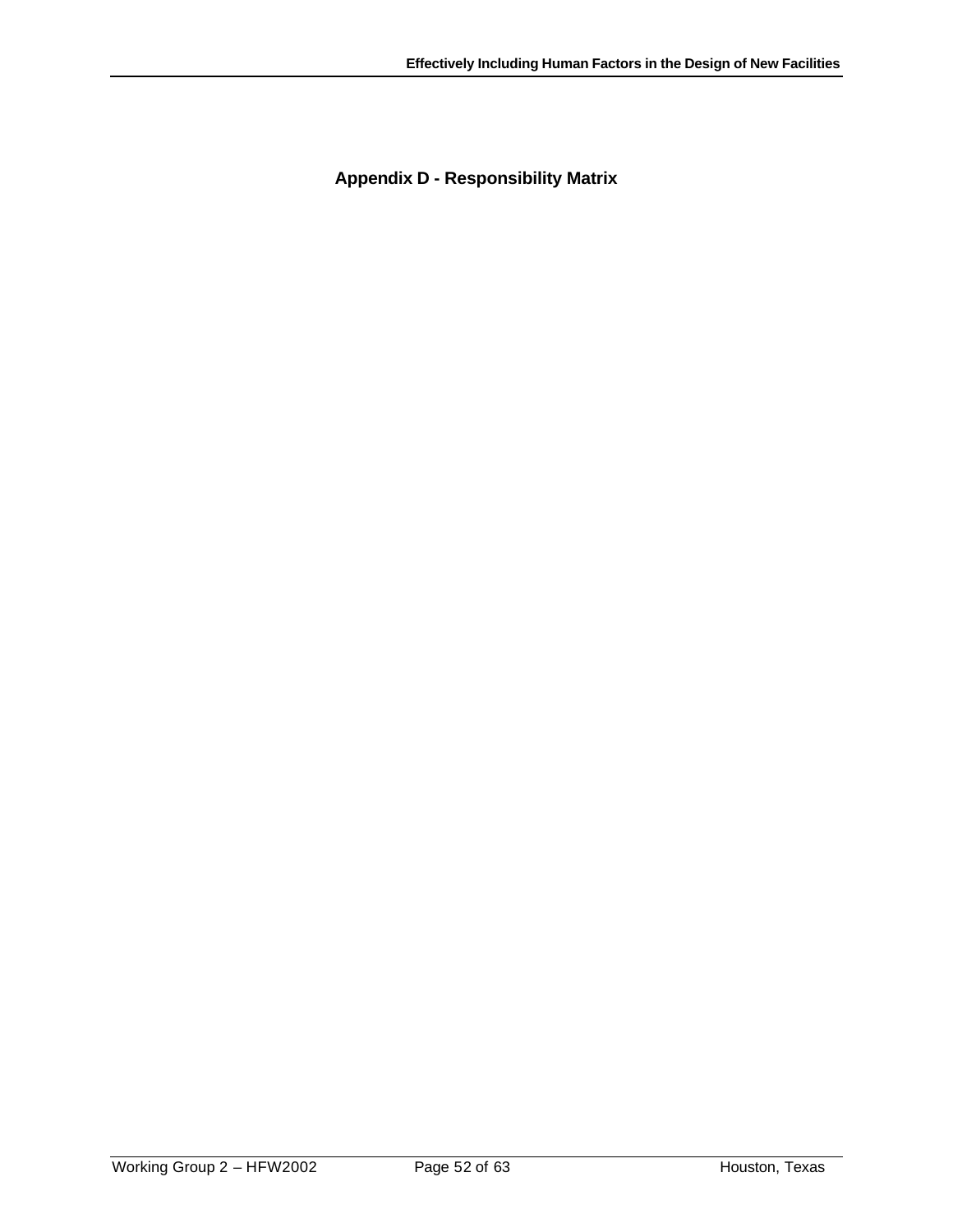| <b>Responsibility Matrix</b> |                                                                    |                           |                           |                           |                                                     |                             |                     |
|------------------------------|--------------------------------------------------------------------|---------------------------|---------------------------|---------------------------|-----------------------------------------------------|-----------------------------|---------------------|
|                              |                                                                    | <b>HFE</b><br>Champion    | <b>HF Personnel</b>       |                           | <b>Other Disciplines (Eng., Operations,</b><br>HSE) |                             |                     |
|                              | Description of HFE Activity                                        | Accountable               | Responsible               | Review &<br>Comment       | Responsible                                         | <b>Technical</b><br>Support | Review &<br>Comment |
|                              | Front End HFE analysis                                             | X                         | $\boldsymbol{\mathsf{X}}$ |                           |                                                     | X                           | X                   |
| $\overline{2}$               | Determine HFE priorities                                           | X                         | X                         |                           |                                                     | X                           | X                   |
| $\mathbf{3}$                 | HFE training to project design team                                | X                         | $\boldsymbol{\mathsf{X}}$ |                           |                                                     |                             |                     |
| $\overline{4}$               | HFE design guidelines and checklists                               | X                         | $\boldsymbol{\mathsf{X}}$ |                           |                                                     | $\boldsymbol{\mathsf{X}}$   | $\mathsf{x}$        |
| 5                            | Document all HFE design recommendations                            | X                         | $\boldsymbol{\mathsf{X}}$ |                           |                                                     |                             |                     |
| 6                            | Valve criticality analysis                                         | X                         |                           | X                         | X                                                   |                             |                     |
| $\overline{7}$               | HFE review of engineering drawings and design<br>documents         | X                         | $\boldsymbol{\mathsf{X}}$ |                           |                                                     | $\boldsymbol{\mathsf{X}}$   | X                   |
| 8                            | HFE evaluation of Vendor bid packages                              | X                         | X                         |                           |                                                     | X                           | X                   |
| 9                            | Formal Safety Assessments (FSA)                                    | X                         |                           | X                         | X                                                   |                             |                     |
| 10                           | HFE input to special design studies                                | X                         |                           | $\boldsymbol{\mathsf{X}}$ | X                                                   |                             |                     |
| 11                           | 3D Model reviews                                                   | X                         |                           | $\mathbf{x}$              | X                                                   |                             |                     |
| 12                           | Design of accommodation facilities                                 | X                         |                           | X                         | $\mathsf{x}$                                        |                             |                     |
| 13                           | Design of control room and MCC buildings                           | X                         |                           | $\boldsymbol{\mathsf{X}}$ | $\mathbf{x}$                                        |                             |                     |
| 14                           | Design of fire & gas, general platform alarm, and<br>paging system | $\boldsymbol{\mathsf{X}}$ |                           | $\boldsymbol{\mathsf{X}}$ | X                                                   |                             |                     |
| 15                           | Labeling program                                                   | X                         |                           | X                         | X                                                   |                             |                     |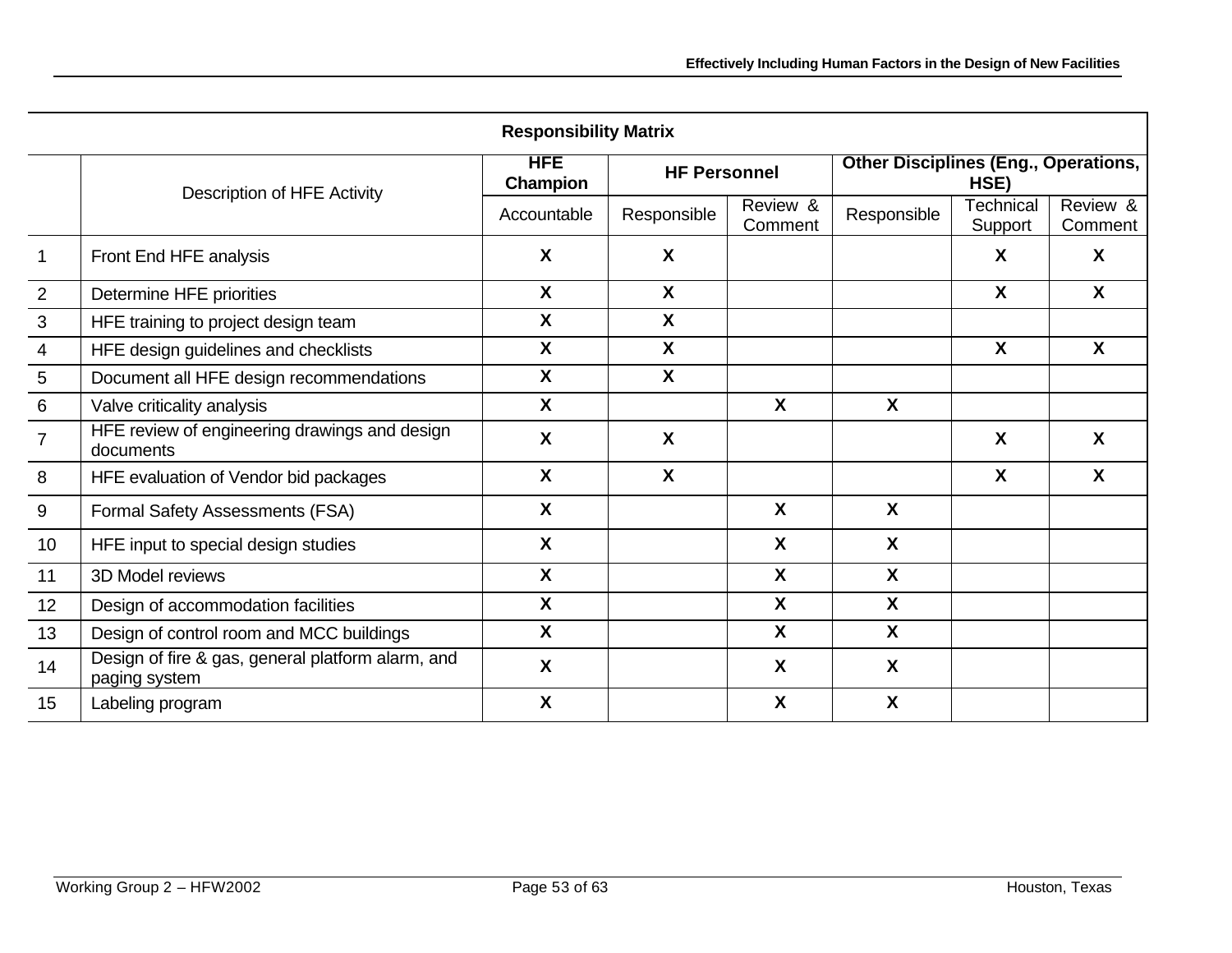| <b>Responsibility Matrix</b> |                                                                          |                           |                     |                     |                                                     |                      |                     |
|------------------------------|--------------------------------------------------------------------------|---------------------------|---------------------|---------------------|-----------------------------------------------------|----------------------|---------------------|
|                              | Description of HFE Activity                                              | <b>HFE</b><br>Champion    | <b>HF Personnel</b> |                     | <b>Other Disciplines (Eng., Operations,</b><br>HSE) |                      |                     |
|                              |                                                                          | Accountable               | Responsible         | Review &<br>Comment | Responsible                                         | Technical<br>Support | Review &<br>Comment |
| 16                           | HFE training to construction team                                        | X                         | X                   |                     |                                                     |                      |                     |
| 17                           | HFE review during on-site visits to contractor<br>fabrication facilities | X                         | $X^*$               |                     |                                                     | X                    | X                   |
| 18                           | HFE assistance during development of Training<br>devices and material    | $\boldsymbol{\mathsf{X}}$ |                     | $X^*$               | X                                                   |                      |                     |
| 19                           | HFE review of project O & M documentation                                | X                         |                     | $X^*$               | X                                                   |                      |                     |
| 20                           | Generate HFE status reports                                              | $\boldsymbol{\mathsf{X}}$ | X                   |                     |                                                     |                      | X                   |
| 21                           | HFE support during installation, hook-up and<br>commissioning            | $\boldsymbol{\mathsf{X}}$ |                     | $X^*$               | X                                                   |                      |                     |
| 22                           | HFE support during Operational Assessment                                | X                         |                     | $X^*$               | X                                                   |                      |                     |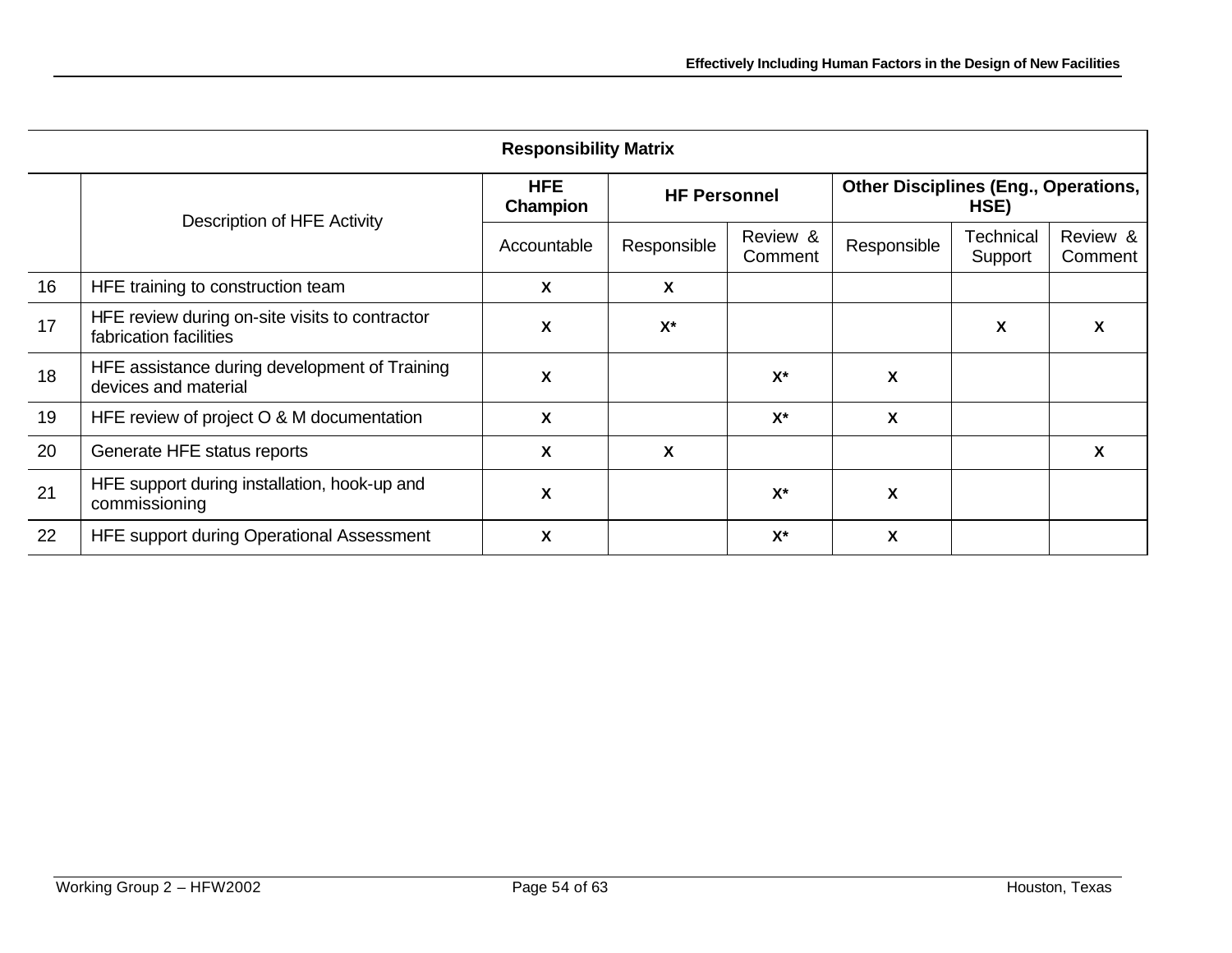**Appendix E - Schedule of HFE Tasks/Activities**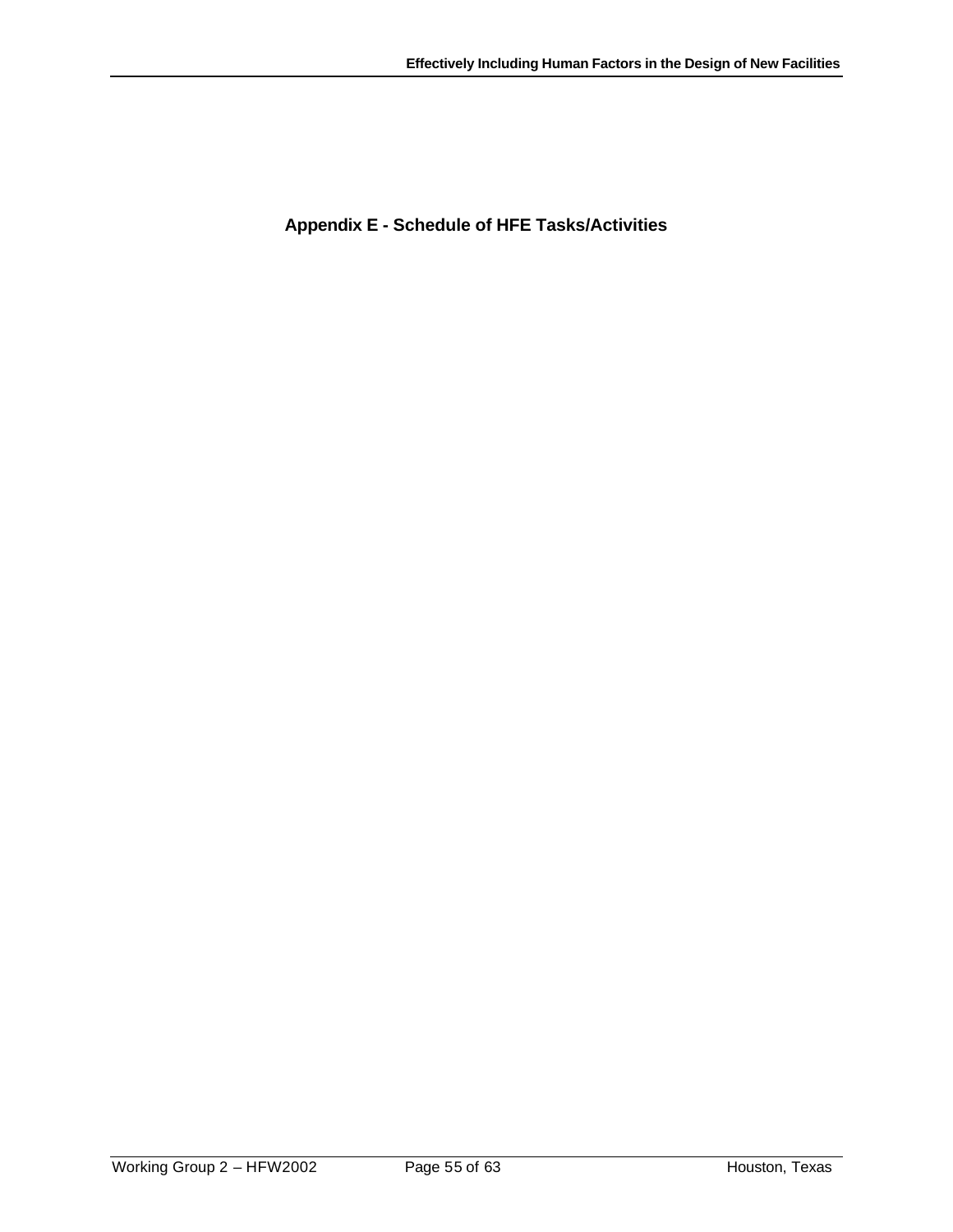| Schedule of HFE Activities during Concept, Design, Construction, and Operation * |                                                                       |                                 |                           |                                         |                  |
|----------------------------------------------------------------------------------|-----------------------------------------------------------------------|---------------------------------|---------------------------|-----------------------------------------|------------------|
|                                                                                  |                                                                       | <b>Project Life Cycle Phase</b> |                           |                                         |                  |
|                                                                                  | <b>HFE Activity</b>                                                   | Concept                         | <b>Detailed</b><br>Design | <b>Construction to</b><br>Commissioning | <b>Operation</b> |
| $\mathbf{1}$                                                                     | Include HFE Requirements in Project Specification(s)                  |                                 |                           |                                         |                  |
| $\overline{2}$                                                                   | Develop Human Factors Engineering Plan                                |                                 |                           |                                         |                  |
| $\sqrt{3}$                                                                       | HFE input and review during concept design studies                    |                                 |                           |                                         |                  |
| 4                                                                                | Front End HFE analysis                                                |                                 |                           |                                         |                  |
| 5                                                                                | Determine HFE priorities                                              |                                 |                           |                                         |                  |
| 6                                                                                | HFE training to project design team                                   |                                 |                           |                                         |                  |
| $\overline{7}$                                                                   | HFE design guidelines and checklists                                  |                                 |                           |                                         |                  |
| 8                                                                                | Document all HFE design recommendations                               |                                 |                           |                                         |                  |
| 9                                                                                | Valve criticality analysis                                            |                                 |                           |                                         |                  |
| 10                                                                               | HFE review of engineering drawings and design documents               |                                 |                           |                                         |                  |
| 11                                                                               | HFE evaluation of Vendor bid packages                                 |                                 |                           |                                         |                  |
| 12                                                                               | Formal Safety Assessments (FSA)                                       |                                 |                           |                                         |                  |
| 13                                                                               | HFE input to special design studies                                   |                                 |                           |                                         |                  |
| 14                                                                               | 3D Model reviews                                                      |                                 |                           |                                         |                  |
| 15                                                                               | Design of accommodation facilities                                    |                                 |                           |                                         |                  |
| 16                                                                               | Design of control room and MCC buildings                              |                                 |                           |                                         |                  |
| 17                                                                               | Design of fire & gas, general platform alarm, & paging system         |                                 |                           |                                         |                  |
| 18                                                                               | Labeling program                                                      |                                 |                           |                                         |                  |
| 19                                                                               | HFE training to construction team                                     |                                 |                           |                                         |                  |
| 20                                                                               | HFE review during on-site visits to contractor fabrication facilities |                                 |                           |                                         |                  |
| 21                                                                               | HFE assistance during development of Training devices and material    |                                 |                           |                                         |                  |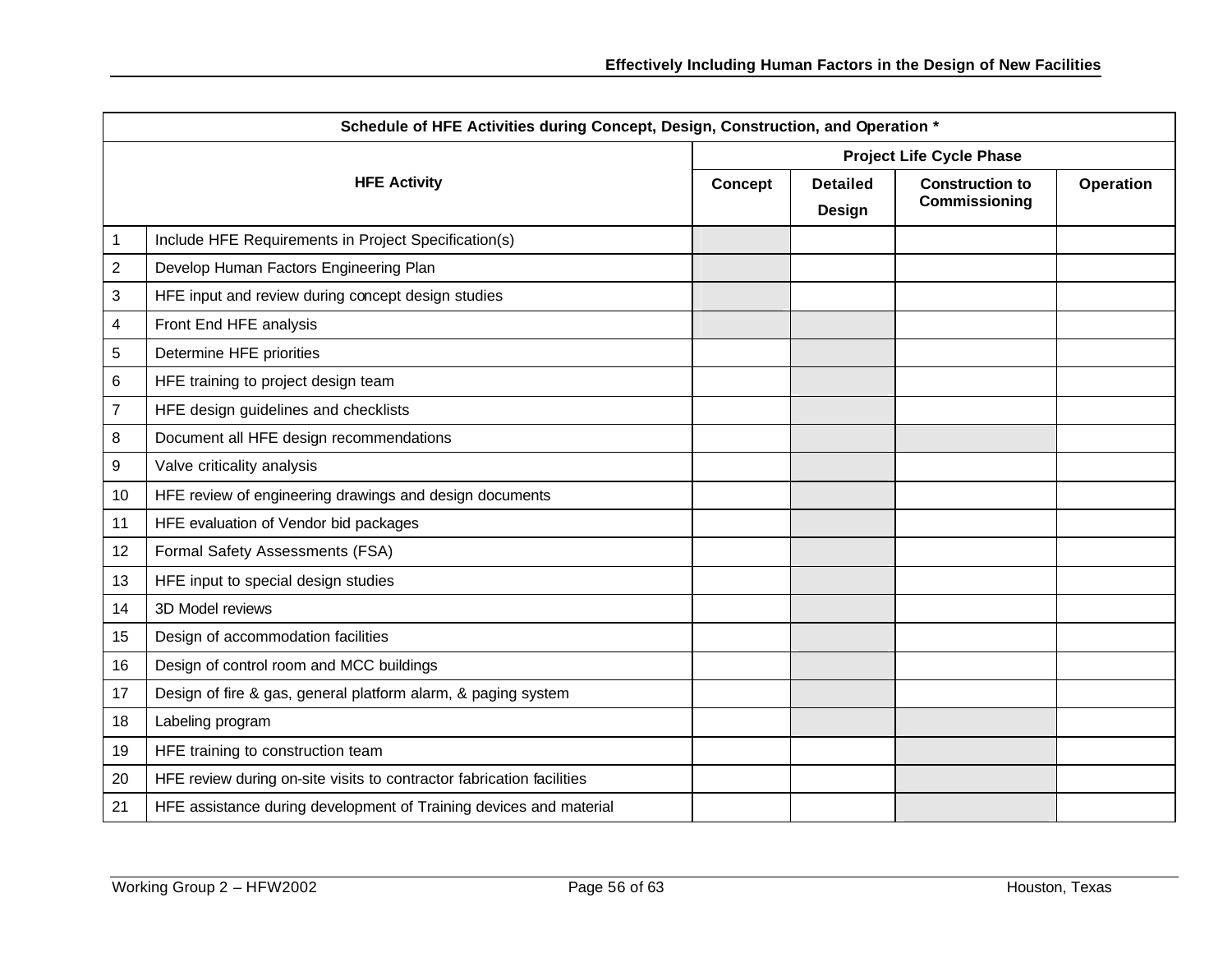| Schedule of HFE Activities during Concept, Design, Construction, and Operation * |                                                            |                                 |                 |                        |           |
|----------------------------------------------------------------------------------|------------------------------------------------------------|---------------------------------|-----------------|------------------------|-----------|
| <b>HFE Activity</b>                                                              |                                                            | <b>Project Life Cycle Phase</b> |                 |                        |           |
|                                                                                  |                                                            | <b>Concept</b>                  | <b>Detailed</b> | <b>Construction to</b> | Operation |
|                                                                                  |                                                            |                                 | <b>Design</b>   | <b>Commissioning</b>   |           |
| 22                                                                               | HFE review of project O & M documentation                  |                                 |                 |                        |           |
| 23                                                                               | Generate HFE status reports                                |                                 |                 |                        |           |
| 24                                                                               | HFE support during installation, hook-up and Commissioning |                                 |                 |                        |           |
| 25                                                                               | HFE support during Operational Assessment                  |                                 |                 |                        |           |

 $*$  = Shaded area indicates when the HFE activity is performed.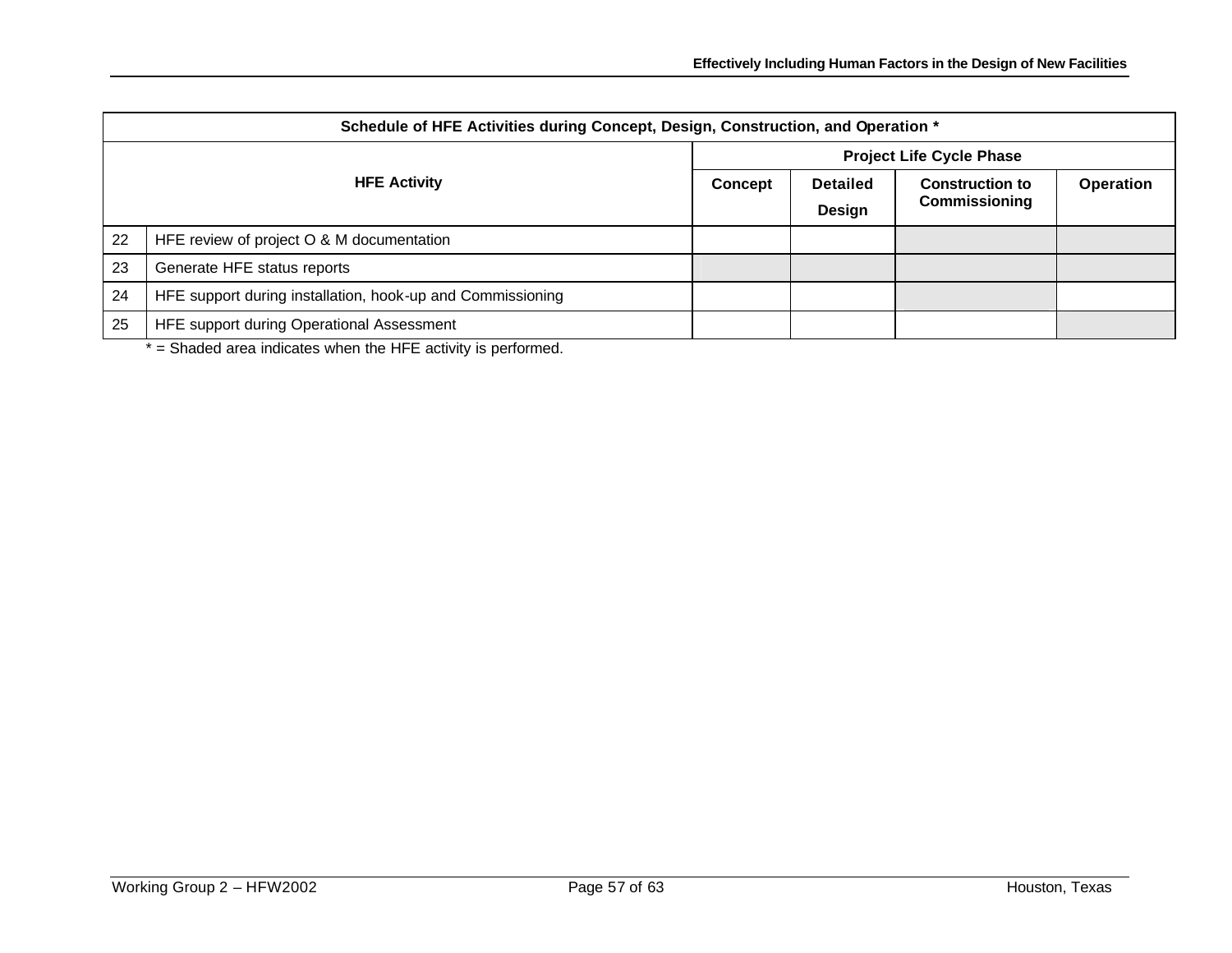**Appendix F - Equipment and Systems Listing**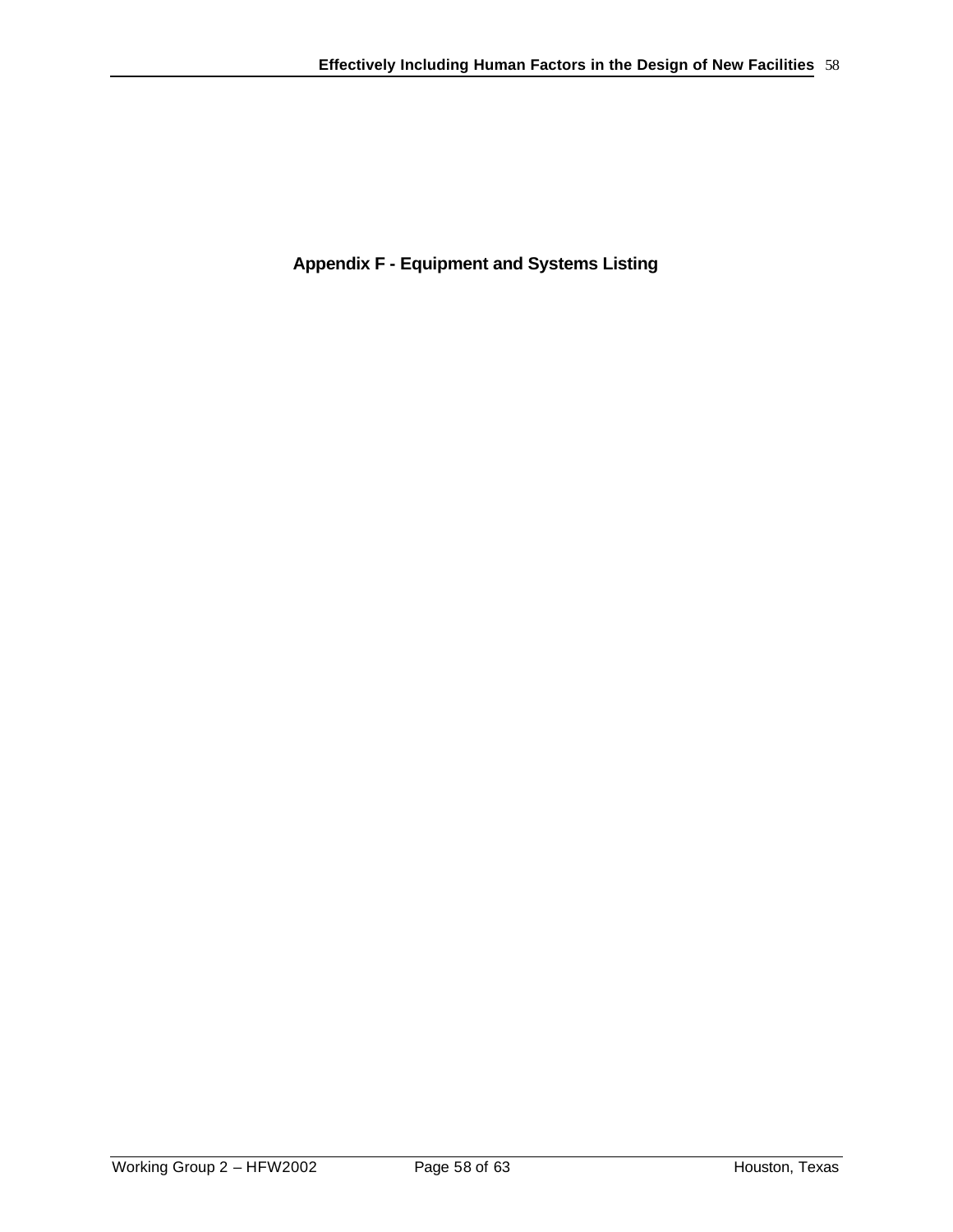| <b>System</b>                           | <b>HFE Priority</b> | <b>HFE Areas of Concern</b>                                                                                                                                                                                                                                                                                            |  |  |
|-----------------------------------------|---------------------|------------------------------------------------------------------------------------------------------------------------------------------------------------------------------------------------------------------------------------------------------------------------------------------------------------------------|--|--|
| <b>Safety Systems Related Equipment</b> |                     |                                                                                                                                                                                                                                                                                                                        |  |  |
| Temporary refuge                        | High                | Physical space, personnel and equipment<br>survivability, ease of access in an<br>emergency, location of refuge in relation to<br>work stations, personnel movement flow<br>during, evacuation, temporary increases in<br><b>POB</b>                                                                                   |  |  |
| Muster area and embarkation<br>station  | High                | Physical space, personnel and equipment<br>survivability, location in relation to temporary<br>refuge and work stations, access to life<br>preservers, marshalling of personnel,<br>temporary increases in POB                                                                                                         |  |  |
| Fire and Gas detection                  | High                | Primary (and secondary if used) control and<br>monitoring panel design, layout and location<br>and computer display design                                                                                                                                                                                             |  |  |
| Emergency shutdown system               | High                | Local and central control Station, design,<br>location, orientation, labeling and<br>accessibility                                                                                                                                                                                                                     |  |  |
| <b>Fire Fighting Systems</b>            | High                | Location of equipment, control and display<br>design and layout, adequate access for<br>operability and maintainability (equipment<br>removal and replacement), location of fire<br>water pumps                                                                                                                        |  |  |
| Fire-main                               | Medium              | Adequate access for operability and<br>maintainability of isolation valves, labeling of<br>main sections for easy identification during<br>emergencies                                                                                                                                                                 |  |  |
| <b>Fire Sprinklers</b>                  | Medium              | Labeling and maintainability concerns                                                                                                                                                                                                                                                                                  |  |  |
| Passive Fire Protection                 | Medium              | Adequate access for inspection and<br>maintenance                                                                                                                                                                                                                                                                      |  |  |
| Lifeboats and Evacuation<br>Equipment   | High                | Confirmation that lifeboats will hold the rated<br>number of offshore personnel, launch station<br>control design, provision of adequate access<br>for maintainability and operability, location of<br>lifeboats and other evacuation equipment,<br>route marking, equipment storage, stretcher<br>access and training |  |  |
| Lifesaving and Escape Devices           | Medium              | Equipment storage and location, size, fit of<br>lifesaving devices, equipment<br>marking/labeling/instructions                                                                                                                                                                                                         |  |  |
| <b>Collision Avoidance Radar</b>        | High                | Location and orientation of CAR in Control<br>Room, CAR display and control design,<br>control room interface, ease of access to<br>CAR antenna for maintenance                                                                                                                                                        |  |  |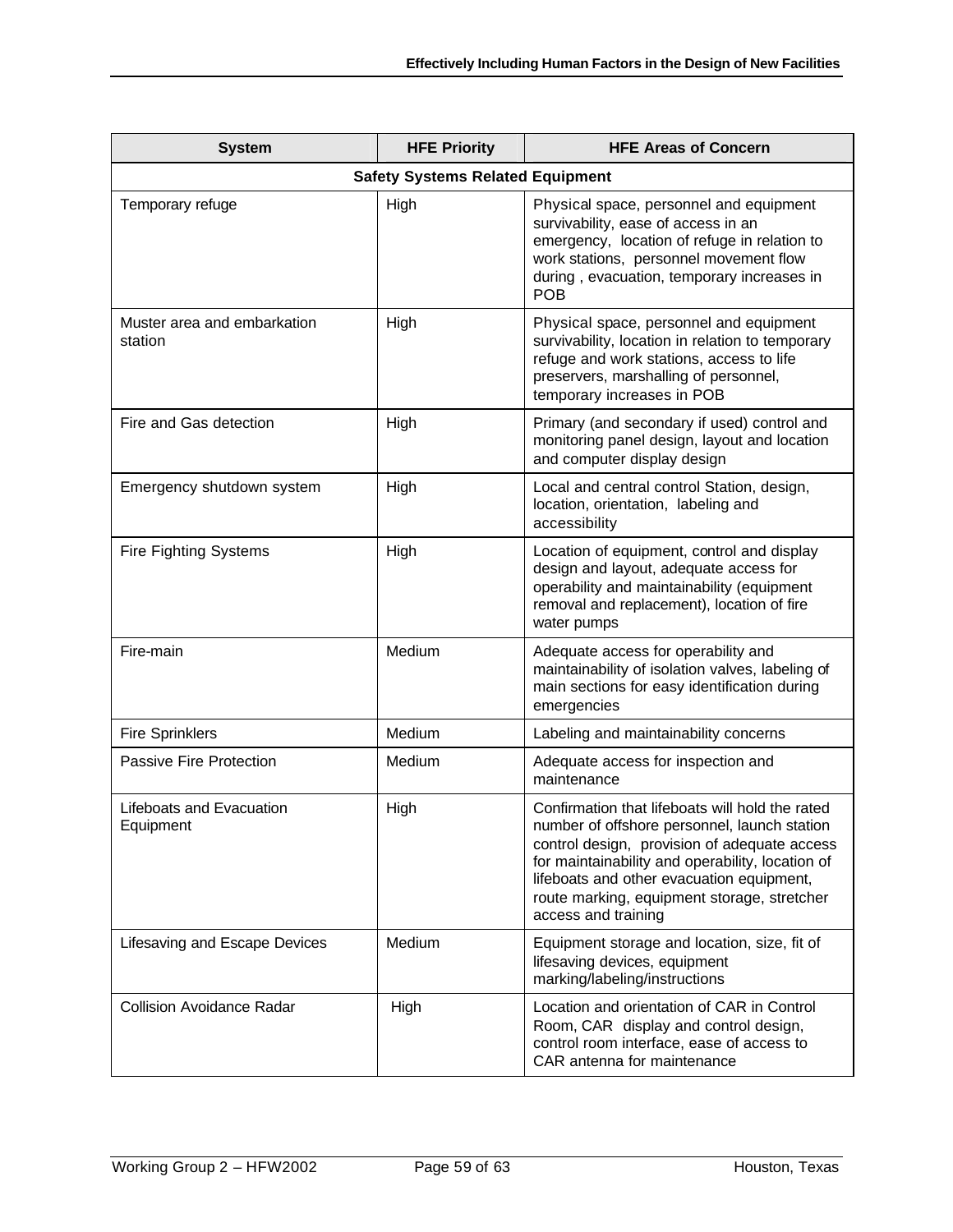| <b>System</b>                                            | <b>HFE Priority</b>                    | <b>HFE Areas of Concern</b>                                                                                                                                                                               |  |  |
|----------------------------------------------------------|----------------------------------------|-----------------------------------------------------------------------------------------------------------------------------------------------------------------------------------------------------------|--|--|
| Emergency generator                                      | High                                   | Generator skid placement and arrangement,<br>local control panel design and layout, control<br>room interface, ease of access to and around<br>generator for maintenance and repair                       |  |  |
| Emergency switchboard                                    | Medium                                 | Color coding, indicator lights, equipment<br>removal and replacement                                                                                                                                      |  |  |
| UPS system batteries, inverter, and<br>distribution      | High                                   | Display design, control design, lifting,<br>devices to assist in equipment<br>lifting/movement                                                                                                            |  |  |
| Containment systems (liquid and<br>gaseous hydrocarbons) | High                                   | Adequate access for maintainability and<br>operability, control room interface, control<br>panel design, valve access, evacuation<br>issues for injured personnel                                         |  |  |
| Pneumatic supply system                                  | Medium                                 | Adequate access for maintainability and<br>operability, valve access                                                                                                                                      |  |  |
| Ventilation systems                                      | Medium                                 | Ventilation rate, breathable air volumes, air<br>velocity, thermal comfort, humidity                                                                                                                      |  |  |
|                                                          | <b>Communication Related Equipment</b> |                                                                                                                                                                                                           |  |  |
| Navigational aids<br>(e.g., foghorns, beacons, etc.)     | Medium                                 | Ease of access for maintenance (especially<br>replacement of beacon lights)                                                                                                                               |  |  |
| Emergency Hotline telephone                              | Medium                                 | Appropriate location and standardization of<br>any audible alarms and/or messages                                                                                                                         |  |  |
| Radio communications - general                           | Medium                                 | Standardize radio frequencies (e.g. one for<br>crane, one for operations, etc.)                                                                                                                           |  |  |
| Telephone - VHF/UHF                                      | Medium                                 | Location with respect to noise and usage<br>requirements                                                                                                                                                  |  |  |
| Intercommunication                                       | Medium                                 | Procedures, equipment, location of<br>personnel                                                                                                                                                           |  |  |
| <b>Structure Related</b>                                 |                                        |                                                                                                                                                                                                           |  |  |
| Hull/Structure (including watertight<br>devices)         | Medium                                 | Ease of access to voids and tanks for<br>inspection or maintenance, manway and<br>hatch dimensions, evacuation issues for<br>injured personnel, identification of tanks and<br>voids                      |  |  |
| Ballast tanks and control system                         | High                                   | Local and Control Room control panel<br>design, layout and orientation, adequate<br>access for maintainability and operability,<br>EER issues for injured personnel, proper<br>labeling of all components |  |  |
| Towing devices                                           | Low                                    | Arrangement and placement of equipment<br>for operability and maintenance                                                                                                                                 |  |  |
| Mooring systems                                          | Medium                                 | Arrangement and placement of equipment<br>for operability and maintenance                                                                                                                                 |  |  |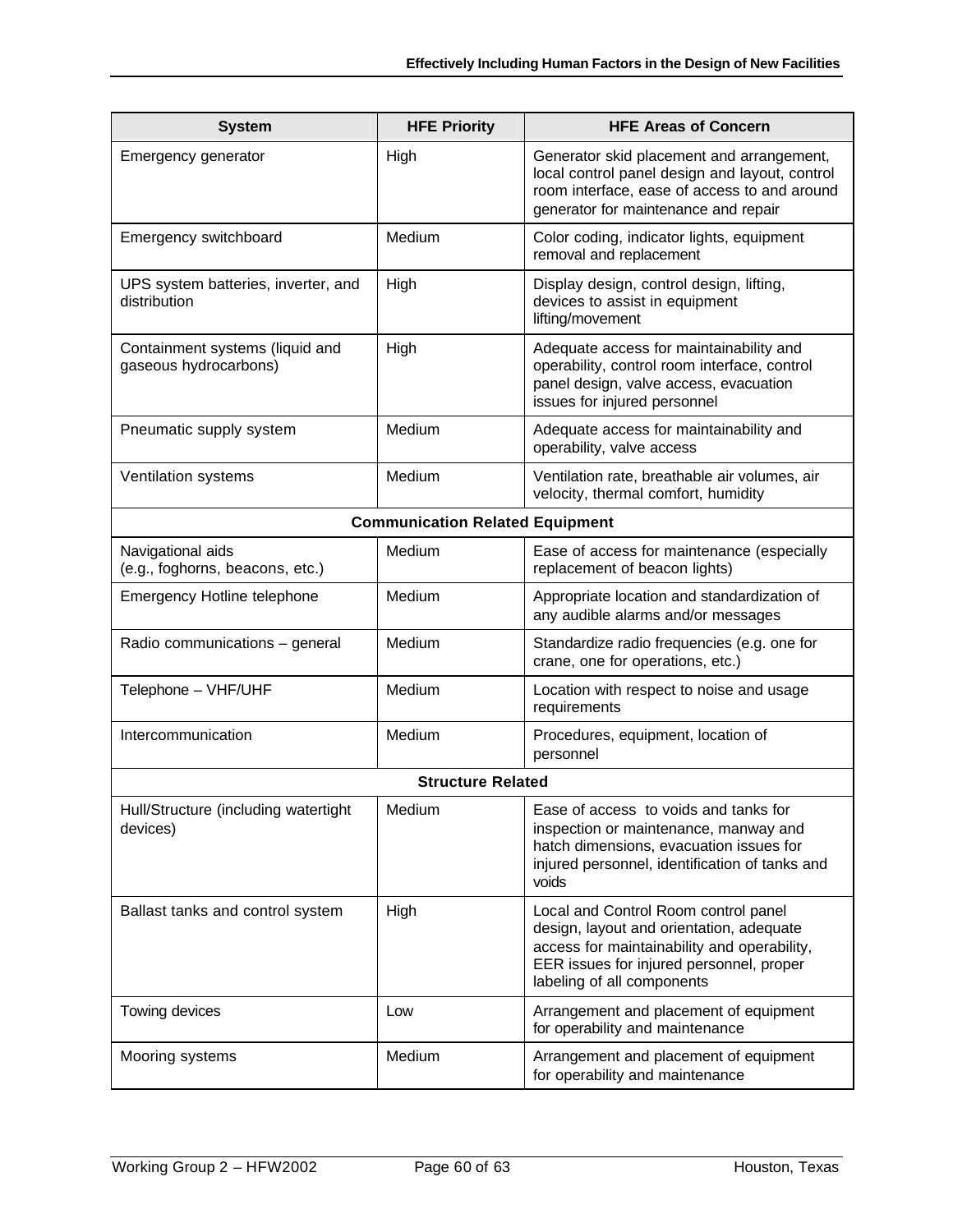| <b>System</b>                                               | <b>HFE Priority</b>                  | <b>HFE Areas of Concern</b>                                                                                                                                                                                                                                 |
|-------------------------------------------------------------|--------------------------------------|-------------------------------------------------------------------------------------------------------------------------------------------------------------------------------------------------------------------------------------------------------------|
| Crude oil cargo and slop tanks                              | Medium                               | Adequate access for maintainability and<br>operability, design, orientation and location of<br>transfer manifolds and/or control consoles,<br>evacuation issues for injured personnel                                                                       |
| Tanks hydraulic system                                      | Medium                               | Equipment removal and replacement, filter<br>removal and replacement, adequate access<br>for maintainability and operability                                                                                                                                |
| Cargo tank washing systems                                  | Low                                  | Arrangement and placement of equipment<br>for operability and maintenance                                                                                                                                                                                   |
| Inert gas                                                   | Medium                               | Local and Control Room control panel design<br>layout, orientation, control/display design,<br>training and sign posting                                                                                                                                    |
| Environment monitoring system                               | Low                                  | Design and layout of system controls,<br>displays and the design control panel,<br>computer screens                                                                                                                                                         |
|                                                             | <b>Production/Offloading Related</b> |                                                                                                                                                                                                                                                             |
| Subsea pipelines risers and<br>umbilicals                   | Low                                  | Arrangement and placement of equipment<br>for operability and maintenance                                                                                                                                                                                   |
| Subsea controls system and HPU                              | High                                 | HPU skid layout and arrangement, local<br>control panel design and layout, location of<br>skid in relation to other equipment, adequate<br>access for maintainability and operability,<br>lifting issues associated with hydraulic fluid<br>cylinders (HPU) |
| Wellstream handling and testing,<br>wellheads and flowlines | Medium                               | Control panel design and layout, display<br>design, valve access and maintenance                                                                                                                                                                            |
| Oil stabilization and treatment                             | Medium                               | Skid placement and arrangement, control<br>room interface, control panel design, valve<br>access                                                                                                                                                            |
| Produced water and sand treatment                           | Medium                               | Skid placement and arrangement, control<br>room interface, control panel design, valve<br>access                                                                                                                                                            |
| Water injection                                             | Medium                               | Skid placement and arrangement, control<br>room interface, control panel design, valve<br>access                                                                                                                                                            |
| Gas compression and distribution                            | High                                 | Local control panel design, orientation and                                                                                                                                                                                                                 |
| Gas dehydration and treatment                               |                                      | layout, adequate access for maintainability<br>and operability, control room interface, skid<br>placement and arrangement, tube bundle or                                                                                                                   |
| Gas injection                                               |                                      | filter removal, equipment removal and<br>replacement, mechanical handling devices,                                                                                                                                                                          |
| Glycol regeneration                                         |                                      | manway size and location, noise and thermal<br>protection, lighting                                                                                                                                                                                         |
| Fuel gas                                                    |                                      |                                                                                                                                                                                                                                                             |
| <b>Heat Exchangers</b>                                      |                                      |                                                                                                                                                                                                                                                             |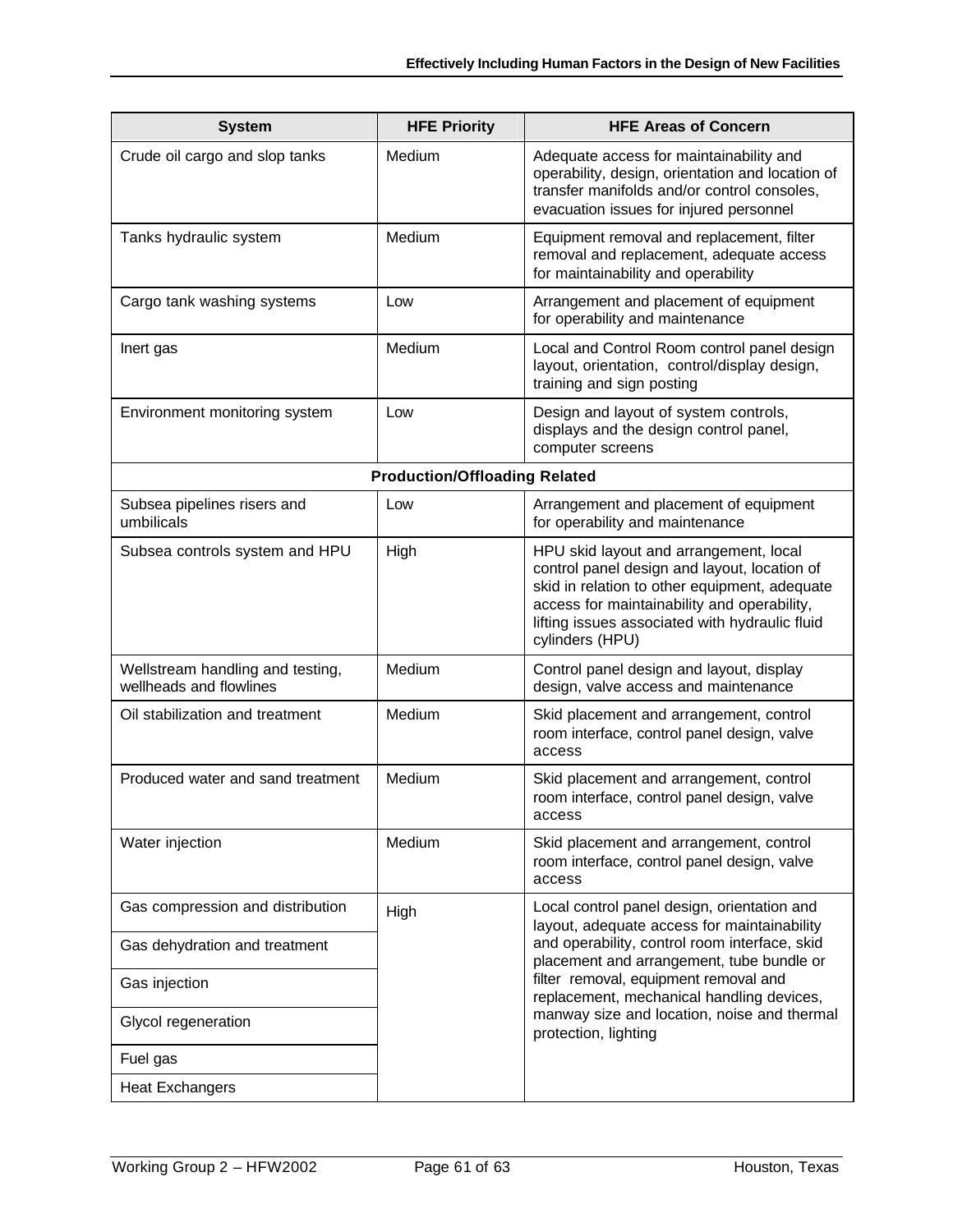| <b>System</b>                                                         | <b>HFE Priority</b>                      | <b>HFE Areas of Concern</b>                                                                                                                                                                                      |  |
|-----------------------------------------------------------------------|------------------------------------------|------------------------------------------------------------------------------------------------------------------------------------------------------------------------------------------------------------------|--|
| Separators                                                            |                                          |                                                                                                                                                                                                                  |  |
| Pig launchers/receivers                                               | High                                     | Design of Launcher/Receiver barrel, access<br>for loading pigs, safety warnings, interlocks,<br>operating instructions                                                                                           |  |
| Flare relief and blow-down                                            | High                                     | Access to Flare Tip for inspection,<br>maintenance and Tip removal and<br>replacement, Heat Flux (thermal radiation)<br>exposure to personnel                                                                    |  |
| Metering system                                                       | Medium                                   | Local display design and layout, control room<br>interface, graphical user interface (computer<br>screen design), ease of access for loading<br>meter prover ball                                                |  |
| Offloading                                                            | Medium                                   | Hose storage and lifting, ease of access to<br>valves, offloading control console design,<br>layout, location and orientation                                                                                    |  |
|                                                                       | <b>Power and Utility Systems Related</b> |                                                                                                                                                                                                                  |  |
| Instrument air compressor, air<br>receivers, dryers, and distribution | Medium                                   | Skid placement and arrangement, local<br>control panel design and layout, control room<br>interface                                                                                                              |  |
| Main power generation and<br>distribution                             | High                                     | Skid placement and arrangement, ease of<br>equipment removal and replacement, local<br>control panel design and layout, control room<br>interface                                                                |  |
| General lighting                                                      | Low                                      | Drawing review for fixture arrangement and<br>placement                                                                                                                                                          |  |
| Sewage and water disposal                                             | Medium                                   | Skid placement, layout, and arrangement,<br>local and Control Room control panel design,<br>orientation and layout, ease of maintenance<br>(especially on sewage treatment system                                |  |
| Potable water                                                         | Low                                      | Control panel design and layout, labeling                                                                                                                                                                        |  |
| Seawater pumping and treatment                                        | Low                                      | Skid placement and arrangement, control<br>panel design and layout                                                                                                                                               |  |
| Diesel storage and distribution                                       | Medium                                   | Local and Control Room control panel design<br>and layout, ease of maintenance (especially<br>cleaning filters), control room interface                                                                          |  |
| Chemical storage, distribution, and<br>injection                      | High                                     | Injection skid design and layout, skid location<br>on facility, adequate access on skid for<br>maintainability and operability, local control<br>panel design, orientation and layout, control<br>room interface |  |
| <b>Accommodations Block Related</b>                                   |                                          |                                                                                                                                                                                                                  |  |
| Control room and equipment room                                       | High                                     | Layout, outfitting, ergonomics issues, spatial<br>orientation, communication equipment,<br>noise, lighting, ICS                                                                                                  |  |